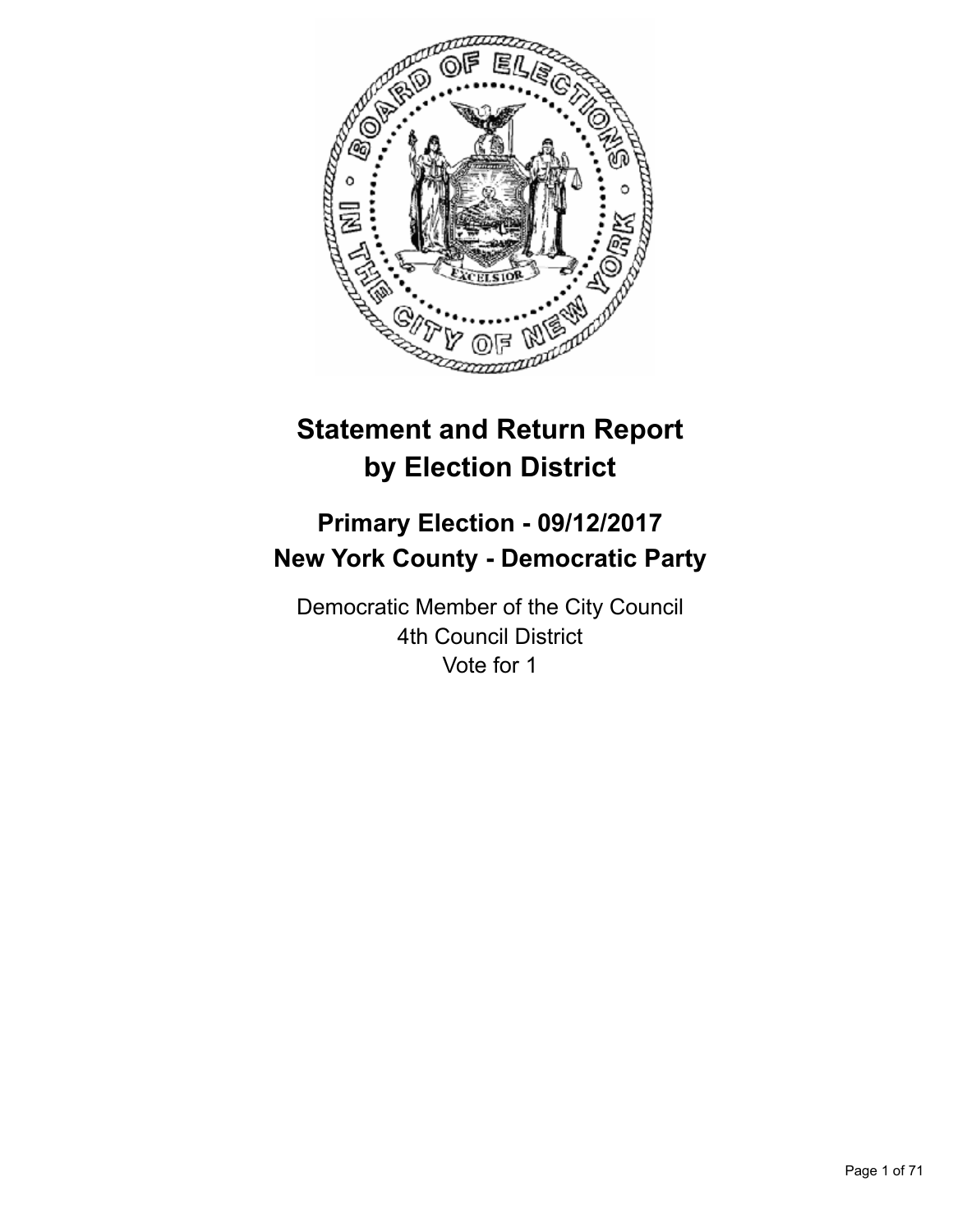

| <b>PUBLIC COUNTER</b>                                    | 40             |
|----------------------------------------------------------|----------------|
| <b>MANUALLY COUNTED EMERGENCY</b>                        | 0              |
| ABSENTEE / MILITARY                                      | $\overline{2}$ |
| <b>AFFIDAVIT</b>                                         | 1              |
| <b>Total Ballots</b>                                     | 43             |
| Less - Inapplicable Federal/Special Presidential Ballots | 0              |
| <b>Total Applicable Ballots</b>                          | 43             |
| <b>MARIA CASTRO</b>                                      | 4              |
| <b>RACHEL HONIG</b>                                      | 7              |
| <b>BESSIE R. SCHACHTER</b>                               | 4              |
| <b>ALEC HARTMAN</b>                                      | 0              |
| <b>MARTI SPERANZA</b>                                    | 8              |
| <b>VANESSA ARONSON</b>                                   | 2              |
| JEFFREY S. MAILMAN                                       | $\overline{2}$ |
| <b>BARRY SHAPIRO</b>                                     | 1              |
| <b>KEITH POWERS</b>                                      | 10             |
| <b>Total Votes</b>                                       | 38             |
| Unrecorded                                               | 5              |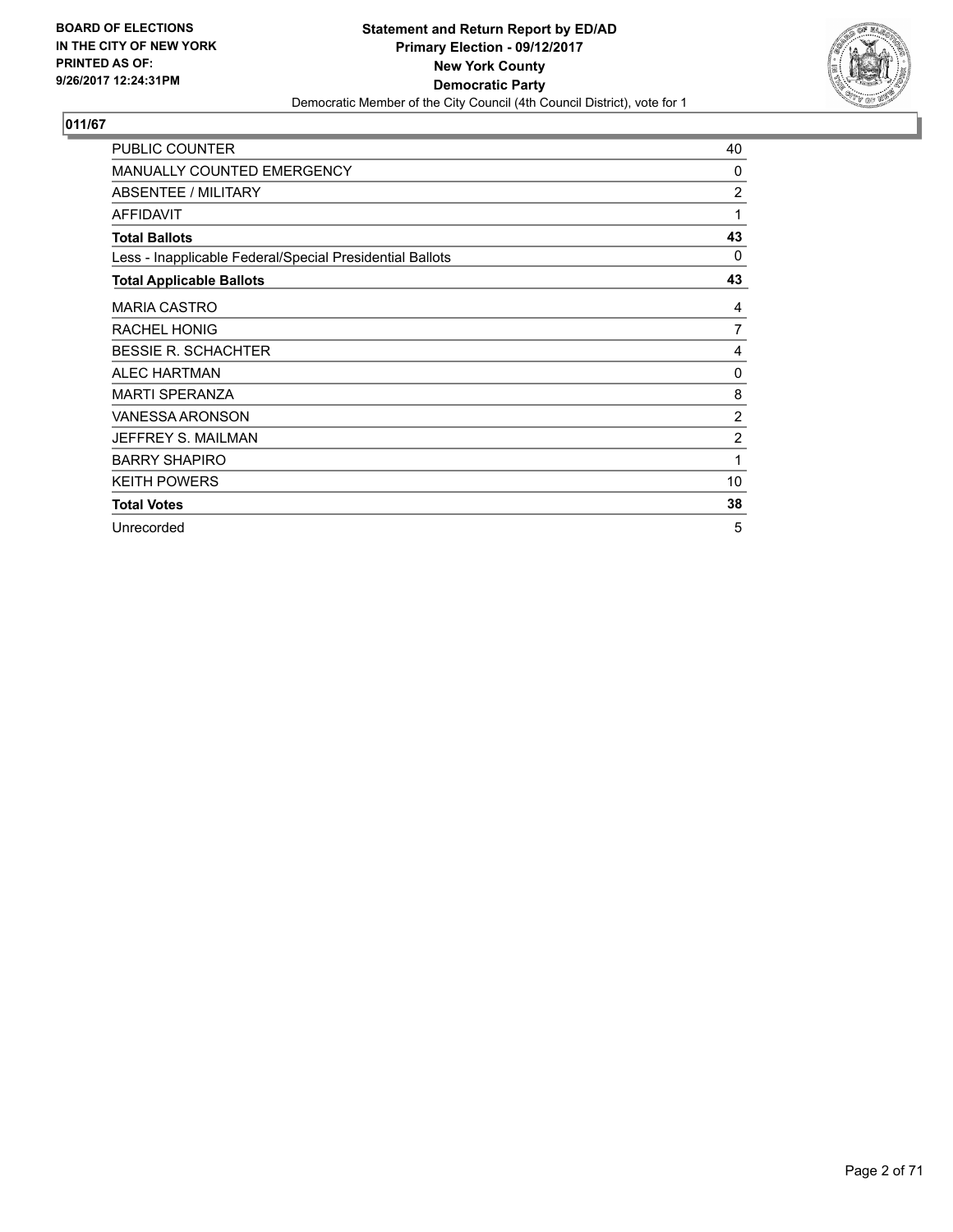

| <b>PUBLIC COUNTER</b>                                    | 51           |
|----------------------------------------------------------|--------------|
| <b>MANUALLY COUNTED EMERGENCY</b>                        | $\Omega$     |
| ABSENTEE / MILITARY                                      | 5            |
| <b>AFFIDAVIT</b>                                         | 1            |
| <b>Total Ballots</b>                                     | 57           |
| Less - Inapplicable Federal/Special Presidential Ballots | 0            |
| <b>Total Applicable Ballots</b>                          | 57           |
| <b>MARIA CASTRO</b>                                      | 3            |
| RACHEL HONIG                                             | 4            |
| <b>BESSIE R. SCHACHTER</b>                               | 1            |
| ALEC HARTMAN                                             | 1            |
| <b>MARTI SPERANZA</b>                                    | 11           |
| <b>VANESSA ARONSON</b>                                   | 7            |
| JEFFREY S. MAILMAN                                       | 1            |
| <b>BARRY SHAPIRO</b>                                     | $\mathbf{0}$ |
| <b>KEITH POWERS</b>                                      | 29           |
| <b>Total Votes</b>                                       | 57           |

| <b>PUBLIC COUNTER</b>                                    | 83             |
|----------------------------------------------------------|----------------|
| <b>MANUALLY COUNTED EMERGENCY</b>                        | 0              |
| ABSENTEE / MILITARY                                      | 1              |
| <b>AFFIDAVIT</b>                                         | 1              |
| <b>Total Ballots</b>                                     | 85             |
| Less - Inapplicable Federal/Special Presidential Ballots | 0              |
| <b>Total Applicable Ballots</b>                          | 85             |
| <b>MARIA CASTRO</b>                                      | 3              |
| <b>RACHEL HONIG</b>                                      | 11             |
| <b>BESSIE R. SCHACHTER</b>                               | 4              |
| <b>ALEC HARTMAN</b>                                      | 1              |
| <b>MARTI SPERANZA</b>                                    | 11             |
| <b>VANESSA ARONSON</b>                                   | 7              |
| JEFFREY S. MAILMAN                                       | 5              |
| <b>BARRY SHAPIRO</b>                                     | $\overline{2}$ |
| <b>KEITH POWERS</b>                                      | 39             |
| <b>Total Votes</b>                                       | 83             |
| Unrecorded                                               | $\overline{2}$ |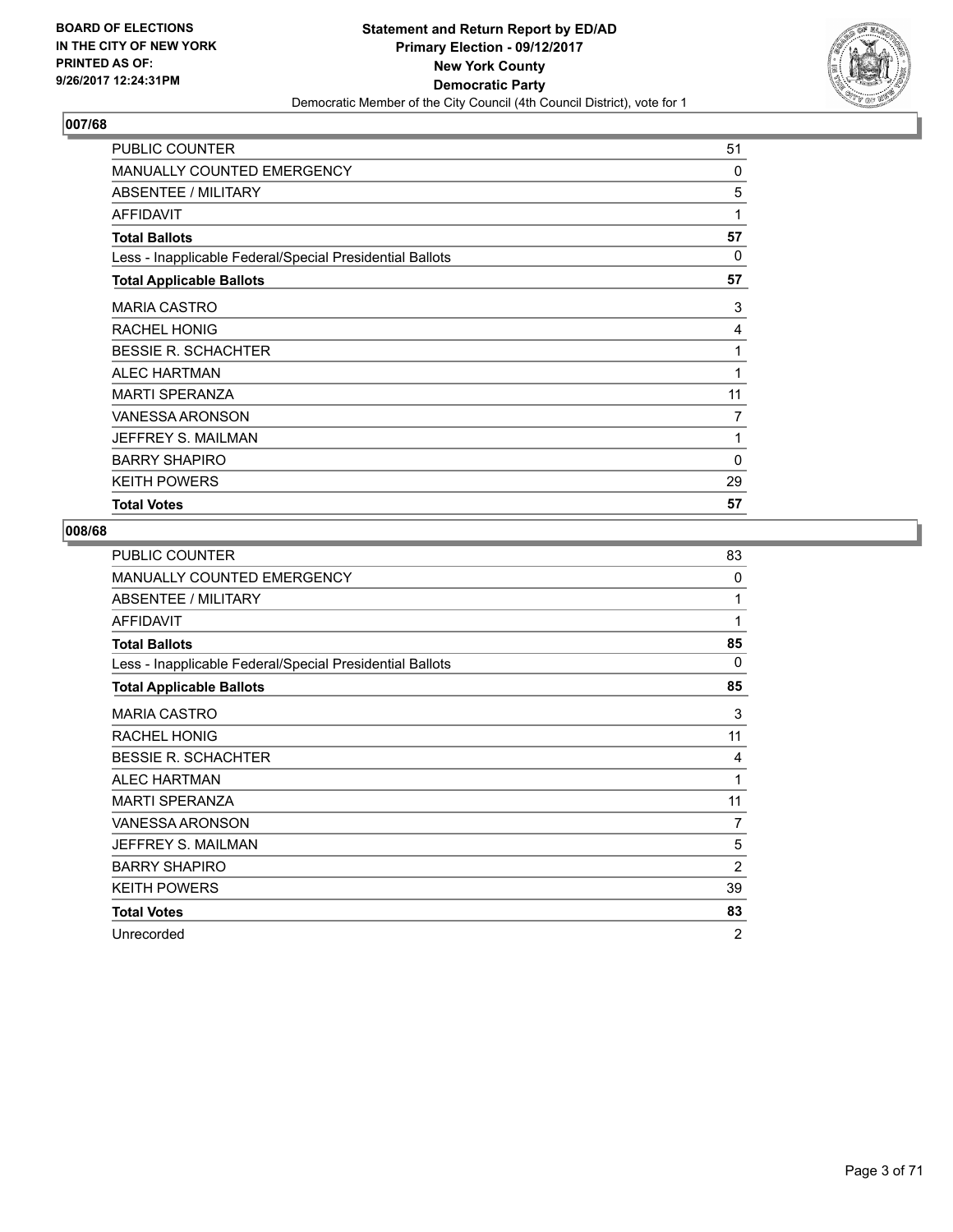

| PUBLIC COUNTER                                           | 82       |
|----------------------------------------------------------|----------|
| <b>MANUALLY COUNTED EMERGENCY</b>                        | 0        |
| ABSENTEE / MILITARY                                      | 4        |
| <b>AFFIDAVIT</b>                                         | 1        |
| <b>Total Ballots</b>                                     | 87       |
| Less - Inapplicable Federal/Special Presidential Ballots | $\Omega$ |
| <b>Total Applicable Ballots</b>                          | 87       |
| <b>MARIA CASTRO</b>                                      | 4        |
| <b>RACHEL HONIG</b>                                      | 8        |
| <b>BESSIE R. SCHACHTER</b>                               | 15       |
| <b>ALEC HARTMAN</b>                                      | $\Omega$ |
| <b>MARTI SPERANZA</b>                                    | 10       |
| <b>VANESSA ARONSON</b>                                   | 10       |
| JEFFREY S. MAILMAN                                       | 4        |
| <b>BARRY SHAPIRO</b>                                     | 1        |
| <b>KEITH POWERS</b>                                      | 32       |
| <b>Total Votes</b>                                       | 84       |
| Unrecorded                                               | 3        |

| <b>PUBLIC COUNTER</b>                                    | 70       |
|----------------------------------------------------------|----------|
| MANUALLY COUNTED EMERGENCY                               | $\Omega$ |
| ABSENTEE / MILITARY                                      | 3        |
| <b>AFFIDAVIT</b>                                         | $\Omega$ |
| <b>Total Ballots</b>                                     | 73       |
| Less - Inapplicable Federal/Special Presidential Ballots | 0        |
| <b>Total Applicable Ballots</b>                          | 73       |
| <b>MARIA CASTRO</b>                                      | 2        |
| <b>RACHEL HONIG</b>                                      | 6        |
| <b>BESSIE R. SCHACHTER</b>                               | 7        |
| <b>ALEC HARTMAN</b>                                      | 0        |
| <b>MARTI SPERANZA</b>                                    | 10       |
| VANESSA ARONSON                                          | 4        |
| JEFFREY S. MAILMAN                                       | 2        |
| <b>BARRY SHAPIRO</b>                                     | 0        |
| <b>KEITH POWERS</b>                                      | 37       |
| <b>Total Votes</b>                                       | 68       |
| Unrecorded                                               | 5        |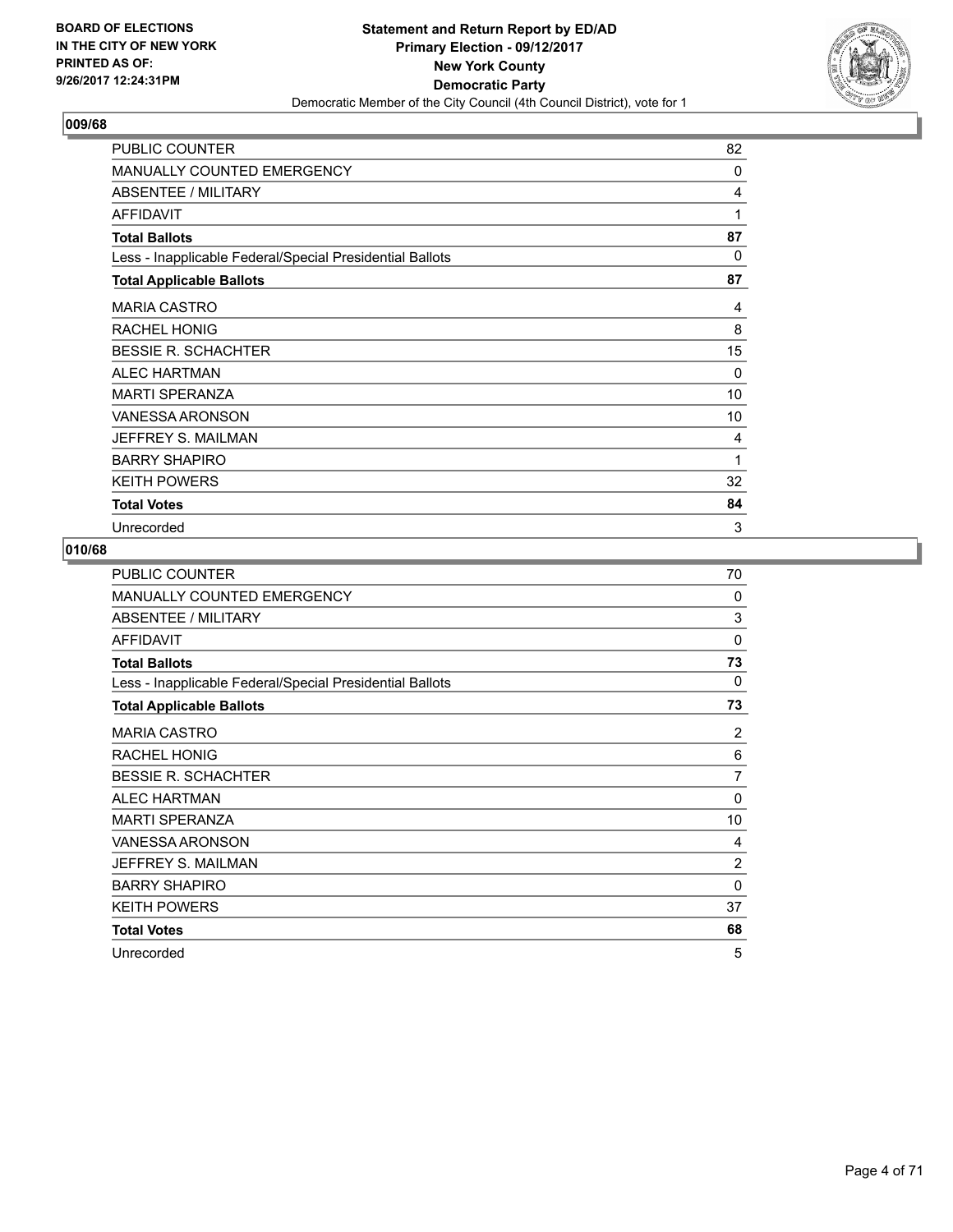

| PUBLIC COUNTER                                           | 87 |
|----------------------------------------------------------|----|
| <b>MANUALLY COUNTED EMERGENCY</b>                        | 0  |
| ABSENTEE / MILITARY                                      | 2  |
| <b>AFFIDAVIT</b>                                         | 1  |
| <b>Total Ballots</b>                                     | 90 |
| Less - Inapplicable Federal/Special Presidential Ballots | 0  |
| <b>Total Applicable Ballots</b>                          | 90 |
| <b>MARIA CASTRO</b>                                      | 7  |
| <b>RACHEL HONIG</b>                                      | 6  |
| <b>BESSIE R. SCHACHTER</b>                               | 4  |
| <b>ALEC HARTMAN</b>                                      | 1  |
| <b>MARTI SPERANZA</b>                                    | 16 |
| <b>VANESSA ARONSON</b>                                   | 4  |
| JEFFREY S. MAILMAN                                       | 5  |
| <b>BARRY SHAPIRO</b>                                     | 2  |
| <b>KEITH POWERS</b>                                      | 39 |
| <b>Total Votes</b>                                       | 84 |
| Unrecorded                                               | 6  |

| <b>PUBLIC COUNTER</b>                                    | 34             |
|----------------------------------------------------------|----------------|
| MANUALLY COUNTED EMERGENCY                               | $\Omega$       |
| ABSENTEE / MILITARY                                      | 0              |
| <b>AFFIDAVIT</b>                                         | $\Omega$       |
| <b>Total Ballots</b>                                     | 34             |
| Less - Inapplicable Federal/Special Presidential Ballots | $\Omega$       |
| <b>Total Applicable Ballots</b>                          | 34             |
| <b>MARIA CASTRO</b>                                      | 7              |
| <b>RACHEL HONIG</b>                                      | $\Omega$       |
| <b>BESSIE R. SCHACHTER</b>                               | $\overline{2}$ |
| <b>ALEC HARTMAN</b>                                      | 0              |
| <b>MARTI SPERANZA</b>                                    | 5              |
| VANESSA ARONSON                                          | $\overline{2}$ |
| JEFFREY S. MAILMAN                                       | $\overline{2}$ |
| <b>BARRY SHAPIRO</b>                                     | $\Omega$       |
| <b>KEITH POWERS</b>                                      | 10             |
| <b>Total Votes</b>                                       | 28             |
| Unrecorded                                               | 6              |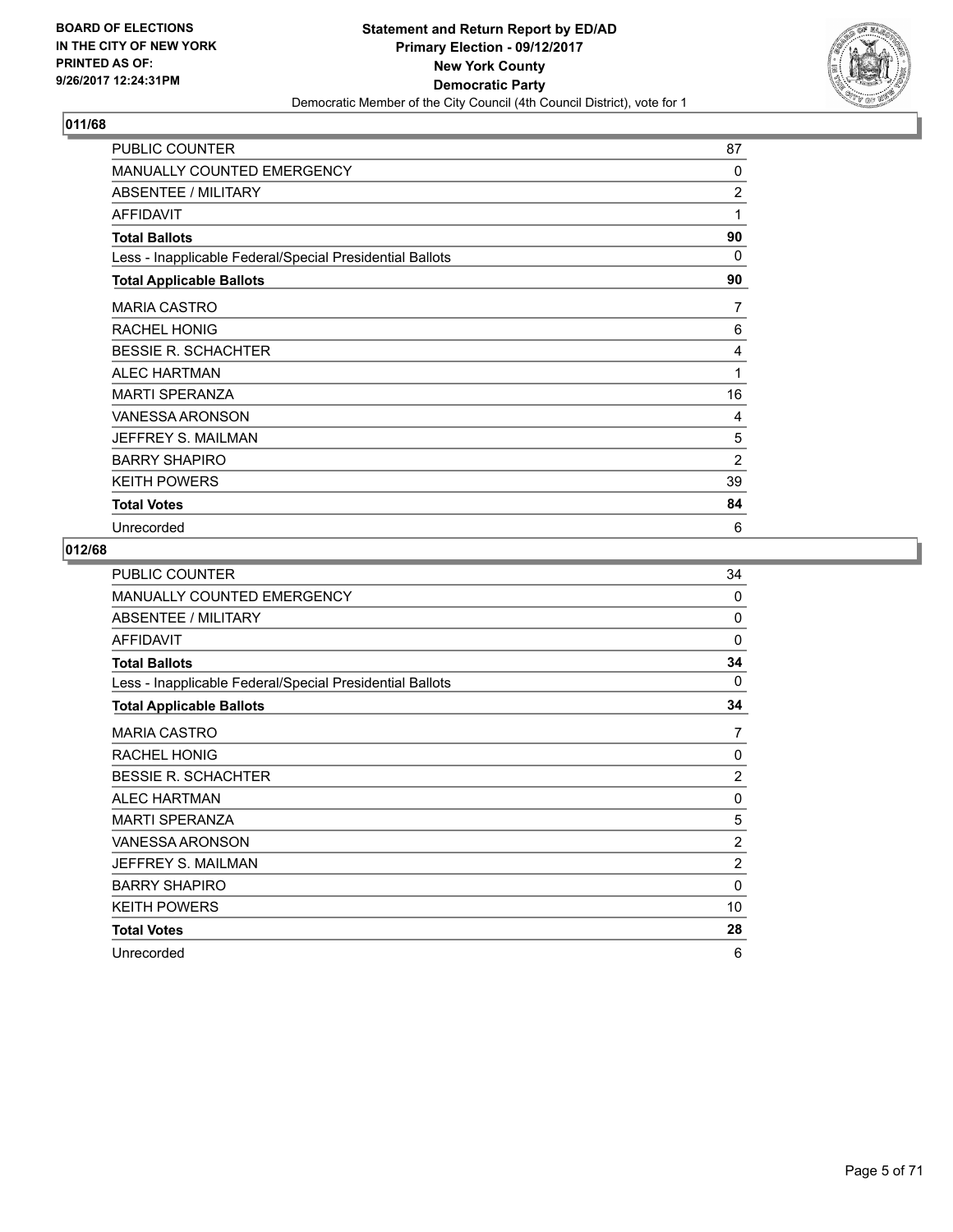

| <b>PUBLIC COUNTER</b>                                    | 54             |
|----------------------------------------------------------|----------------|
| <b>MANUALLY COUNTED EMERGENCY</b>                        | 0              |
| ABSENTEE / MILITARY                                      | $\overline{2}$ |
| <b>AFFIDAVIT</b>                                         | 1              |
| <b>Total Ballots</b>                                     | 57             |
| Less - Inapplicable Federal/Special Presidential Ballots | 0              |
| <b>Total Applicable Ballots</b>                          | 57             |
| <b>MARIA CASTRO</b>                                      | 6              |
| <b>RACHEL HONIG</b>                                      | 1              |
| <b>BESSIE R. SCHACHTER</b>                               | 3              |
| <b>ALEC HARTMAN</b>                                      | $\Omega$       |
| <b>MARTI SPERANZA</b>                                    | 10             |
| <b>VANESSA ARONSON</b>                                   | 3              |
| JEFFREY S. MAILMAN                                       | 3              |
| <b>BARRY SHAPIRO</b>                                     | 2              |
| <b>KEITH POWERS</b>                                      | 27             |
| <b>Total Votes</b>                                       | 55             |
| Unrecorded                                               | $\overline{2}$ |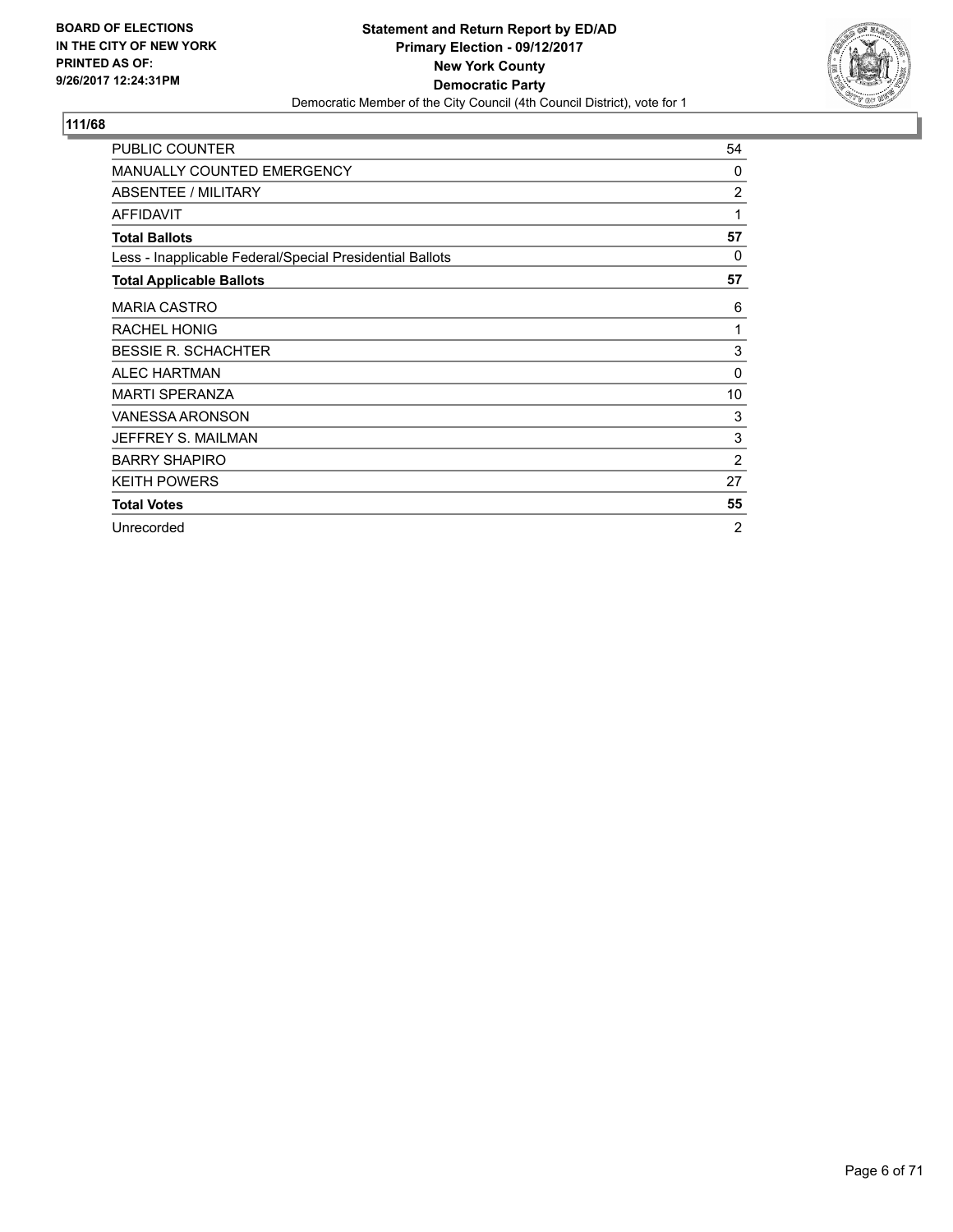

| PUBLIC COUNTER                                           | 107      |
|----------------------------------------------------------|----------|
| MANUALLY COUNTED EMERGENCY                               | 0        |
| <b>ABSENTEE / MILITARY</b>                               | 5        |
| <b>AFFIDAVIT</b>                                         | $\Omega$ |
| <b>Total Ballots</b>                                     | 112      |
| Less - Inapplicable Federal/Special Presidential Ballots | 0        |
| <b>Total Applicable Ballots</b>                          | 112      |
| <b>MARIA CASTRO</b>                                      | 8        |
| <b>RACHEL HONIG</b>                                      | 9        |
| <b>BESSIE R. SCHACHTER</b>                               | 13       |
| <b>ALEC HARTMAN</b>                                      | 4        |
| <b>MARTI SPERANZA</b>                                    | 22       |
| VANESSA ARONSON                                          | 7        |
| JEFFREY S. MAILMAN                                       | 8        |
| <b>BARRY SHAPIRO</b>                                     | 1        |
| <b>KEITH POWERS</b>                                      | 35       |
| MARY SILVER (WRITE-IN)                                   | 2        |
| <b>Total Votes</b>                                       | 109      |
| Unrecorded                                               | 3        |

| PUBLIC COUNTER                                           | 71             |
|----------------------------------------------------------|----------------|
| MANUALLY COUNTED EMERGENCY                               | $\Omega$       |
| ABSENTEE / MILITARY                                      | 1              |
| <b>AFFIDAVIT</b>                                         | $\overline{2}$ |
| <b>Total Ballots</b>                                     | 74             |
| Less - Inapplicable Federal/Special Presidential Ballots | $\Omega$       |
| <b>Total Applicable Ballots</b>                          | 74             |
| <b>MARIA CASTRO</b>                                      | 7              |
| <b>RACHEL HONIG</b>                                      | 3              |
| <b>BESSIE R. SCHACHTER</b>                               | 7              |
| <b>ALEC HARTMAN</b>                                      | $\Omega$       |
| <b>MARTI SPERANZA</b>                                    | 12             |
| VANESSA ARONSON                                          | 7              |
| JEFFREY S. MAILMAN                                       | 3              |
| <b>BARRY SHAPIRO</b>                                     | $\overline{2}$ |
| <b>KEITH POWERS</b>                                      | 30             |
| <b>Total Votes</b>                                       | 71             |
| Unrecorded                                               | 3              |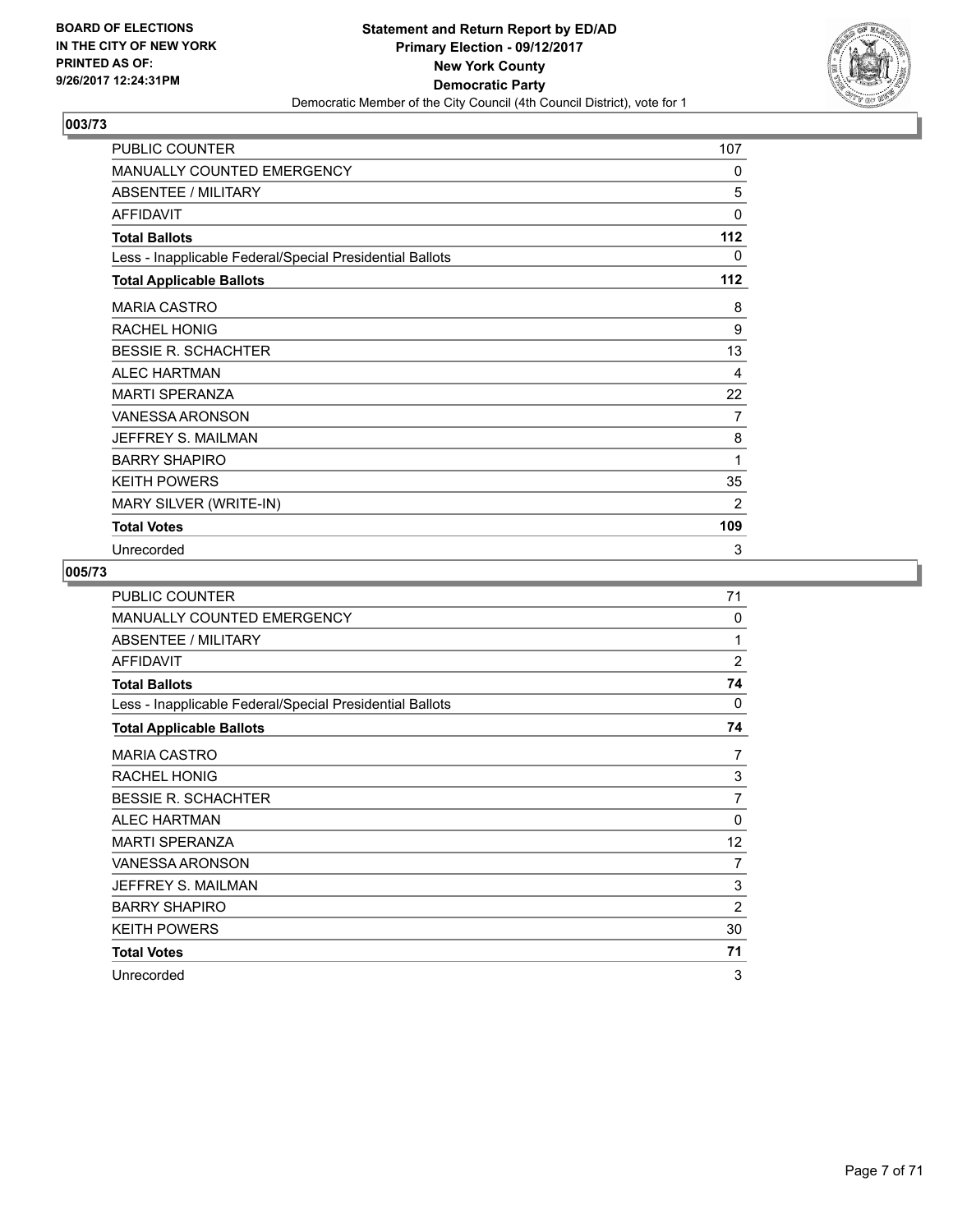

| PUBLIC COUNTER                                           | 44       |
|----------------------------------------------------------|----------|
| <b>MANUALLY COUNTED EMERGENCY</b>                        | 0        |
| ABSENTEE / MILITARY                                      | 2        |
| <b>AFFIDAVIT</b>                                         | 1        |
| <b>Total Ballots</b>                                     | 47       |
| Less - Inapplicable Federal/Special Presidential Ballots | $\Omega$ |
| <b>Total Applicable Ballots</b>                          | 47       |
| <b>MARIA CASTRO</b>                                      | 2        |
| <b>RACHEL HONIG</b>                                      | 3        |
| <b>BESSIE R. SCHACHTER</b>                               | 10       |
| ALEC HARTMAN                                             | $\Omega$ |
| <b>MARTI SPERANZA</b>                                    | 11       |
| <b>VANESSA ARONSON</b>                                   | 2        |
| JEFFREY S. MAILMAN                                       | 1        |
| <b>BARRY SHAPIRO</b>                                     | 3        |
| <b>KEITH POWERS</b>                                      | 12       |
| <b>Total Votes</b>                                       | 44       |
| Unrecorded                                               | 3        |

| PUBLIC COUNTER                                           | 64             |
|----------------------------------------------------------|----------------|
| MANUALLY COUNTED EMERGENCY                               | $\Omega$       |
| ABSENTEE / MILITARY                                      | 4              |
| <b>AFFIDAVIT</b>                                         | $\Omega$       |
| <b>Total Ballots</b>                                     | 68             |
| Less - Inapplicable Federal/Special Presidential Ballots | 0              |
| <b>Total Applicable Ballots</b>                          | 68             |
| <b>MARIA CASTRO</b>                                      | 4              |
| <b>RACHEL HONIG</b>                                      | 6              |
| <b>BESSIE R. SCHACHTER</b>                               | 12             |
| <b>ALEC HARTMAN</b>                                      | $\Omega$       |
| <b>MARTI SPERANZA</b>                                    | 19             |
| <b>VANESSA ARONSON</b>                                   | 4              |
| JEFFREY S. MAILMAN                                       | $\overline{c}$ |
| <b>BARRY SHAPIRO</b>                                     | 0              |
| <b>KEITH POWERS</b>                                      | 20             |
| <b>Total Votes</b>                                       | 67             |
| Unrecorded                                               | 1              |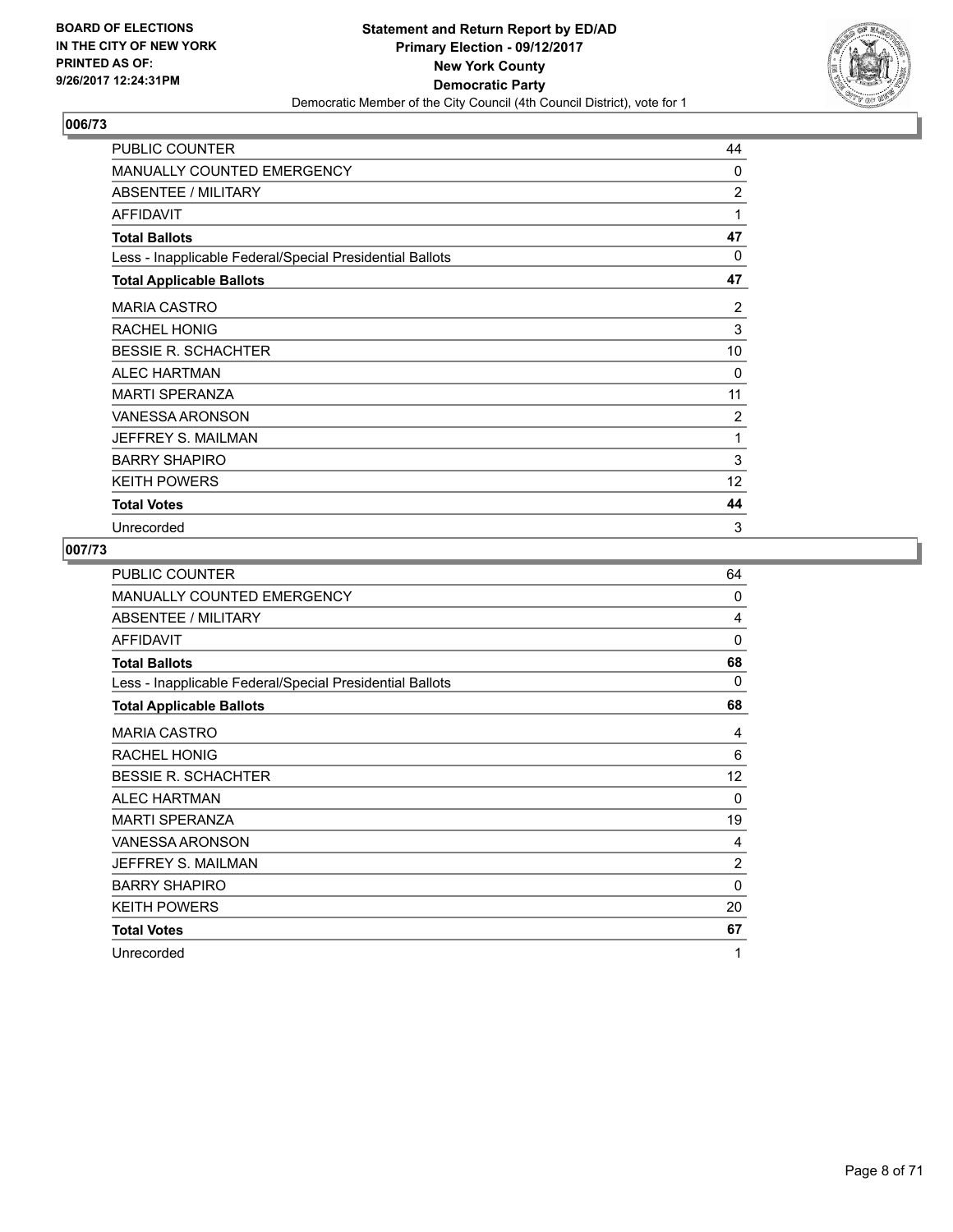

| PUBLIC COUNTER                                           | 2              |
|----------------------------------------------------------|----------------|
| <b>MANUALLY COUNTED EMERGENCY</b>                        | 0              |
| ABSENTEE / MILITARY                                      | 0              |
| <b>AFFIDAVIT</b>                                         | 0              |
| <b>Total Ballots</b>                                     | $\overline{2}$ |
| Less - Inapplicable Federal/Special Presidential Ballots | $\mathbf{0}$   |
| <b>Total Applicable Ballots</b>                          | $\mathbf{2}$   |
| <b>MARIA CASTRO</b>                                      | 1              |
| <b>RACHEL HONIG</b>                                      | 0              |
| <b>BESSIE R. SCHACHTER</b>                               | 0              |
| <b>ALEC HARTMAN</b>                                      | 0              |
| <b>MARTI SPERANZA</b>                                    | 0              |
| <b>VANESSA ARONSON</b>                                   | 1              |
| JEFFREY S. MAILMAN                                       | 0              |
| <b>BARRY SHAPIRO</b>                                     | 0              |
| <b>KEITH POWERS</b>                                      | 0              |
| <b>Total Votes</b>                                       | $\overline{2}$ |

| <b>PUBLIC COUNTER</b>                                    | 98             |
|----------------------------------------------------------|----------------|
| MANUALLY COUNTED EMERGENCY                               | $\Omega$       |
| ABSENTEE / MILITARY                                      | 4              |
| <b>AFFIDAVIT</b>                                         | $\Omega$       |
| <b>Total Ballots</b>                                     | 102            |
| Less - Inapplicable Federal/Special Presidential Ballots | 0              |
| <b>Total Applicable Ballots</b>                          | 102            |
| <b>MARIA CASTRO</b>                                      | 6              |
| <b>RACHEL HONIG</b>                                      | 8              |
| <b>BESSIE R. SCHACHTER</b>                               | 13             |
| <b>ALEC HARTMAN</b>                                      | $\Omega$       |
| <b>MARTI SPERANZA</b>                                    | 23             |
| <b>VANESSA ARONSON</b>                                   | 12             |
| JEFFREY S. MAILMAN                                       | 3              |
| <b>BARRY SHAPIRO</b>                                     | $\overline{2}$ |
| <b>KEITH POWERS</b>                                      | 28             |
| MARY SILVER (WRITE-IN)                                   | 1              |
| <b>Total Votes</b>                                       | 96             |
| Unrecorded                                               | 6              |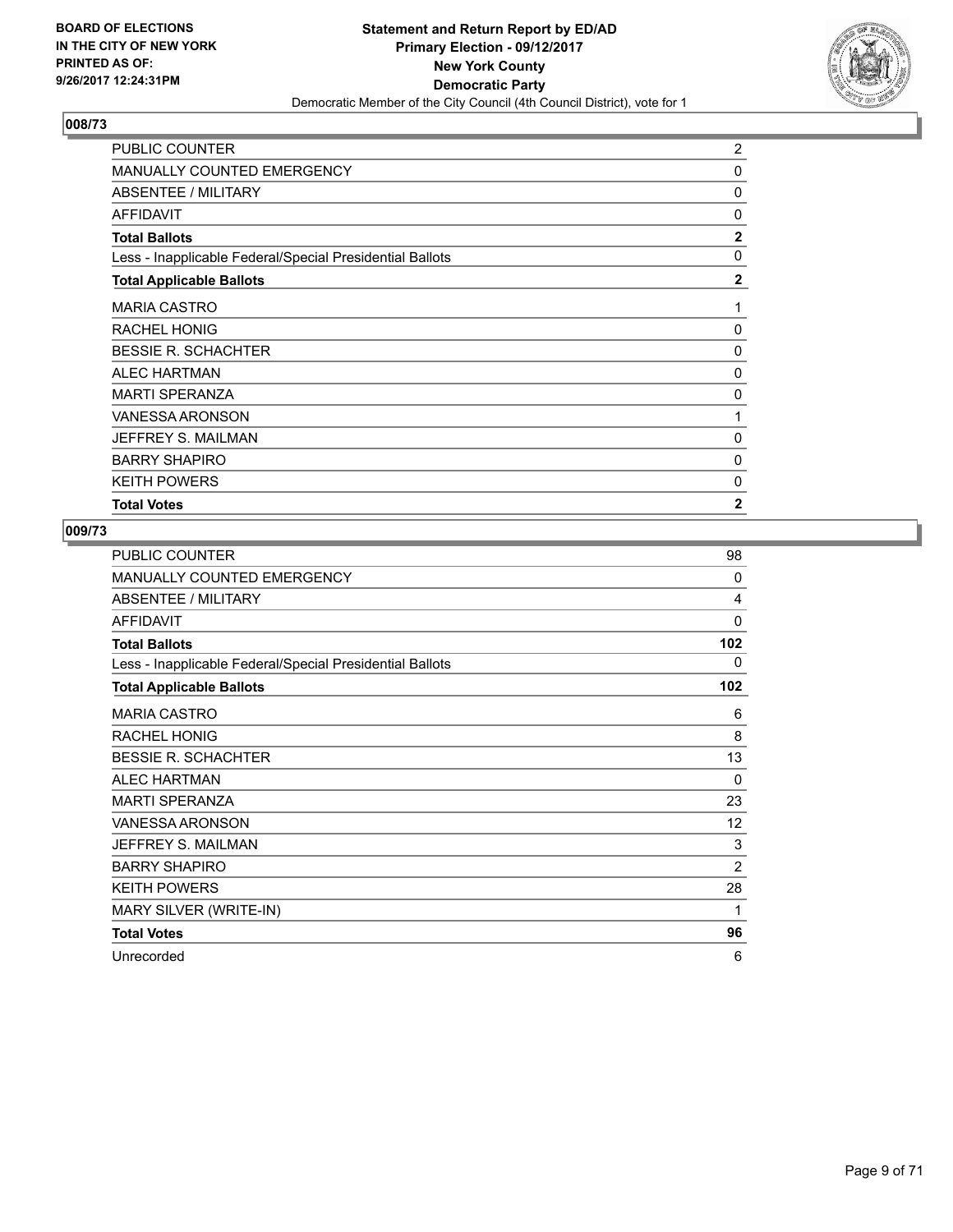

| PUBLIC COUNTER                                           | 118            |
|----------------------------------------------------------|----------------|
| MANUALLY COUNTED EMERGENCY                               | $\mathbf{0}$   |
| ABSENTEE / MILITARY                                      | 8              |
| <b>AFFIDAVIT</b>                                         | 1              |
| <b>Total Ballots</b>                                     | 127            |
| Less - Inapplicable Federal/Special Presidential Ballots | 0              |
| <b>Total Applicable Ballots</b>                          | 127            |
| <b>MARIA CASTRO</b>                                      | 4              |
| <b>RACHEL HONIG</b>                                      | 16             |
| <b>BESSIE R. SCHACHTER</b>                               | 17             |
| <b>ALEC HARTMAN</b>                                      | $\overline{2}$ |
| <b>MARTI SPERANZA</b>                                    | 19             |
| <b>VANESSA ARONSON</b>                                   | 10             |
| JEFFREY S. MAILMAN                                       | 2              |
| <b>BARRY SHAPIRO</b>                                     | 4              |
| <b>KEITH POWERS</b>                                      | 51             |
| <b>Total Votes</b>                                       | 125            |
| Unrecorded                                               | 2              |

| <b>PUBLIC COUNTER</b>                                    | 54             |
|----------------------------------------------------------|----------------|
| MANUALLY COUNTED EMERGENCY                               | $\Omega$       |
| ABSENTEE / MILITARY                                      | $\overline{2}$ |
| <b>AFFIDAVIT</b>                                         | $\Omega$       |
| <b>Total Ballots</b>                                     | 56             |
| Less - Inapplicable Federal/Special Presidential Ballots | $\Omega$       |
| <b>Total Applicable Ballots</b>                          | 56             |
| <b>MARIA CASTRO</b>                                      | 7              |
| <b>RACHEL HONIG</b>                                      | 3              |
| <b>BESSIE R. SCHACHTER</b>                               | 7              |
| <b>ALEC HARTMAN</b>                                      | 0              |
| <b>MARTI SPERANZA</b>                                    | 9              |
| <b>VANESSA ARONSON</b>                                   | 9              |
| JEFFREY S. MAILMAN                                       | 4              |
| <b>BARRY SHAPIRO</b>                                     | 1              |
| <b>KEITH POWERS</b>                                      | 14             |
| <b>Total Votes</b>                                       | 54             |
| Unrecorded                                               | $\overline{2}$ |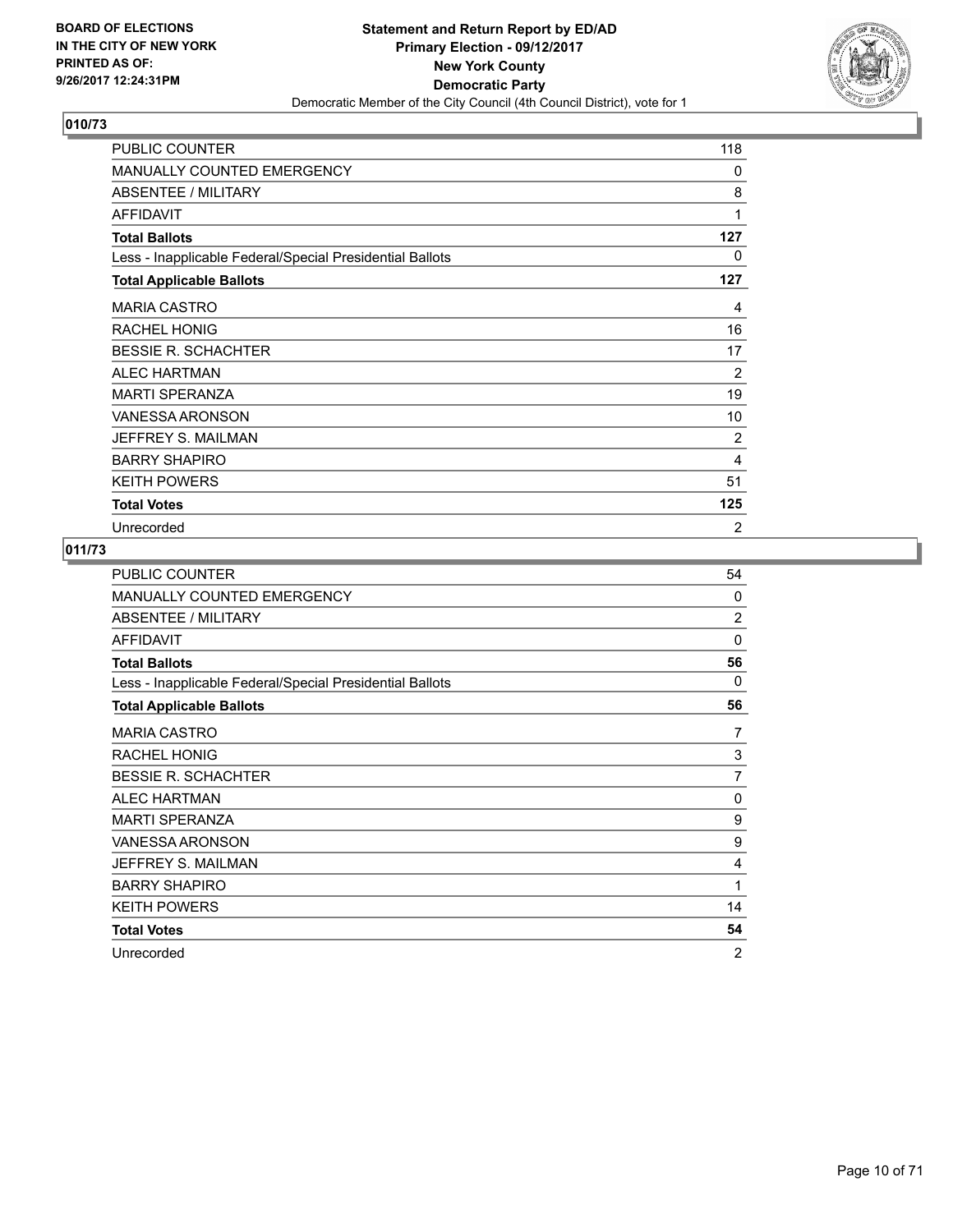

| PUBLIC COUNTER                                           | 26             |
|----------------------------------------------------------|----------------|
| <b>MANUALLY COUNTED EMERGENCY</b>                        | 0              |
| ABSENTEE / MILITARY                                      | 3              |
| <b>AFFIDAVIT</b>                                         | $\Omega$       |
| <b>Total Ballots</b>                                     | 29             |
| Less - Inapplicable Federal/Special Presidential Ballots | 0              |
| <b>Total Applicable Ballots</b>                          | 29             |
| <b>MARIA CASTRO</b>                                      | 4              |
| <b>RACHEL HONIG</b>                                      | 3              |
| <b>BESSIE R. SCHACHTER</b>                               | $\overline{2}$ |
| <b>ALEC HARTMAN</b>                                      | 0              |
| <b>MARTI SPERANZA</b>                                    | 7              |
| <b>VANESSA ARONSON</b>                                   | 2              |
| JEFFREY S. MAILMAN                                       | $\overline{2}$ |
| <b>BARRY SHAPIRO</b>                                     | 0              |
| <b>KEITH POWERS</b>                                      | 5              |
| <b>Total Votes</b>                                       | 25             |
| Unrecorded                                               | 4              |

| <b>PUBLIC COUNTER</b>                                    | 71             |
|----------------------------------------------------------|----------------|
| <b>MANUALLY COUNTED EMERGENCY</b>                        | $\Omega$       |
| ABSENTEE / MILITARY                                      | 3              |
| <b>AFFIDAVIT</b>                                         | $\mathbf{0}$   |
| <b>Total Ballots</b>                                     | 74             |
| Less - Inapplicable Federal/Special Presidential Ballots | 0              |
| <b>Total Applicable Ballots</b>                          | 74             |
| <b>MARIA CASTRO</b>                                      | 2              |
| <b>RACHEL HONIG</b>                                      | 11             |
| <b>BESSIE R. SCHACHTER</b>                               | 3              |
| <b>ALEC HARTMAN</b>                                      | 1              |
| <b>MARTI SPERANZA</b>                                    | 15             |
| <b>VANESSA ARONSON</b>                                   | 7              |
| JEFFREY S. MAILMAN                                       | 2              |
| <b>BARRY SHAPIRO</b>                                     | 1              |
| <b>KEITH POWERS</b>                                      | 29             |
| ENZO LOMBARDO (WRITE-IN)                                 | 1              |
| <b>Total Votes</b>                                       | 72             |
| Unrecorded                                               | $\overline{2}$ |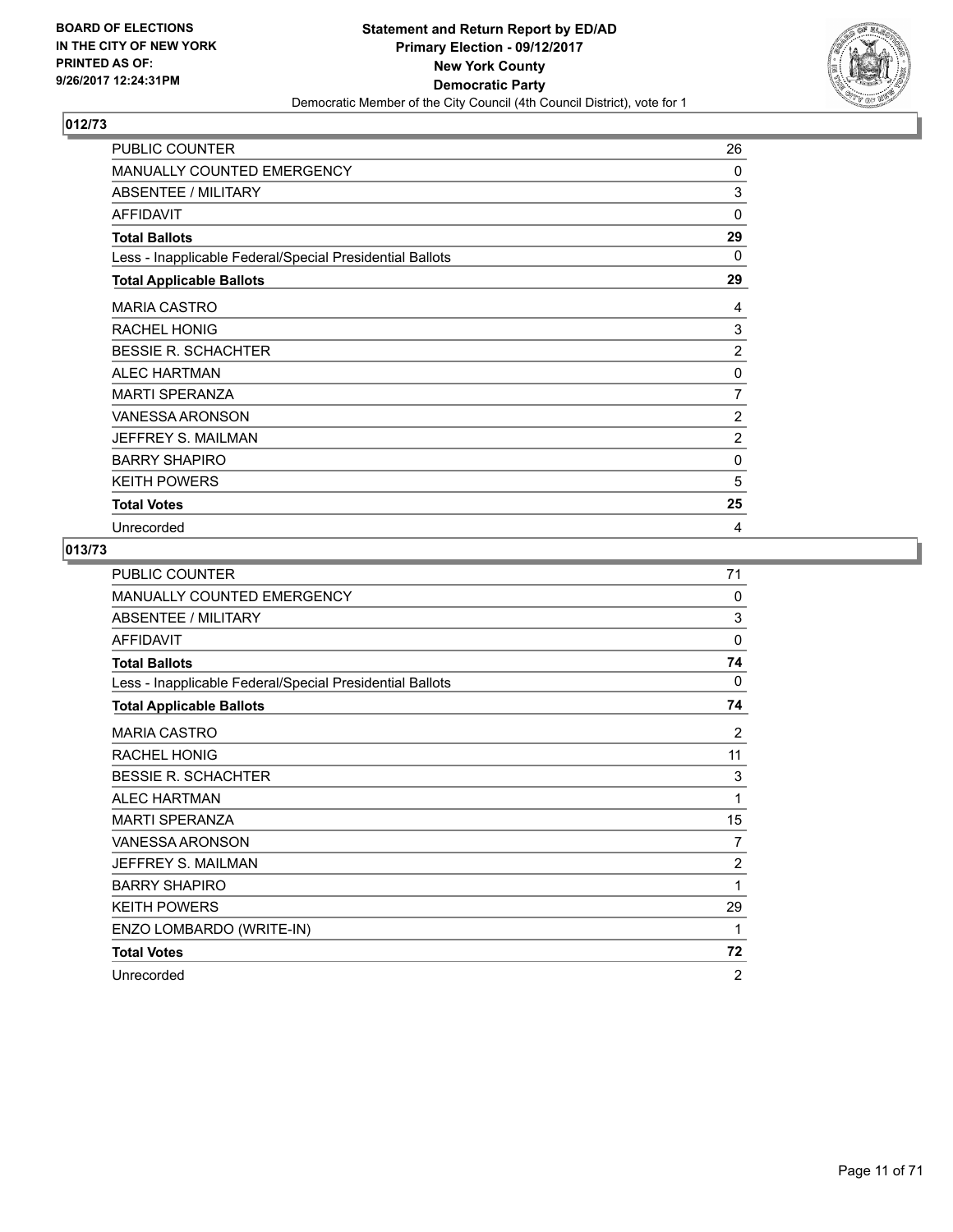

| PUBLIC COUNTER                                           | 20             |
|----------------------------------------------------------|----------------|
| <b>MANUALLY COUNTED EMERGENCY</b>                        | 0              |
| ABSENTEE / MILITARY                                      | 1              |
| <b>AFFIDAVIT</b>                                         | $\Omega$       |
| <b>Total Ballots</b>                                     | 21             |
| Less - Inapplicable Federal/Special Presidential Ballots | 0              |
| <b>Total Applicable Ballots</b>                          | 21             |
| <b>MARIA CASTRO</b>                                      | 2              |
| <b>RACHEL HONIG</b>                                      | 2              |
| <b>BESSIE R. SCHACHTER</b>                               | $\overline{2}$ |
| <b>ALEC HARTMAN</b>                                      | $\overline{2}$ |
| <b>MARTI SPERANZA</b>                                    | 1              |
| <b>VANESSA ARONSON</b>                                   | 3              |
| JEFFREY S. MAILMAN                                       | 3              |
| <b>BARRY SHAPIRO</b>                                     | 1              |
| <b>KEITH POWERS</b>                                      | 3              |
| <b>Total Votes</b>                                       | 19             |
| Unrecorded                                               | $\overline{2}$ |

| <b>PUBLIC COUNTER</b>                                    | 27       |
|----------------------------------------------------------|----------|
| <b>MANUALLY COUNTED EMERGENCY</b>                        | 0        |
| ABSENTEE / MILITARY                                      | 0        |
| <b>AFFIDAVIT</b>                                         | $\Omega$ |
| <b>Total Ballots</b>                                     | 27       |
| Less - Inapplicable Federal/Special Presidential Ballots | 0        |
| <b>Total Applicable Ballots</b>                          | 27       |
| <b>MARIA CASTRO</b>                                      | 1        |
| <b>RACHEL HONIG</b>                                      | 3        |
| <b>BESSIE R. SCHACHTER</b>                               | 1        |
| <b>ALEC HARTMAN</b>                                      | 3        |
| <b>MARTI SPERANZA</b>                                    | 6        |
| <b>VANESSA ARONSON</b>                                   | 4        |
| JEFFREY S. MAILMAN                                       | 3        |
| <b>BARRY SHAPIRO</b>                                     | 1        |
| <b>KEITH POWERS</b>                                      | 5        |
| <b>Total Votes</b>                                       | 27       |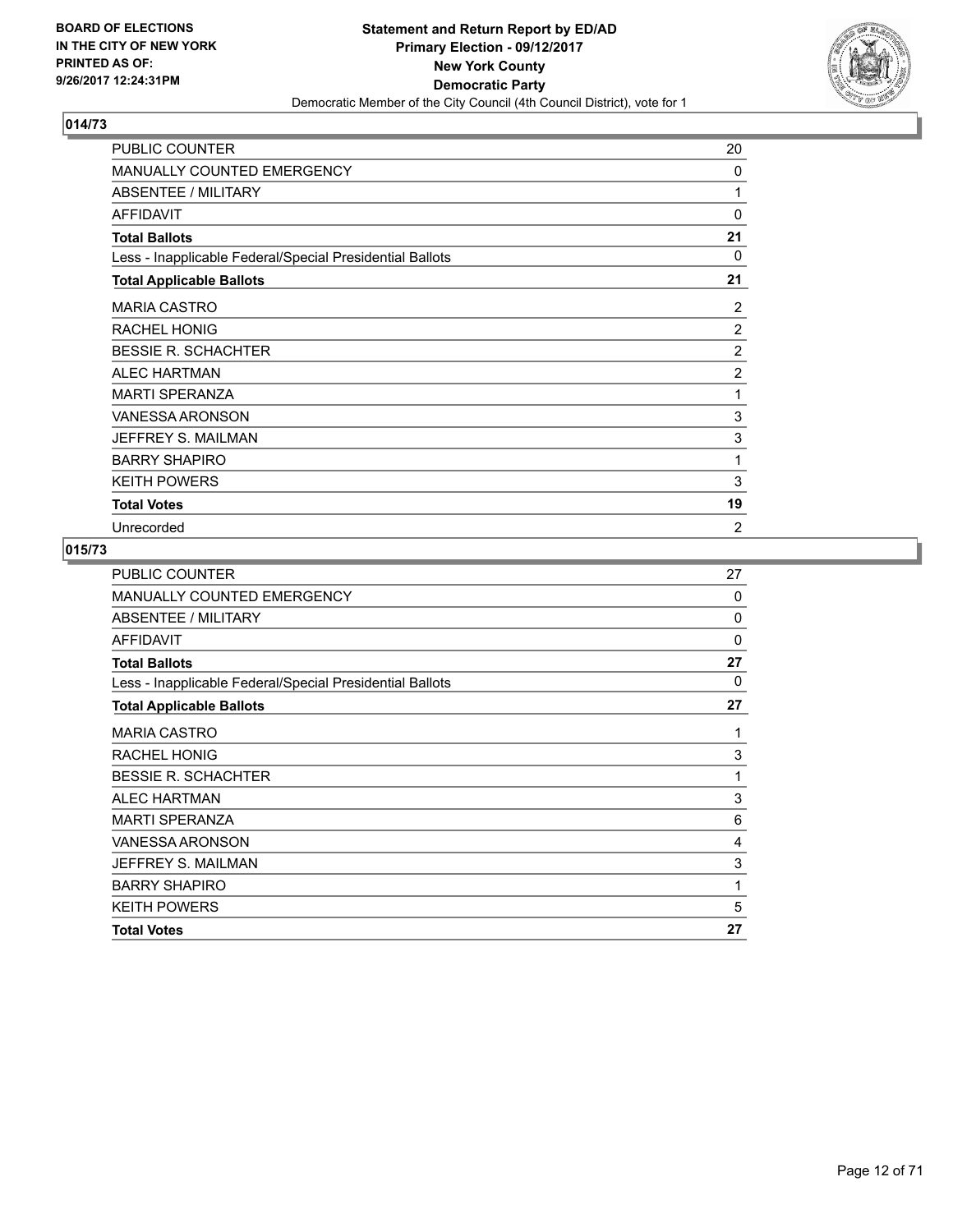

| PUBLIC COUNTER                                           | 39       |
|----------------------------------------------------------|----------|
| <b>MANUALLY COUNTED EMERGENCY</b>                        | 0        |
| ABSENTEE / MILITARY                                      | 1        |
| <b>AFFIDAVIT</b>                                         | $\Omega$ |
| <b>Total Ballots</b>                                     | 40       |
| Less - Inapplicable Federal/Special Presidential Ballots | 0        |
| <b>Total Applicable Ballots</b>                          | 40       |
| <b>MARIA CASTRO</b>                                      | 3        |
| <b>RACHEL HONIG</b>                                      | 4        |
| <b>BESSIE R. SCHACHTER</b>                               | 5        |
| <b>ALEC HARTMAN</b>                                      | 1        |
| <b>MARTI SPERANZA</b>                                    | 5        |
| <b>VANESSA ARONSON</b>                                   | 4        |
| JEFFREY S. MAILMAN                                       | 4        |
| <b>BARRY SHAPIRO</b>                                     | 0        |
| <b>KEITH POWERS</b>                                      | 13       |
| <b>Total Votes</b>                                       | 39       |
| Unrecorded                                               | 1        |

| <b>PUBLIC COUNTER</b>                                    | 66       |
|----------------------------------------------------------|----------|
| MANUALLY COUNTED EMERGENCY                               | $\Omega$ |
| ABSENTEE / MILITARY                                      | $\Omega$ |
| <b>AFFIDAVIT</b>                                         | 1        |
| <b>Total Ballots</b>                                     | 67       |
| Less - Inapplicable Federal/Special Presidential Ballots | 0        |
| <b>Total Applicable Ballots</b>                          | 67       |
| <b>MARIA CASTRO</b>                                      | 5        |
| <b>RACHEL HONIG</b>                                      | 7        |
| <b>BESSIE R. SCHACHTER</b>                               | 13       |
| <b>ALEC HARTMAN</b>                                      | $\Omega$ |
| <b>MARTI SPERANZA</b>                                    | 15       |
| VANESSA ARONSON                                          | 0        |
| JEFFREY S. MAILMAN                                       | 5        |
| <b>BARRY SHAPIRO</b>                                     | 1        |
| <b>KEITH POWERS</b>                                      | 20       |
| <b>Total Votes</b>                                       | 66       |
| Unrecorded                                               | 1        |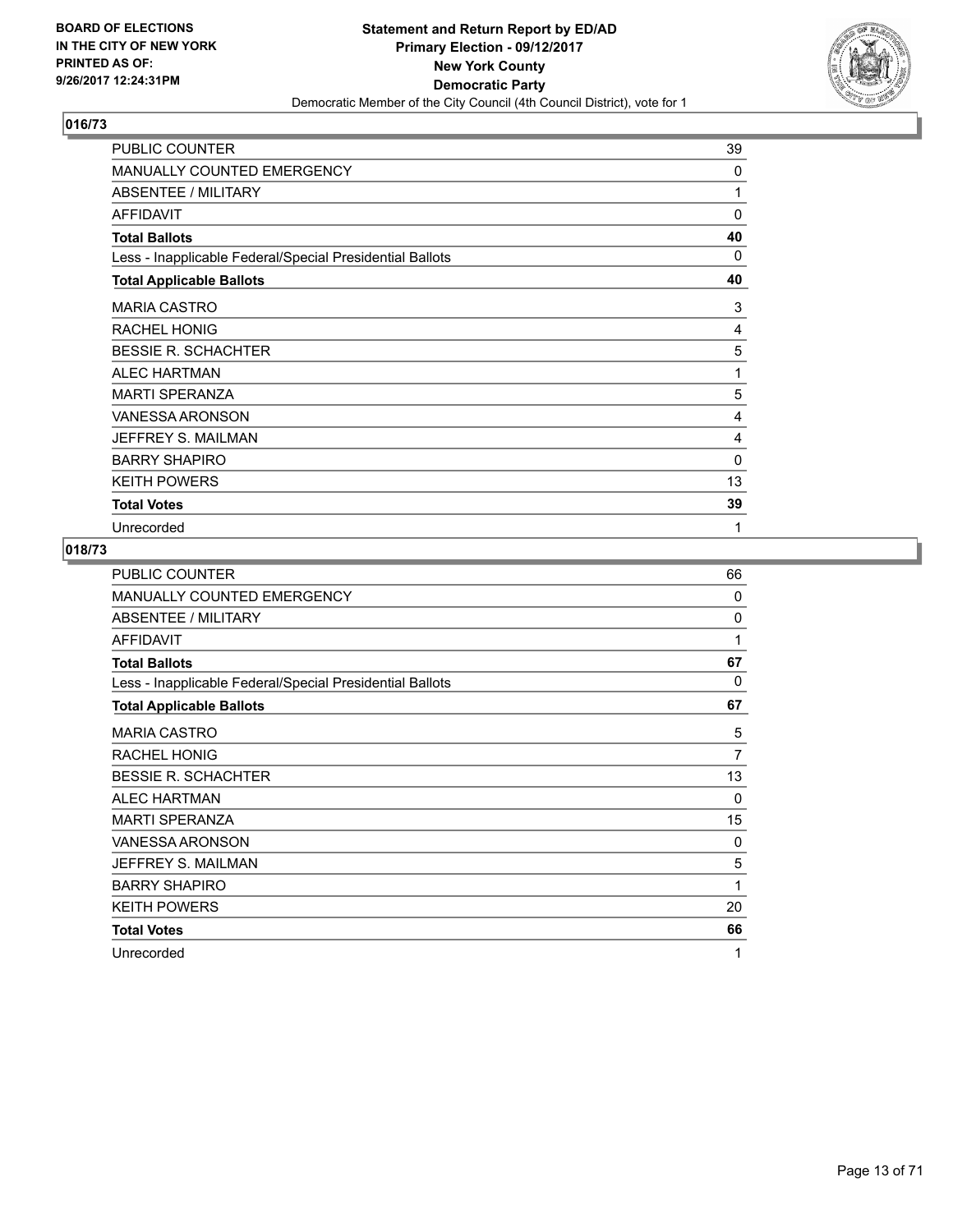

| PUBLIC COUNTER                                           | 47             |
|----------------------------------------------------------|----------------|
| MANUALLY COUNTED EMERGENCY                               | 0              |
| <b>ABSENTEE / MILITARY</b>                               | $\overline{2}$ |
| <b>AFFIDAVIT</b>                                         | $\mathbf{0}$   |
| <b>Total Ballots</b>                                     | 49             |
| Less - Inapplicable Federal/Special Presidential Ballots | 0              |
| <b>Total Applicable Ballots</b>                          | 49             |
| <b>MARIA CASTRO</b>                                      | 1              |
| RACHEL HONIG                                             | 5              |
| <b>BESSIE R. SCHACHTER</b>                               | 9              |
| <b>ALEC HARTMAN</b>                                      | 0              |
| <b>MARTI SPERANZA</b>                                    | 7              |
| <b>VANESSA ARONSON</b>                                   | 3              |
| JEFFREY S. MAILMAN                                       | 4              |
| <b>BARRY SHAPIRO</b>                                     | 3              |
| <b>KEITH POWERS</b>                                      | 14             |
| <b>Total Votes</b>                                       | 46             |
| Unrecorded                                               | 3              |

## **020/73 COMBINED into: 045/73**

| <b>PUBLIC COUNTER</b>                                    | 81           |
|----------------------------------------------------------|--------------|
| <b>MANUALLY COUNTED EMERGENCY</b>                        | $\mathbf{0}$ |
| ABSENTEE / MILITARY                                      | 1            |
| <b>AFFIDAVIT</b>                                         | $\mathbf{0}$ |
| <b>Total Ballots</b>                                     | 82           |
| Less - Inapplicable Federal/Special Presidential Ballots | 0            |
| <b>Total Applicable Ballots</b>                          | 82           |
| <b>MARIA CASTRO</b>                                      | 1            |
| <b>RACHEL HONIG</b>                                      | 7            |
| <b>BESSIE R. SCHACHTER</b>                               | 16           |
| <b>ALEC HARTMAN</b>                                      | 1            |
| <b>MARTI SPERANZA</b>                                    | 11           |
| VANESSA ARONSON                                          | 7            |
| JEFFREY S. MAILMAN                                       | 3            |
| <b>BARRY SHAPIRO</b>                                     | $\mathbf{0}$ |
| <b>KEITH POWERS</b>                                      | 35           |
| <b>Total Votes</b>                                       | 81           |
| Unrecorded                                               | 1            |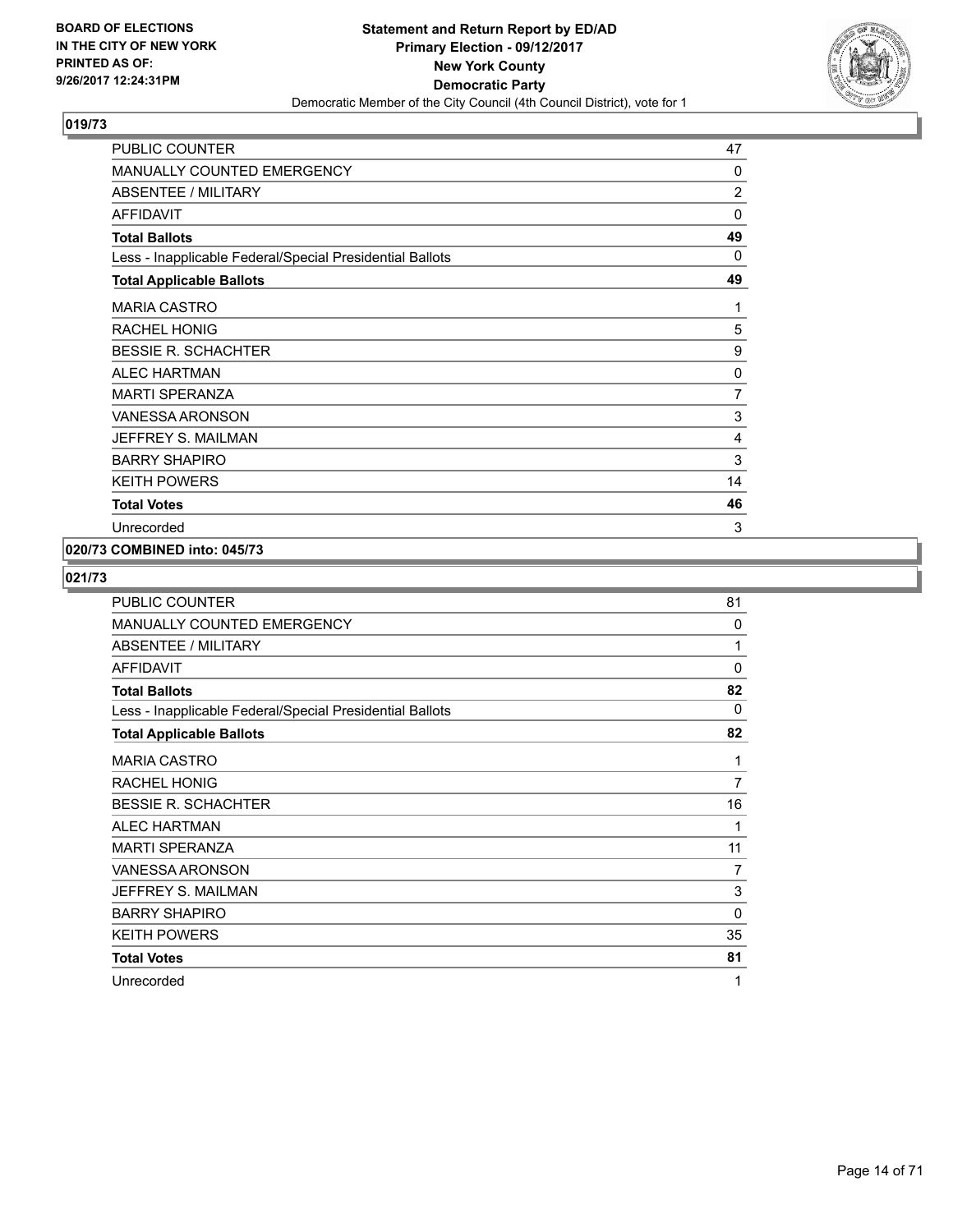

| PUBLIC COUNTER                                           | 69           |
|----------------------------------------------------------|--------------|
| MANUALLY COUNTED EMERGENCY                               | $\Omega$     |
| ABSENTEE / MILITARY                                      | 5            |
| <b>AFFIDAVIT</b>                                         | $\mathbf{0}$ |
| <b>Total Ballots</b>                                     | 74           |
| Less - Inapplicable Federal/Special Presidential Ballots | 0            |
| <b>Total Applicable Ballots</b>                          | 74           |
| <b>MARIA CASTRO</b>                                      | 3            |
| <b>RACHEL HONIG</b>                                      | 10           |
| <b>BESSIE R. SCHACHTER</b>                               | 11           |
| <b>ALEC HARTMAN</b>                                      | $\Omega$     |
| <b>MARTI SPERANZA</b>                                    | 20           |
| <b>VANESSA ARONSON</b>                                   | 2            |
| JEFFREY S. MAILMAN                                       | 1            |
| <b>BARRY SHAPIRO</b>                                     | 2            |
| <b>KEITH POWERS</b>                                      | 22           |
| <b>Total Votes</b>                                       | 71           |
| Unrecorded                                               | 3            |

| <b>PUBLIC COUNTER</b>                                    | 64       |
|----------------------------------------------------------|----------|
| <b>MANUALLY COUNTED EMERGENCY</b>                        | $\Omega$ |
| ABSENTEE / MILITARY                                      | 3        |
| <b>AFFIDAVIT</b>                                         | 0        |
| <b>Total Ballots</b>                                     | 67       |
| Less - Inapplicable Federal/Special Presidential Ballots | 0        |
| <b>Total Applicable Ballots</b>                          | 67       |
| <b>MARIA CASTRO</b>                                      | 2        |
| <b>RACHEL HONIG</b>                                      | 3        |
| <b>BESSIE R. SCHACHTER</b>                               | 11       |
| <b>ALEC HARTMAN</b>                                      | 3        |
| <b>MARTI SPERANZA</b>                                    | 16       |
| <b>VANESSA ARONSON</b>                                   | 1        |
| JEFFREY S. MAILMAN                                       | 3        |
| <b>BARRY SHAPIRO</b>                                     | 0        |
| <b>KEITH POWERS</b>                                      | 28       |
| <b>Total Votes</b>                                       | 67       |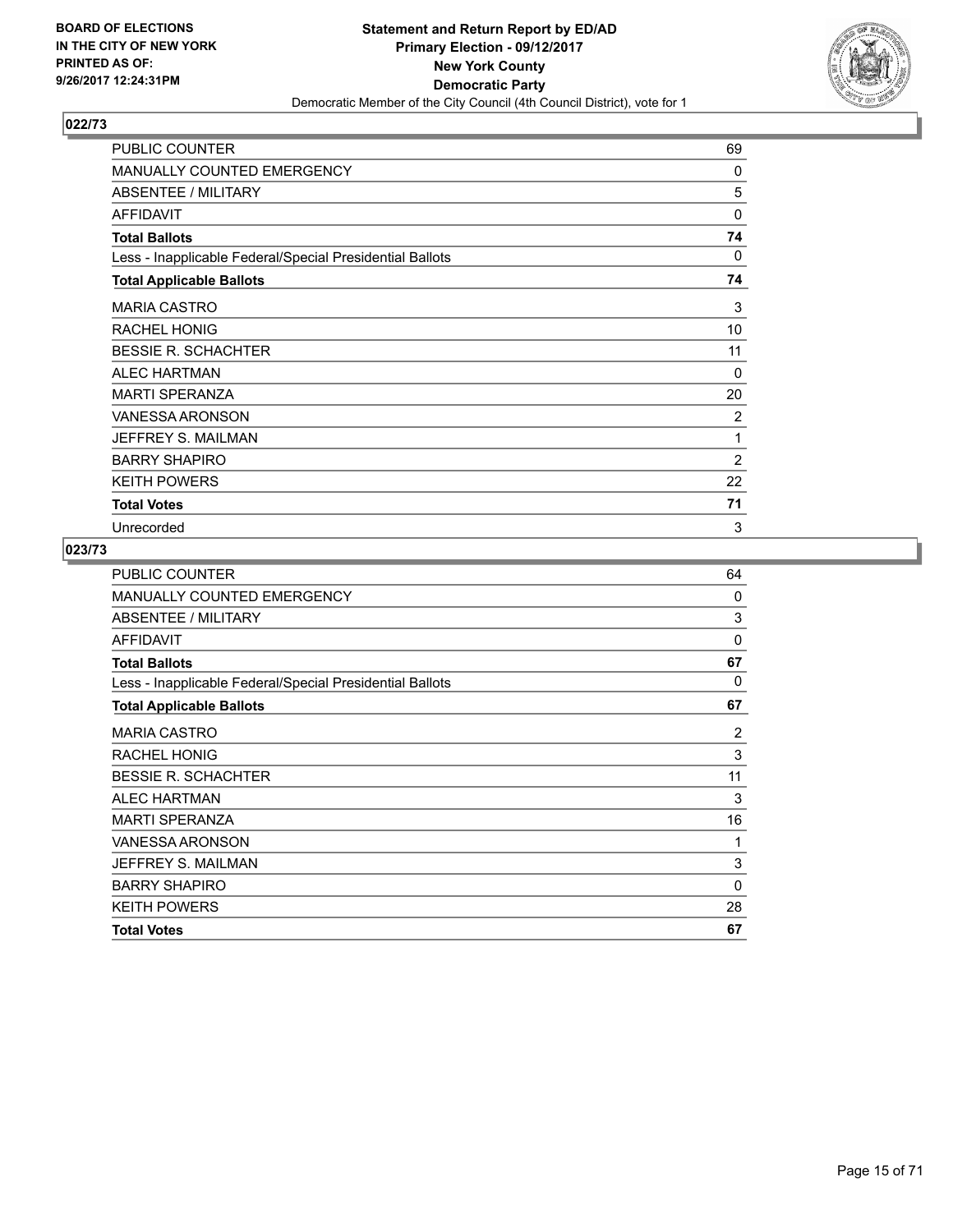

| PUBLIC COUNTER                                           | 98           |
|----------------------------------------------------------|--------------|
| <b>MANUALLY COUNTED EMERGENCY</b>                        | 0            |
| ABSENTEE / MILITARY                                      | 3            |
| <b>AFFIDAVIT</b>                                         | $\mathbf{0}$ |
| <b>Total Ballots</b>                                     | 101          |
| Less - Inapplicable Federal/Special Presidential Ballots | 0            |
| <b>Total Applicable Ballots</b>                          | 101          |
| <b>MARIA CASTRO</b>                                      | 4            |
| <b>RACHEL HONIG</b>                                      | 19           |
| <b>BESSIE R. SCHACHTER</b>                               | 9            |
| <b>ALEC HARTMAN</b>                                      | $\mathbf{0}$ |
| <b>MARTI SPERANZA</b>                                    | 22           |
| <b>VANESSA ARONSON</b>                                   | 2            |
| JEFFREY S. MAILMAN                                       | 6            |
| <b>BARRY SHAPIRO</b>                                     | 1            |
| <b>KEITH POWERS</b>                                      | 37           |
| <b>Total Votes</b>                                       | 100          |
| Unrecorded                                               | 1            |

| PUBLIC COUNTER                                           | 112 |
|----------------------------------------------------------|-----|
| MANUALLY COUNTED EMERGENCY                               | 0   |
| ABSENTEE / MILITARY                                      | 8   |
| <b>AFFIDAVIT</b>                                         | 0   |
| <b>Total Ballots</b>                                     | 120 |
| Less - Inapplicable Federal/Special Presidential Ballots | 0   |
| <b>Total Applicable Ballots</b>                          | 120 |
| <b>MARIA CASTRO</b>                                      | 1   |
| RACHEL HONIG                                             | 16  |
| <b>BESSIE R. SCHACHTER</b>                               | 20  |
| <b>ALEC HARTMAN</b>                                      | 2   |
| <b>MARTI SPERANZA</b>                                    | 24  |
| VANESSA ARONSON                                          | 11  |
| JEFFREY S. MAILMAN                                       | 2   |
| <b>BARRY SHAPIRO</b>                                     | 3   |
| <b>KEITH POWERS</b>                                      | 38  |
| <b>Total Votes</b>                                       | 117 |
| Unrecorded                                               | 3   |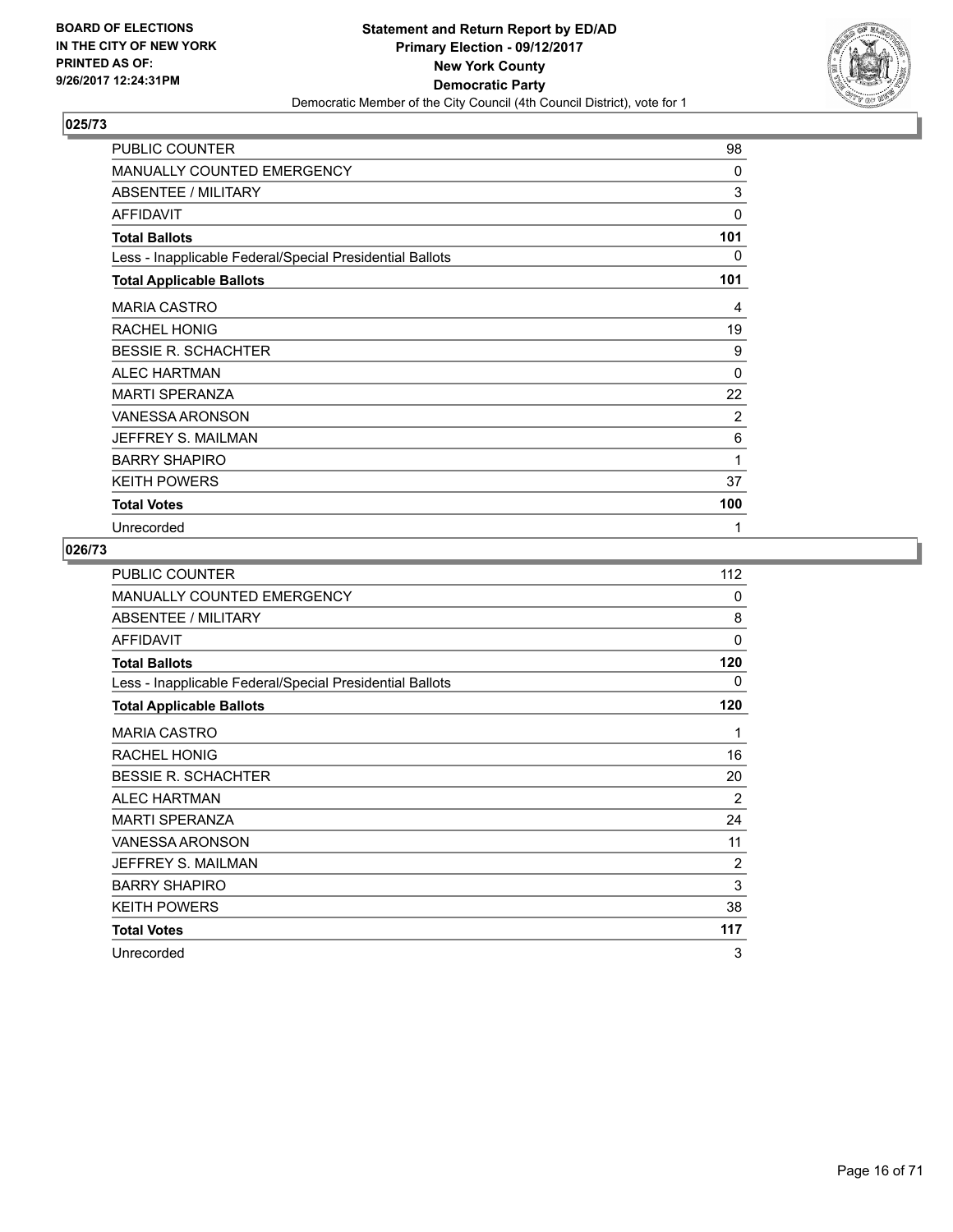

| PUBLIC COUNTER                                           | 67 |
|----------------------------------------------------------|----|
| <b>MANUALLY COUNTED EMERGENCY</b>                        | 0  |
| ABSENTEE / MILITARY                                      | 0  |
| <b>AFFIDAVIT</b>                                         | 1  |
| <b>Total Ballots</b>                                     | 68 |
| Less - Inapplicable Federal/Special Presidential Ballots | 0  |
| <b>Total Applicable Ballots</b>                          | 68 |
| <b>MARIA CASTRO</b>                                      | 0  |
| <b>RACHEL HONIG</b>                                      | 23 |
| <b>BESSIE R. SCHACHTER</b>                               | 4  |
| <b>ALEC HARTMAN</b>                                      | 0  |
| <b>MARTI SPERANZA</b>                                    | 14 |
| <b>VANESSA ARONSON</b>                                   | 6  |
| JEFFREY S. MAILMAN                                       | 1  |
| <b>BARRY SHAPIRO</b>                                     | 0  |
| <b>KEITH POWERS</b>                                      | 19 |
| <b>Total Votes</b>                                       | 67 |
| Unrecorded                                               | 1  |

| <b>PUBLIC COUNTER</b>                                    | 86             |
|----------------------------------------------------------|----------------|
| MANUALLY COUNTED EMERGENCY                               | 0              |
| ABSENTEE / MILITARY                                      | 3              |
| <b>AFFIDAVIT</b>                                         | $\mathbf{0}$   |
| <b>Total Ballots</b>                                     | 89             |
| Less - Inapplicable Federal/Special Presidential Ballots | 0              |
| <b>Total Applicable Ballots</b>                          | 89             |
| <b>MARIA CASTRO</b>                                      | 3              |
| <b>RACHEL HONIG</b>                                      | 12             |
| <b>BESSIE R. SCHACHTER</b>                               | 20             |
| <b>ALEC HARTMAN</b>                                      | 1              |
| <b>MARTI SPERANZA</b>                                    | 14             |
| <b>VANESSA ARONSON</b>                                   | 6              |
| JEFFREY S. MAILMAN                                       | 3              |
| <b>BARRY SHAPIRO</b>                                     | $\overline{2}$ |
| <b>KEITH POWERS</b>                                      | 26             |
| SETH D. GINSBERG (WRITE-IN)                              | 1              |
| <b>Total Votes</b>                                       | 88             |
| Unrecorded                                               | 1              |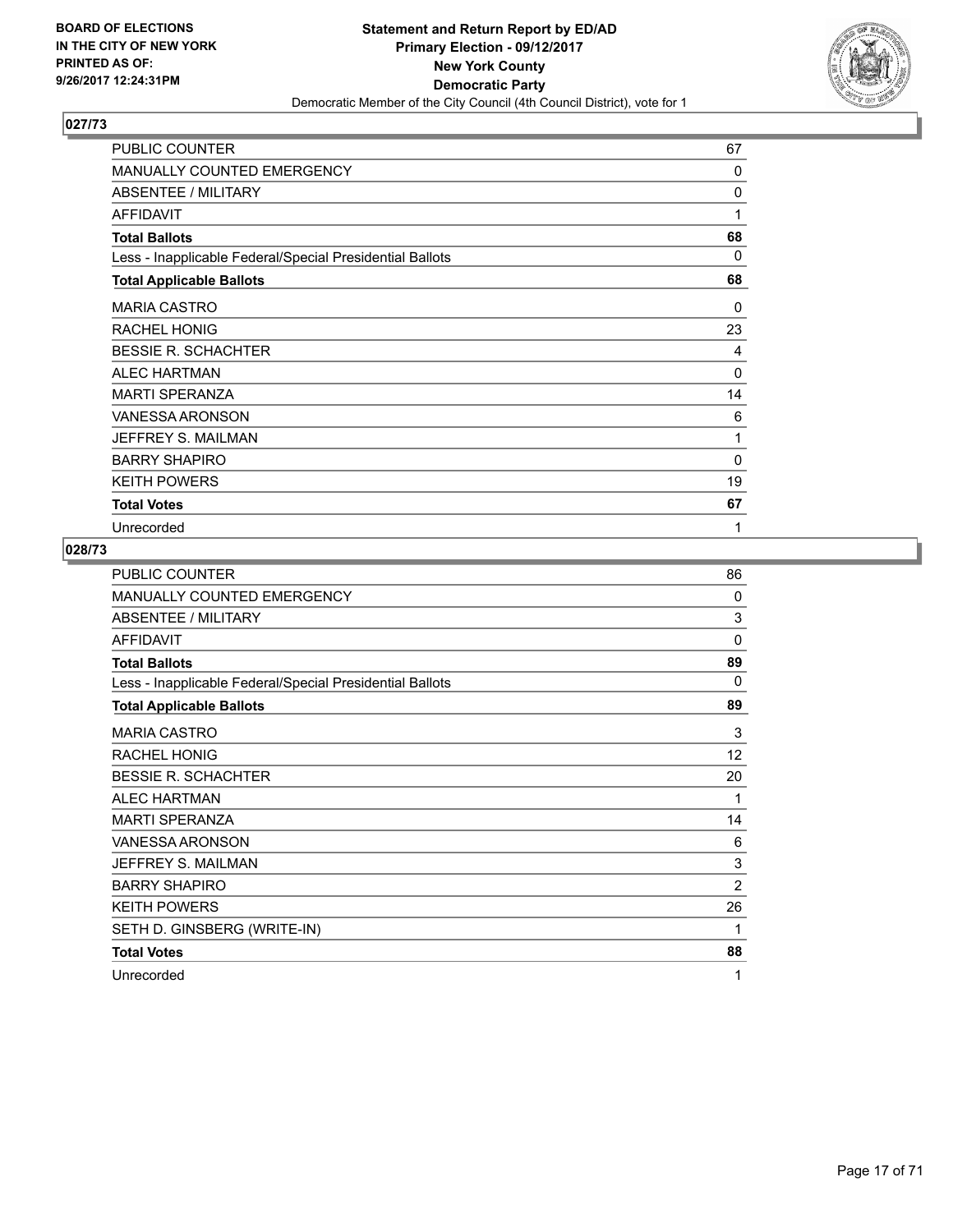

| <b>PUBLIC COUNTER</b>                                    | 44          |
|----------------------------------------------------------|-------------|
| <b>MANUALLY COUNTED EMERGENCY</b>                        | 0           |
| ABSENTEE / MILITARY                                      | 5           |
| <b>AFFIDAVIT</b>                                         | $\mathbf 0$ |
| <b>Total Ballots</b>                                     | 49          |
| Less - Inapplicable Federal/Special Presidential Ballots | 0           |
| <b>Total Applicable Ballots</b>                          | 49          |
| <b>MARIA CASTRO</b>                                      | 3           |
| <b>RACHEL HONIG</b>                                      | 9           |
| <b>BESSIE R. SCHACHTER</b>                               | 3           |
| ALFC HARTMAN                                             | $\mathbf 0$ |
| <b>MARTI SPERANZA</b>                                    | 14          |
| <b>VANESSA ARONSON</b>                                   | 4           |
| JEFFREY S. MAILMAN                                       | 3           |
| <b>BARRY SHAPIRO</b>                                     | 0           |
| <b>KEITH POWERS</b>                                      | 12          |
| UNATTRIBUTABLE WRITE-IN (WRITE-IN)                       | 1           |
| <b>Total Votes</b>                                       | 49          |

| PUBLIC COUNTER                                           | 99             |
|----------------------------------------------------------|----------------|
| MANUALLY COUNTED EMERGENCY                               | $\mathbf{0}$   |
| ABSENTEE / MILITARY                                      | 1              |
| <b>AFFIDAVIT</b>                                         | 0              |
| <b>Total Ballots</b>                                     | 100            |
| Less - Inapplicable Federal/Special Presidential Ballots | 0              |
| <b>Total Applicable Ballots</b>                          | 100            |
| <b>MARIA CASTRO</b>                                      | 1              |
| <b>RACHEL HONIG</b>                                      | 10             |
| <b>BESSIE R. SCHACHTER</b>                               | 14             |
| <b>ALEC HARTMAN</b>                                      | $\Omega$       |
| <b>MARTI SPERANZA</b>                                    | 23             |
| <b>VANESSA ARONSON</b>                                   | 6              |
| JEFFREY S. MAILMAN                                       | 3              |
| <b>BARRY SHAPIRO</b>                                     | $\overline{2}$ |
| <b>KEITH POWERS</b>                                      | 37             |
| THOMAS LOPEZ-PIERRE (WRITE-IN)                           | 1              |
| <b>Total Votes</b>                                       | 97             |
| Unrecorded                                               | 3              |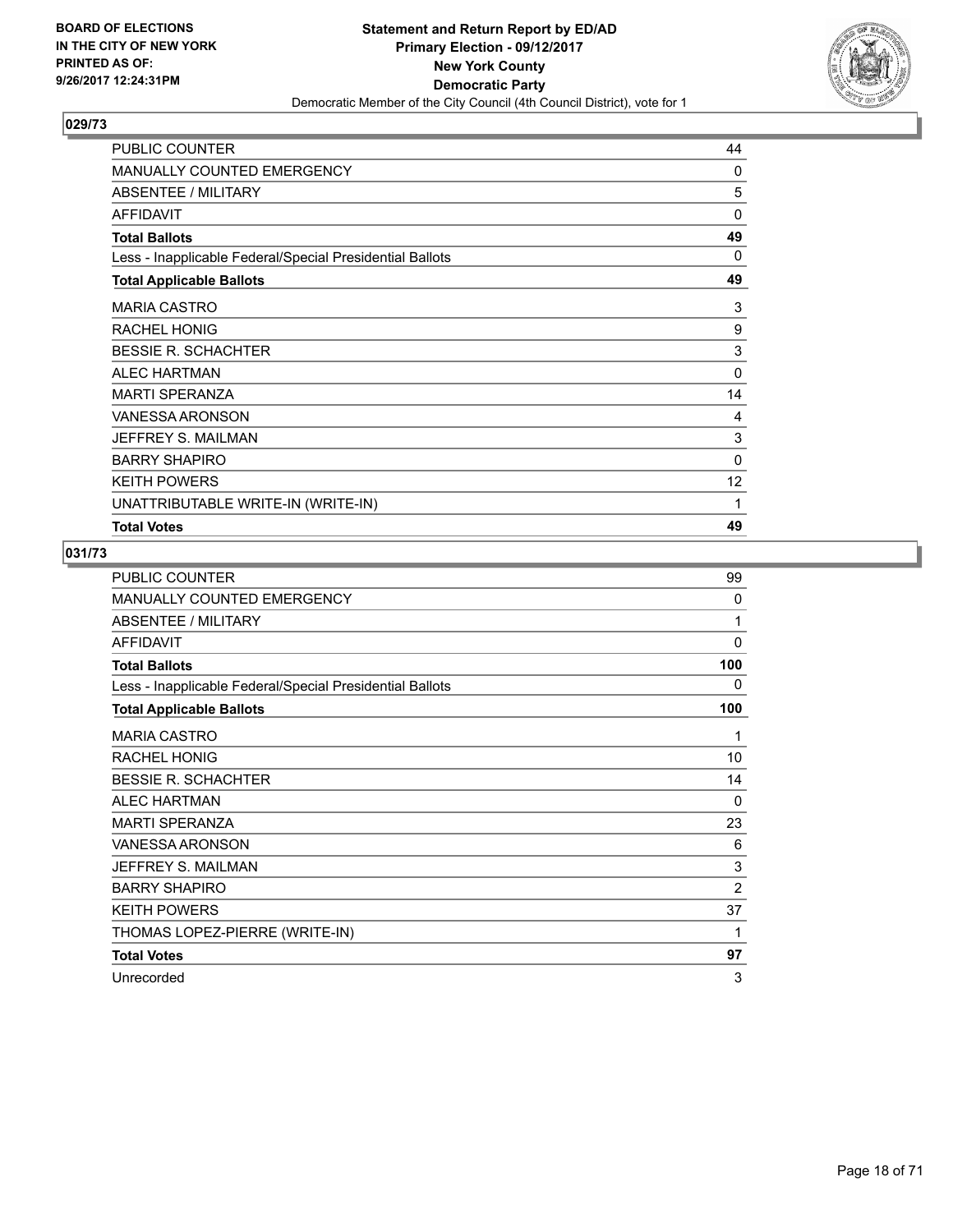

| PUBLIC COUNTER                                           | 98             |
|----------------------------------------------------------|----------------|
| <b>MANUALLY COUNTED EMERGENCY</b>                        | 0              |
| ABSENTEE / MILITARY                                      | 2              |
| <b>AFFIDAVIT</b>                                         | $\mathbf{0}$   |
| <b>Total Ballots</b>                                     | 100            |
| Less - Inapplicable Federal/Special Presidential Ballots | 0              |
| <b>Total Applicable Ballots</b>                          | 100            |
| <b>MARIA CASTRO</b>                                      | 3              |
| <b>RACHEL HONIG</b>                                      | 18             |
| <b>BESSIE R. SCHACHTER</b>                               | 8              |
| <b>ALEC HARTMAN</b>                                      | $\mathbf{0}$   |
| <b>MARTI SPERANZA</b>                                    | 22             |
| <b>VANESSA ARONSON</b>                                   | 3              |
| JEFFREY S. MAILMAN                                       | 4              |
| <b>BARRY SHAPIRO</b>                                     | 1              |
| <b>KEITH POWERS</b>                                      | 39             |
| <b>Total Votes</b>                                       | 98             |
| Unrecorded                                               | $\overline{2}$ |

| <b>PUBLIC COUNTER</b>                                    | 80           |
|----------------------------------------------------------|--------------|
| MANUALLY COUNTED EMERGENCY                               | $\Omega$     |
| ABSENTEE / MILITARY                                      | 6            |
| <b>AFFIDAVIT</b>                                         | $\mathbf{0}$ |
| <b>Total Ballots</b>                                     | 86           |
| Less - Inapplicable Federal/Special Presidential Ballots | 0            |
| <b>Total Applicable Ballots</b>                          | 86           |
| <b>MARIA CASTRO</b>                                      | 0            |
| <b>RACHEL HONIG</b>                                      | 8            |
| <b>BESSIE R. SCHACHTER</b>                               | 17           |
| <b>ALEC HARTMAN</b>                                      | 3            |
| <b>MARTI SPERANZA</b>                                    | 23           |
| <b>VANESSA ARONSON</b>                                   | 6            |
| JEFFREY S. MAILMAN                                       | 1            |
| <b>BARRY SHAPIRO</b>                                     | 1            |
| <b>KEITH POWERS</b>                                      | 21           |
| RONI J. THEOHANS (WRITE-IN)                              | 1            |
| <b>Total Votes</b>                                       | 81           |
| Unrecorded                                               | 5            |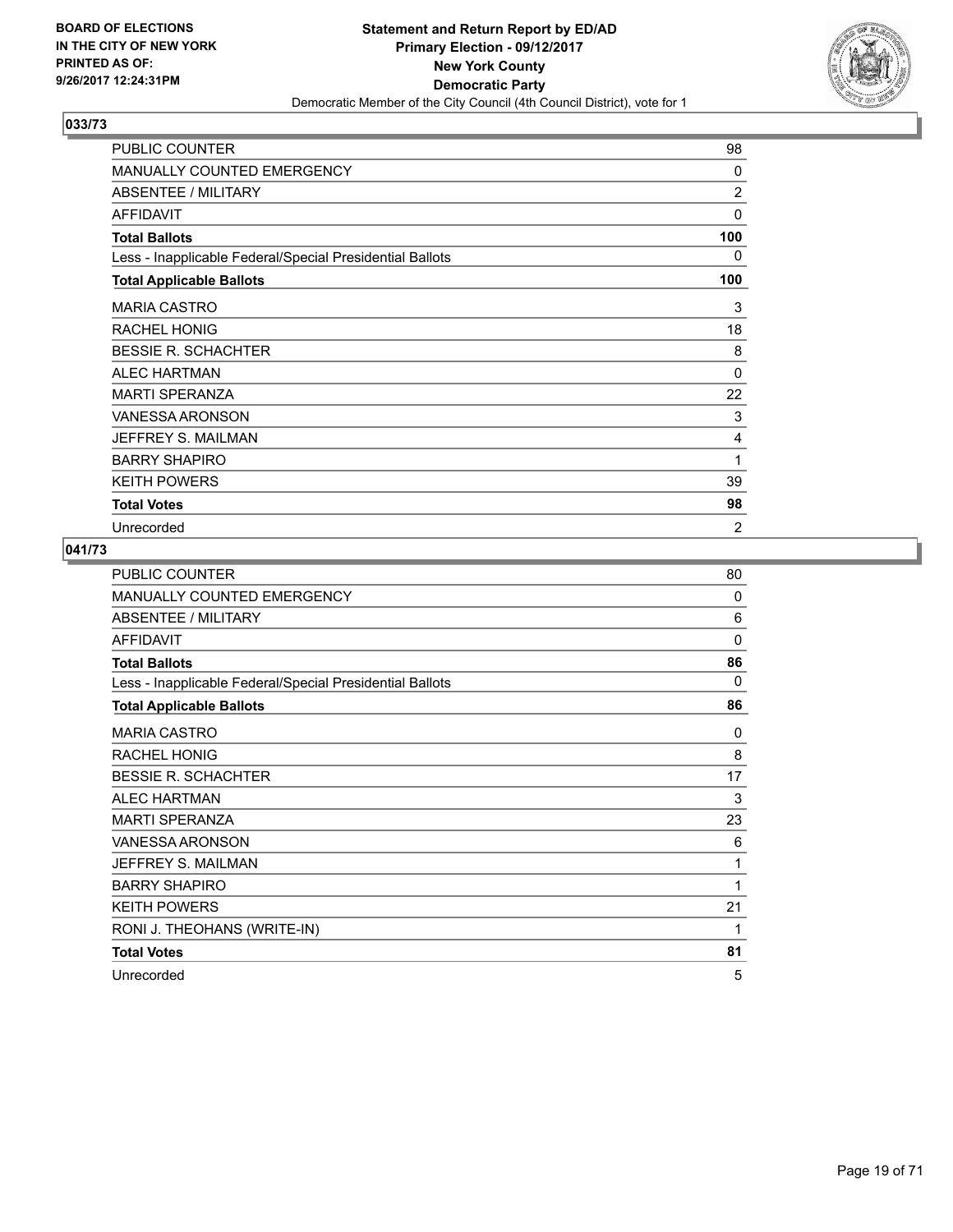

| PUBLIC COUNTER                                           | 60             |
|----------------------------------------------------------|----------------|
| MANUALLY COUNTED EMERGENCY                               | $\Omega$       |
| ABSENTEE / MILITARY                                      | 5              |
| <b>AFFIDAVIT</b>                                         | $\mathbf{0}$   |
| <b>Total Ballots</b>                                     | 65             |
| Less - Inapplicable Federal/Special Presidential Ballots | 0              |
| <b>Total Applicable Ballots</b>                          | 65             |
| <b>MARIA CASTRO</b>                                      | 6              |
| <b>RACHEL HONIG</b>                                      | 8              |
| <b>BESSIE R. SCHACHTER</b>                               | 12             |
| <b>ALEC HARTMAN</b>                                      | $\Omega$       |
| <b>MARTI SPERANZA</b>                                    | 17             |
| <b>VANESSA ARONSON</b>                                   | 2              |
| JEFFREY S. MAILMAN                                       | 1              |
| <b>BARRY SHAPIRO</b>                                     | 3              |
| <b>KEITH POWERS</b>                                      | 14             |
| <b>Total Votes</b>                                       | 63             |
| Unrecorded                                               | $\overline{2}$ |

| <b>PUBLIC COUNTER</b>                                    | 9 |
|----------------------------------------------------------|---|
| MANUALLY COUNTED EMERGENCY                               | 0 |
| ABSENTEE / MILITARY                                      | 0 |
| <b>AFFIDAVIT</b>                                         | 0 |
| <b>Total Ballots</b>                                     | 9 |
| Less - Inapplicable Federal/Special Presidential Ballots | 0 |
| <b>Total Applicable Ballots</b>                          | 9 |
| <b>MARIA CASTRO</b>                                      | 0 |
| <b>RACHEL HONIG</b>                                      | 0 |
| <b>BESSIE R. SCHACHTER</b>                               | 1 |
| <b>ALEC HARTMAN</b>                                      | 0 |
| <b>MARTI SPERANZA</b>                                    | 5 |
| <b>VANESSA ARONSON</b>                                   | 0 |
| JEFFREY S. MAILMAN                                       | 1 |
| <b>BARRY SHAPIRO</b>                                     | 0 |
| <b>KEITH POWERS</b>                                      | 2 |
| <b>Total Votes</b>                                       | 9 |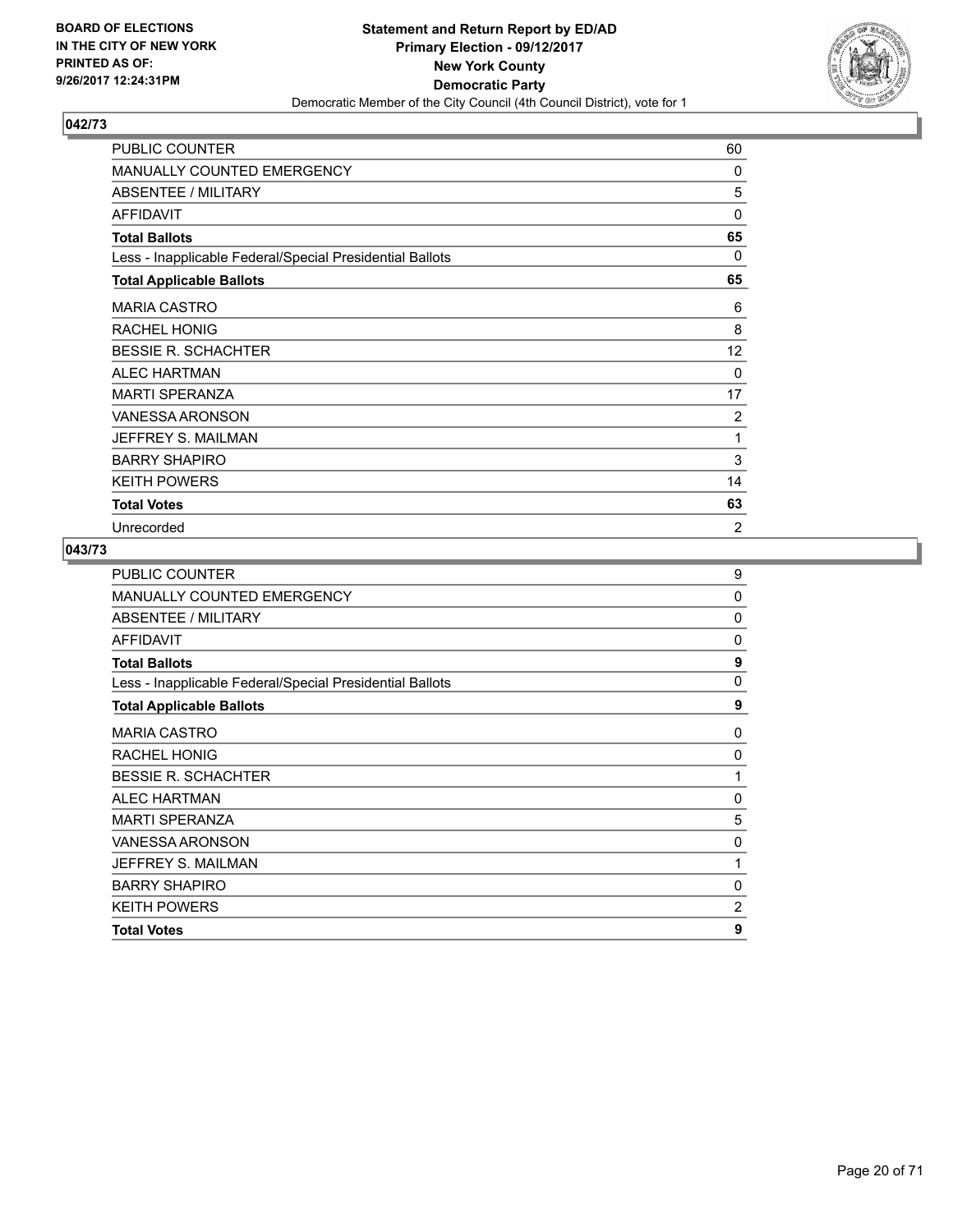

| <b>PUBLIC COUNTER</b>                                    | 21             |
|----------------------------------------------------------|----------------|
| <b>MANUALLY COUNTED EMERGENCY</b>                        | $\Omega$       |
| ABSENTEE / MILITARY                                      | $\overline{2}$ |
| <b>AFFIDAVIT</b>                                         | 0              |
| <b>Total Ballots</b>                                     | 23             |
| Less - Inapplicable Federal/Special Presidential Ballots | 0              |
| <b>Total Applicable Ballots</b>                          | 23             |
| <b>MARIA CASTRO</b>                                      | 3              |
| <b>RACHEL HONIG</b>                                      | 1              |
| <b>BESSIE R. SCHACHTER</b>                               | 3              |
| <b>ALEC HARTMAN</b>                                      | 0              |
| <b>MARTI SPERANZA</b>                                    | 5              |
| <b>VANESSA ARONSON</b>                                   | $\overline{2}$ |
| JEFFREY S. MAILMAN                                       | 1              |
| <b>BARRY SHAPIRO</b>                                     | 0              |
| <b>KEITH POWERS</b>                                      | 8              |
| <b>Total Votes</b>                                       | 23             |

| <b>PUBLIC COUNTER</b>                                    | 22             |
|----------------------------------------------------------|----------------|
| <b>MANUALLY COUNTED EMERGENCY</b>                        | 0              |
| ABSENTEE / MILITARY                                      | 4              |
| <b>AFFIDAVIT</b>                                         | 0              |
| <b>Total Ballots</b>                                     | 26             |
| Less - Inapplicable Federal/Special Presidential Ballots | 0              |
| <b>Total Applicable Ballots</b>                          | 26             |
| <b>MARIA CASTRO</b>                                      | 1              |
| <b>RACHEL HONIG</b>                                      | 1              |
| <b>BESSIE R. SCHACHTER</b>                               | 4              |
| <b>ALEC HARTMAN</b>                                      | 1              |
| <b>MARTI SPERANZA</b>                                    | $\overline{2}$ |
| <b>VANESSA ARONSON</b>                                   | 2              |
| JEFFREY S. MAILMAN                                       | 5              |
| <b>BARRY SHAPIRO</b>                                     | 1              |
| <b>KEITH POWERS</b>                                      | 8              |
| <b>Total Votes</b>                                       | 25             |
| Unrecorded                                               | 1              |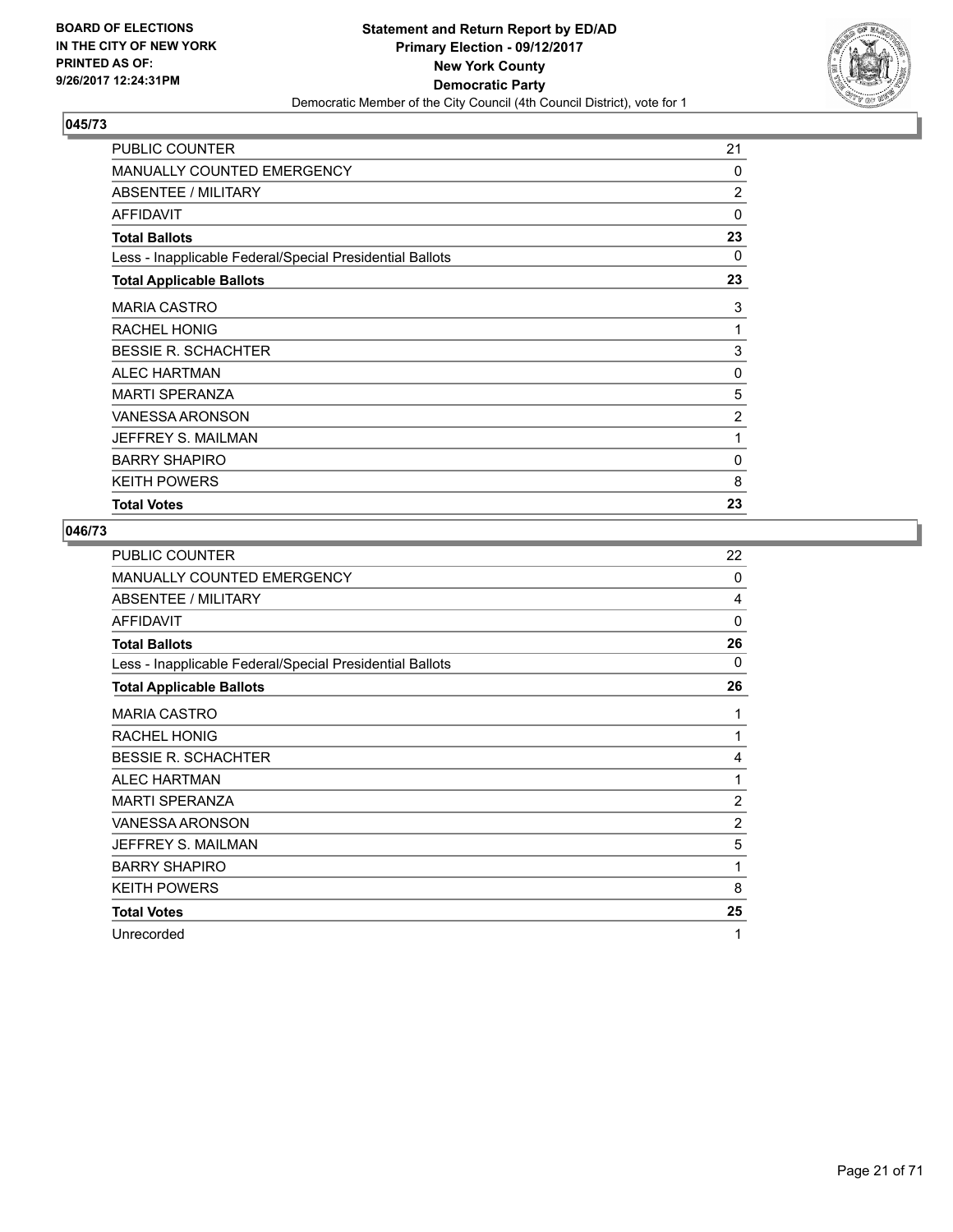

| PUBLIC COUNTER                                           | 54             |
|----------------------------------------------------------|----------------|
| MANUALLY COUNTED EMERGENCY                               | $\Omega$       |
| <b>ABSENTEE / MILITARY</b>                               | 4              |
| <b>AFFIDAVIT</b>                                         | 0              |
| <b>Total Ballots</b>                                     | 58             |
| Less - Inapplicable Federal/Special Presidential Ballots | $\Omega$       |
| <b>Total Applicable Ballots</b>                          | 58             |
| <b>MARIA CASTRO</b>                                      | 3              |
| <b>RACHEL HONIG</b>                                      | 7              |
| <b>BESSIE R. SCHACHTER</b>                               | 6              |
| <b>ALEC HARTMAN</b>                                      | $\overline{2}$ |
| <b>MARTI SPERANZA</b>                                    | 9              |
| <b>VANESSA ARONSON</b>                                   | 6              |
| JEFFREY S. MAILMAN                                       | 3              |
| <b>BARRY SHAPIRO</b>                                     | 1              |
| <b>KEITH POWERS</b>                                      | 18             |
| MARK GJONHJ (WRITE-IN)                                   | 1              |
| MILLIE MARGARITA (WRITE-IN)                              | 1              |
| <b>Total Votes</b>                                       | 57             |
| Unrecorded                                               | 1              |

| PUBLIC COUNTER                                           | 31             |
|----------------------------------------------------------|----------------|
| <b>MANUALLY COUNTED EMERGENCY</b>                        | 0              |
| <b>ABSENTEE / MILITARY</b>                               | 9              |
| AFFIDAVIT                                                | 1              |
| <b>Total Ballots</b>                                     | 41             |
| Less - Inapplicable Federal/Special Presidential Ballots | 0              |
| <b>Total Applicable Ballots</b>                          | 41             |
| <b>MARIA CASTRO</b>                                      | 1              |
| <b>RACHEL HONIG</b>                                      | $\overline{2}$ |
| <b>BESSIE R. SCHACHTER</b>                               | 8              |
| <b>ALEC HARTMAN</b>                                      | $\Omega$       |
| <b>MARTI SPERANZA</b>                                    | 4              |
| VANESSA ARONSON                                          | 4              |
| JEFFREY S. MAILMAN                                       | 3              |
| <b>BARRY SHAPIRO</b>                                     | 0              |
| <b>KEITH POWERS</b>                                      | 19             |
| <b>Total Votes</b>                                       | 41             |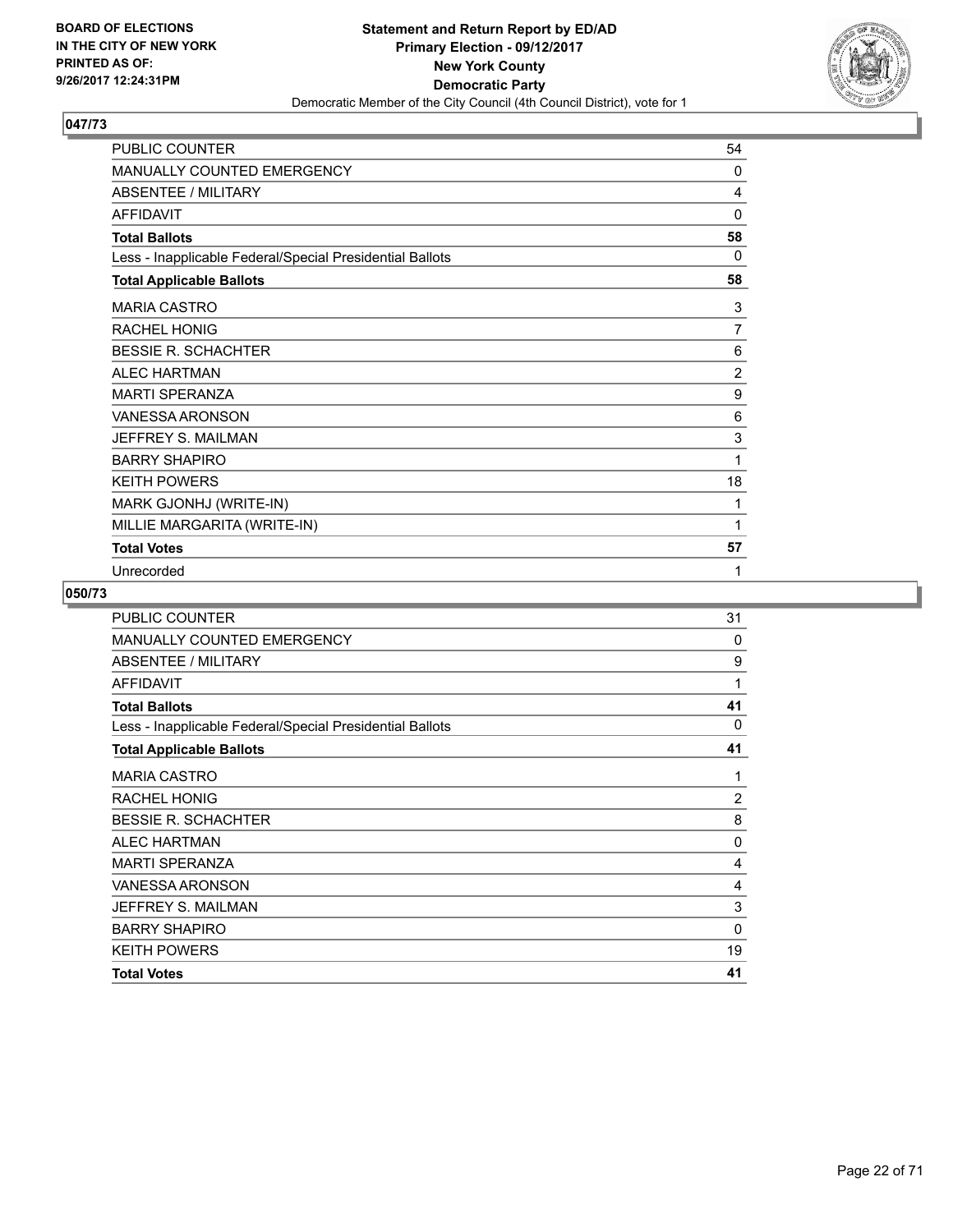

| PUBLIC COUNTER                                           | 42             |
|----------------------------------------------------------|----------------|
| <b>MANUALLY COUNTED EMERGENCY</b>                        | 0              |
| ABSENTEE / MILITARY                                      | $\overline{2}$ |
| <b>AFFIDAVIT</b>                                         | $\mathbf{0}$   |
| <b>Total Ballots</b>                                     | 44             |
| Less - Inapplicable Federal/Special Presidential Ballots | 0              |
| <b>Total Applicable Ballots</b>                          | 44             |
| <b>MARIA CASTRO</b>                                      | 1              |
| <b>RACHEL HONIG</b>                                      | $\overline{2}$ |
| <b>BESSIE R. SCHACHTER</b>                               | 14             |
| <b>ALEC HARTMAN</b>                                      | $\Omega$       |
| <b>MARTI SPERANZA</b>                                    | 7              |
| <b>VANESSA ARONSON</b>                                   | 0              |
| JEFFREY S. MAILMAN                                       | 1              |
| <b>BARRY SHAPIRO</b>                                     | 0              |
| <b>KEITH POWERS</b>                                      | 18             |
| <b>Total Votes</b>                                       | 43             |
| Unrecorded                                               | 1              |

| <b>PUBLIC COUNTER</b>                                    | 28             |
|----------------------------------------------------------|----------------|
| MANUALLY COUNTED EMERGENCY                               | $\mathbf{0}$   |
| ABSENTEE / MILITARY                                      | $\overline{2}$ |
| <b>AFFIDAVIT</b>                                         | $\mathbf{0}$   |
| <b>Total Ballots</b>                                     | 30             |
| Less - Inapplicable Federal/Special Presidential Ballots | 0              |
| <b>Total Applicable Ballots</b>                          | 30             |
| <b>MARIA CASTRO</b>                                      | 1              |
| <b>RACHEL HONIG</b>                                      | 2              |
| <b>BESSIE R. SCHACHTER</b>                               | 3              |
| <b>ALEC HARTMAN</b>                                      | 0              |
| <b>MARTI SPERANZA</b>                                    | 8              |
| <b>VANESSA ARONSON</b>                                   | 3              |
| JEFFREY S. MAILMAN                                       | 1              |
| <b>BARRY SHAPIRO</b>                                     | 0              |
| <b>KEITH POWERS</b>                                      | 8              |
| EDWARD L. SHUGRUE IV (WRITE-IN)                          | 1              |
| <b>Total Votes</b>                                       | 27             |
| Unrecorded                                               | 3              |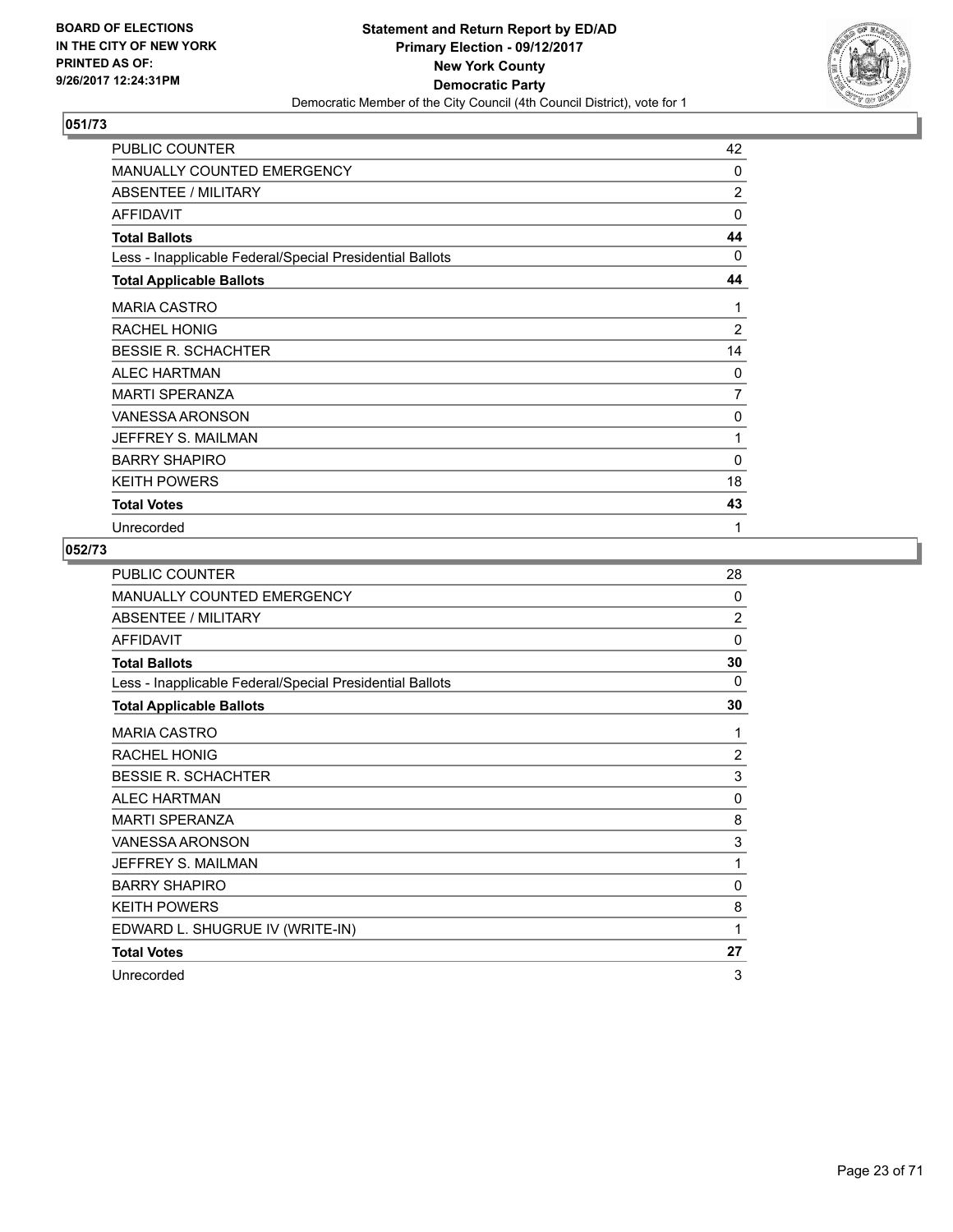

| PUBLIC COUNTER                                           | 61 |
|----------------------------------------------------------|----|
| <b>MANUALLY COUNTED EMERGENCY</b>                        | 0  |
| ABSENTEE / MILITARY                                      | 3  |
| <b>AFFIDAVIT</b>                                         | 1  |
| <b>Total Ballots</b>                                     | 65 |
| Less - Inapplicable Federal/Special Presidential Ballots | 0  |
| <b>Total Applicable Ballots</b>                          | 65 |
| <b>MARIA CASTRO</b>                                      | 4  |
| <b>RACHEL HONIG</b>                                      | 3  |
| <b>BESSIE R. SCHACHTER</b>                               | 2  |
| <b>ALEC HARTMAN</b>                                      | 1  |
| <b>MARTI SPERANZA</b>                                    | 17 |
| <b>VANESSA ARONSON</b>                                   | 4  |
| JEFFREY S. MAILMAN                                       | 1  |
| <b>BARRY SHAPIRO</b>                                     | 3  |
| <b>KEITH POWERS</b>                                      | 25 |
| <b>Total Votes</b>                                       | 60 |
| Unrecorded                                               | 5  |

| <b>PUBLIC COUNTER</b>                                    | 56             |
|----------------------------------------------------------|----------------|
| <b>MANUALLY COUNTED EMERGENCY</b>                        | $\Omega$       |
| ABSENTEE / MILITARY                                      | 0              |
| AFFIDAVIT                                                | 0              |
| <b>Total Ballots</b>                                     | 56             |
| Less - Inapplicable Federal/Special Presidential Ballots | 0              |
| <b>Total Applicable Ballots</b>                          | 56             |
| <b>MARIA CASTRO</b>                                      | 2              |
| <b>RACHEL HONIG</b>                                      | 6              |
| <b>BESSIE R. SCHACHTER</b>                               | 7              |
| <b>ALEC HARTMAN</b>                                      | $\overline{2}$ |
| <b>MARTI SPERANZA</b>                                    | 18             |
| VANESSA ARONSON                                          | $\overline{2}$ |
| JEFFREY S. MAILMAN                                       | $\overline{2}$ |
| <b>BARRY SHAPIRO</b>                                     | 3              |
| <b>KEITH POWERS</b>                                      | 14             |
| <b>Total Votes</b>                                       | 56             |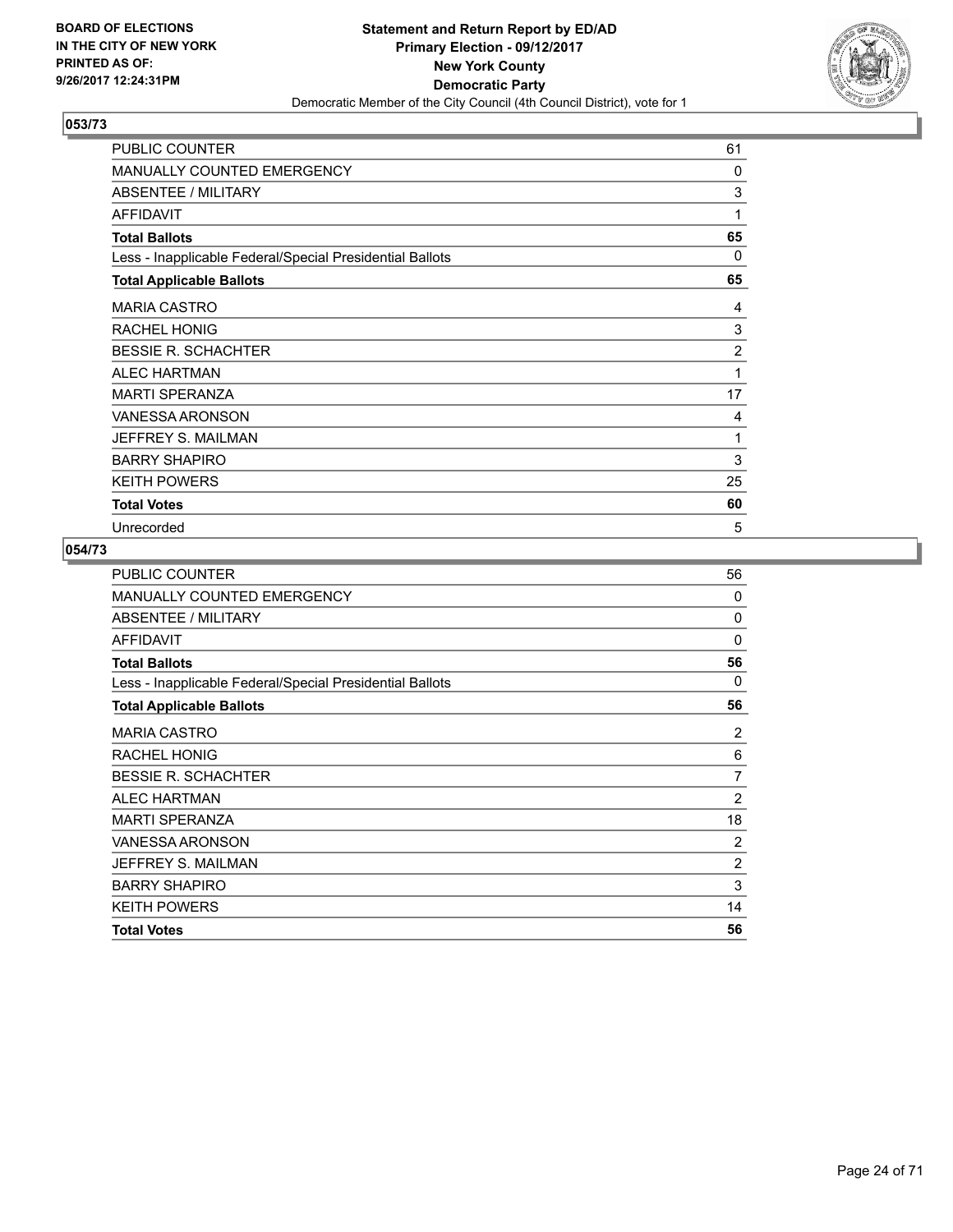

| PUBLIC COUNTER                                           | 87             |
|----------------------------------------------------------|----------------|
| <b>MANUALLY COUNTED EMERGENCY</b>                        | 0              |
| ABSENTEE / MILITARY                                      | 2              |
| <b>AFFIDAVIT</b>                                         | $\mathbf{0}$   |
| <b>Total Ballots</b>                                     | 89             |
| Less - Inapplicable Federal/Special Presidential Ballots | $\Omega$       |
| <b>Total Applicable Ballots</b>                          | 89             |
| <b>MARIA CASTRO</b>                                      | 1              |
| <b>RACHEL HONIG</b>                                      | 4              |
| <b>BESSIE R. SCHACHTER</b>                               | 10             |
| <b>ALEC HARTMAN</b>                                      | 1              |
| <b>MARTI SPERANZA</b>                                    | 21             |
| <b>VANESSA ARONSON</b>                                   | 5              |
| JEFFREY S. MAILMAN                                       | 3              |
| <b>BARRY SHAPIRO</b>                                     | 3              |
| <b>KEITH POWERS</b>                                      | 39             |
| <b>Total Votes</b>                                       | 87             |
| Unrecorded                                               | $\overline{c}$ |

| <b>PUBLIC COUNTER</b>                                    | 70             |
|----------------------------------------------------------|----------------|
| <b>MANUALLY COUNTED EMERGENCY</b>                        | $\Omega$       |
| ABSENTEE / MILITARY                                      | $\overline{2}$ |
| <b>AFFIDAVIT</b>                                         | 1              |
| <b>Total Ballots</b>                                     | 73             |
| Less - Inapplicable Federal/Special Presidential Ballots | 0              |
| <b>Total Applicable Ballots</b>                          | 73             |
| <b>MARIA CASTRO</b>                                      | 3              |
| RACHEL HONIG                                             | 16             |
| <b>BESSIE R. SCHACHTER</b>                               | 8              |
| <b>ALEC HARTMAN</b>                                      | 1              |
| <b>MARTI SPERANZA</b>                                    | 10             |
| VANESSA ARONSON                                          | 6              |
| JEFFREY S. MAILMAN                                       | 3              |
| <b>BARRY SHAPIRO</b>                                     | 1              |
| <b>KEITH POWERS</b>                                      | 20             |
| <b>Total Votes</b>                                       | 68             |
| Unrecorded                                               | 5              |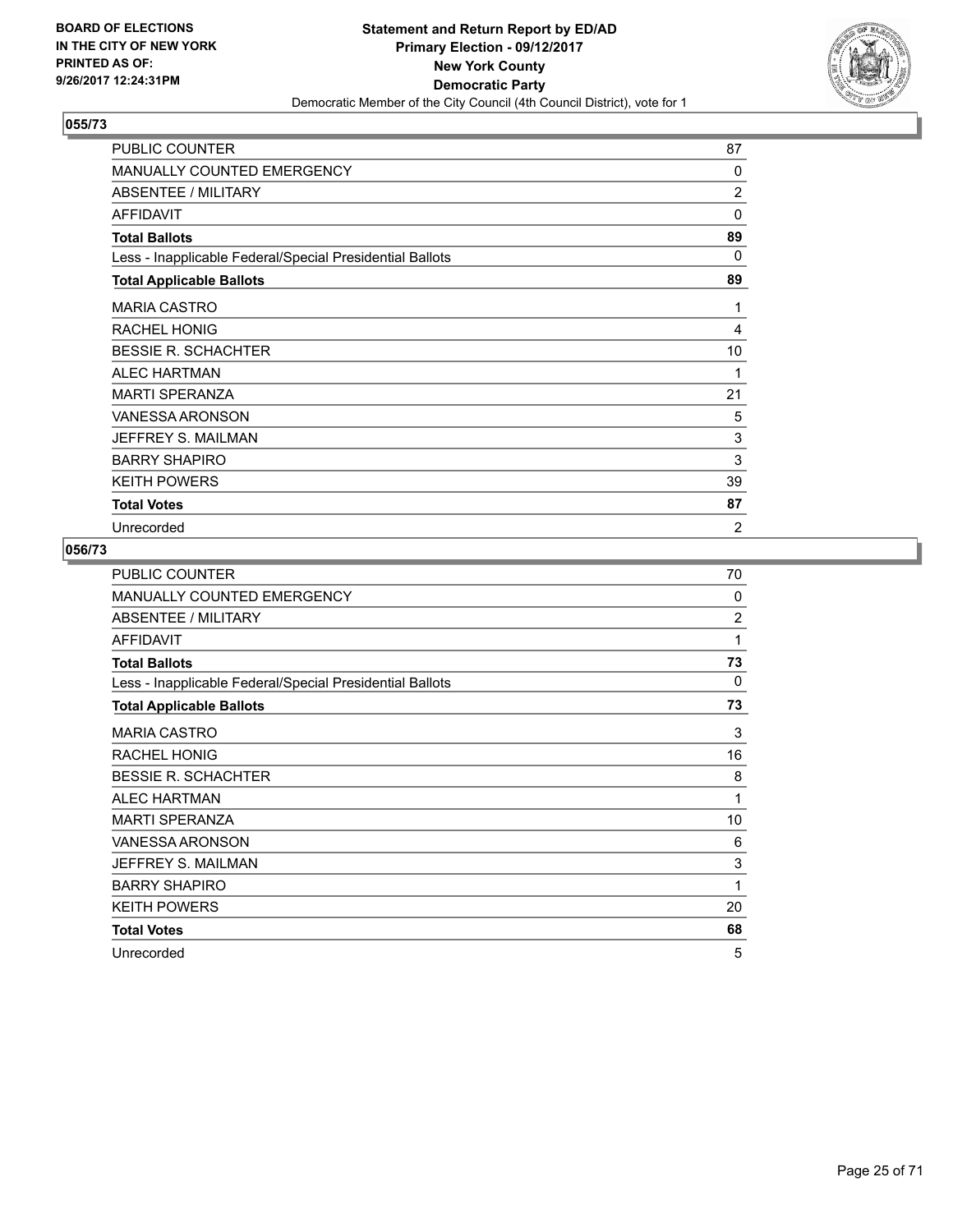

| PUBLIC COUNTER                                           | 97           |
|----------------------------------------------------------|--------------|
| <b>MANUALLY COUNTED EMERGENCY</b>                        | 0            |
| ABSENTEE / MILITARY                                      | 6            |
| <b>AFFIDAVIT</b>                                         | $\mathbf{0}$ |
| <b>Total Ballots</b>                                     | 103          |
| Less - Inapplicable Federal/Special Presidential Ballots | 0            |
| <b>Total Applicable Ballots</b>                          | 103          |
| <b>MARIA CASTRO</b>                                      | 3            |
| <b>RACHEL HONIG</b>                                      | 13           |
| <b>BESSIE R. SCHACHTER</b>                               | 7            |
| <b>ALEC HARTMAN</b>                                      | 0            |
| <b>MARTI SPERANZA</b>                                    | 33           |
| <b>VANESSA ARONSON</b>                                   | 6            |
| JEFFREY S. MAILMAN                                       | 7            |
| <b>BARRY SHAPIRO</b>                                     | 5            |
| <b>KEITH POWERS</b>                                      | 26           |
| <b>Total Votes</b>                                       | 100          |
| Unrecorded                                               | 3            |

| <b>PUBLIC COUNTER</b>                                    | 58             |
|----------------------------------------------------------|----------------|
| <b>MANUALLY COUNTED EMERGENCY</b>                        | $\Omega$       |
| ABSENTEE / MILITARY                                      | 3              |
| <b>AFFIDAVIT</b>                                         | 0              |
| <b>Total Ballots</b>                                     | 61             |
| Less - Inapplicable Federal/Special Presidential Ballots | 0              |
| <b>Total Applicable Ballots</b>                          | 61             |
| <b>MARIA CASTRO</b>                                      | 2              |
| <b>RACHEL HONIG</b>                                      | 5              |
| <b>BESSIE R. SCHACHTER</b>                               | 10             |
| <b>ALEC HARTMAN</b>                                      | 0              |
| <b>MARTI SPERANZA</b>                                    | 11             |
| VANESSA ARONSON                                          | 3              |
| JEFFREY S. MAILMAN                                       | 5              |
| <b>BARRY SHAPIRO</b>                                     | $\overline{2}$ |
| <b>KEITH POWERS</b>                                      | 23             |
| <b>Total Votes</b>                                       | 61             |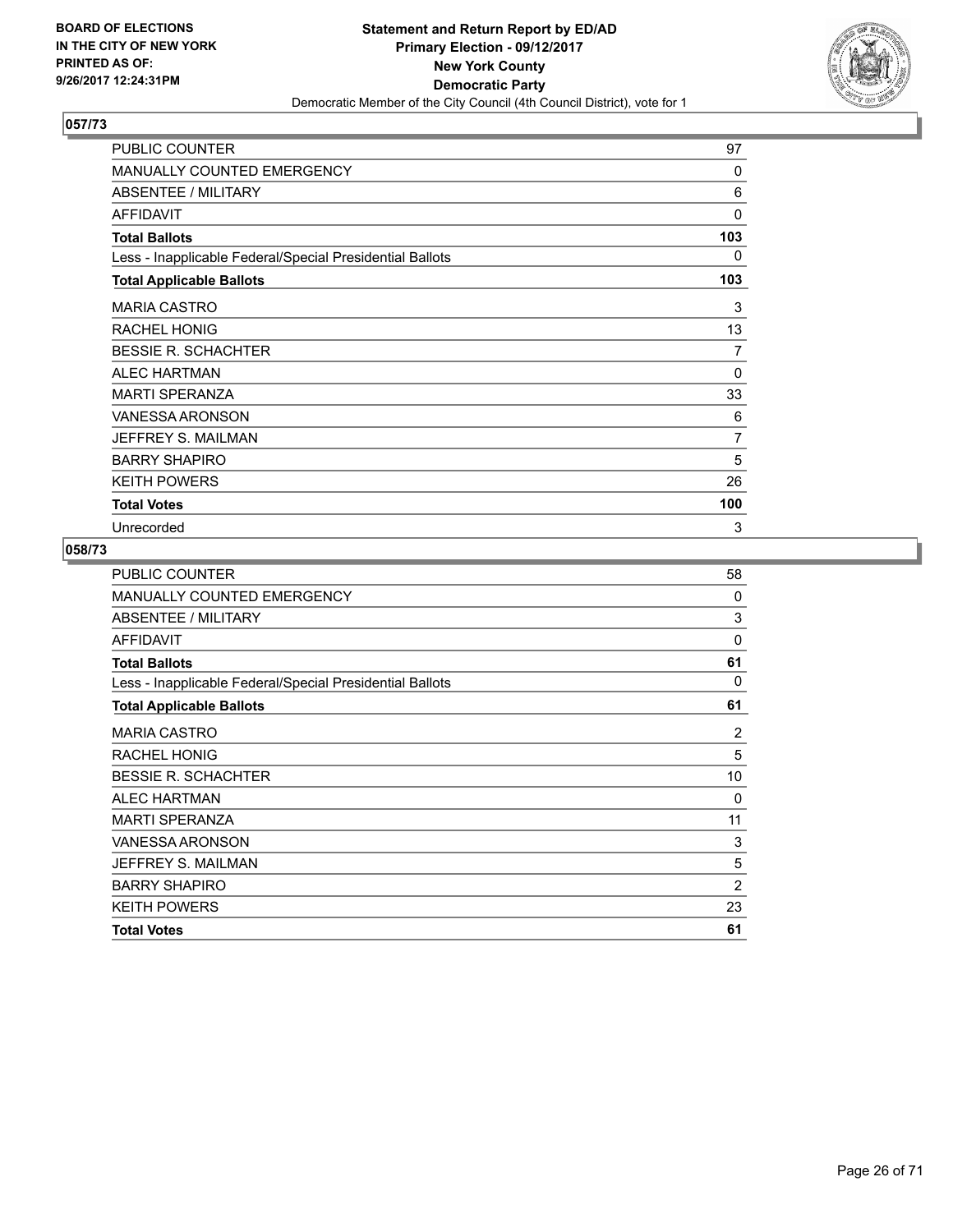

| <b>PUBLIC COUNTER</b>                                    | 52             |
|----------------------------------------------------------|----------------|
| MANUALLY COUNTED EMERGENCY                               | 0              |
| ABSENTEE / MILITARY                                      | $\overline{2}$ |
| <b>AFFIDAVIT</b>                                         | 0              |
| <b>Total Ballots</b>                                     | 54             |
| Less - Inapplicable Federal/Special Presidential Ballots | 0              |
| <b>Total Applicable Ballots</b>                          | 54             |
| <b>MARIA CASTRO</b>                                      | 2              |
| <b>RACHEL HONIG</b>                                      | 6              |
| <b>BESSIE R. SCHACHTER</b>                               | 5              |
| <b>ALEC HARTMAN</b>                                      | 1              |
| <b>MARTI SPERANZA</b>                                    | 15             |
| <b>VANESSA ARONSON</b>                                   | 3              |
| JEFFREY S. MAILMAN                                       | $\overline{c}$ |
| <b>BARRY SHAPIRO</b>                                     | $\Omega$       |
| <b>KEITH POWERS</b>                                      | 20             |
| <b>Total Votes</b>                                       | 54             |

| <b>PUBLIC COUNTER</b>                                    | 63             |
|----------------------------------------------------------|----------------|
| <b>MANUALLY COUNTED EMERGENCY</b>                        | 0              |
| ABSENTEE / MILITARY                                      | 8              |
| <b>AFFIDAVIT</b>                                         | 0              |
| <b>Total Ballots</b>                                     | 71             |
| Less - Inapplicable Federal/Special Presidential Ballots | 0              |
| <b>Total Applicable Ballots</b>                          | 71             |
| <b>MARIA CASTRO</b>                                      | 4              |
| <b>RACHEL HONIG</b>                                      | 8              |
| <b>BESSIE R. SCHACHTER</b>                               | 5              |
| <b>ALEC HARTMAN</b>                                      | 0              |
| <b>MARTI SPERANZA</b>                                    | 7              |
| <b>VANESSA ARONSON</b>                                   | 12             |
| JEFFREY S. MAILMAN                                       | 3              |
| <b>BARRY SHAPIRO</b>                                     | $\overline{2}$ |
| <b>KEITH POWERS</b>                                      | 22             |
| <b>Total Votes</b>                                       | 63             |
| Unrecorded                                               | 8              |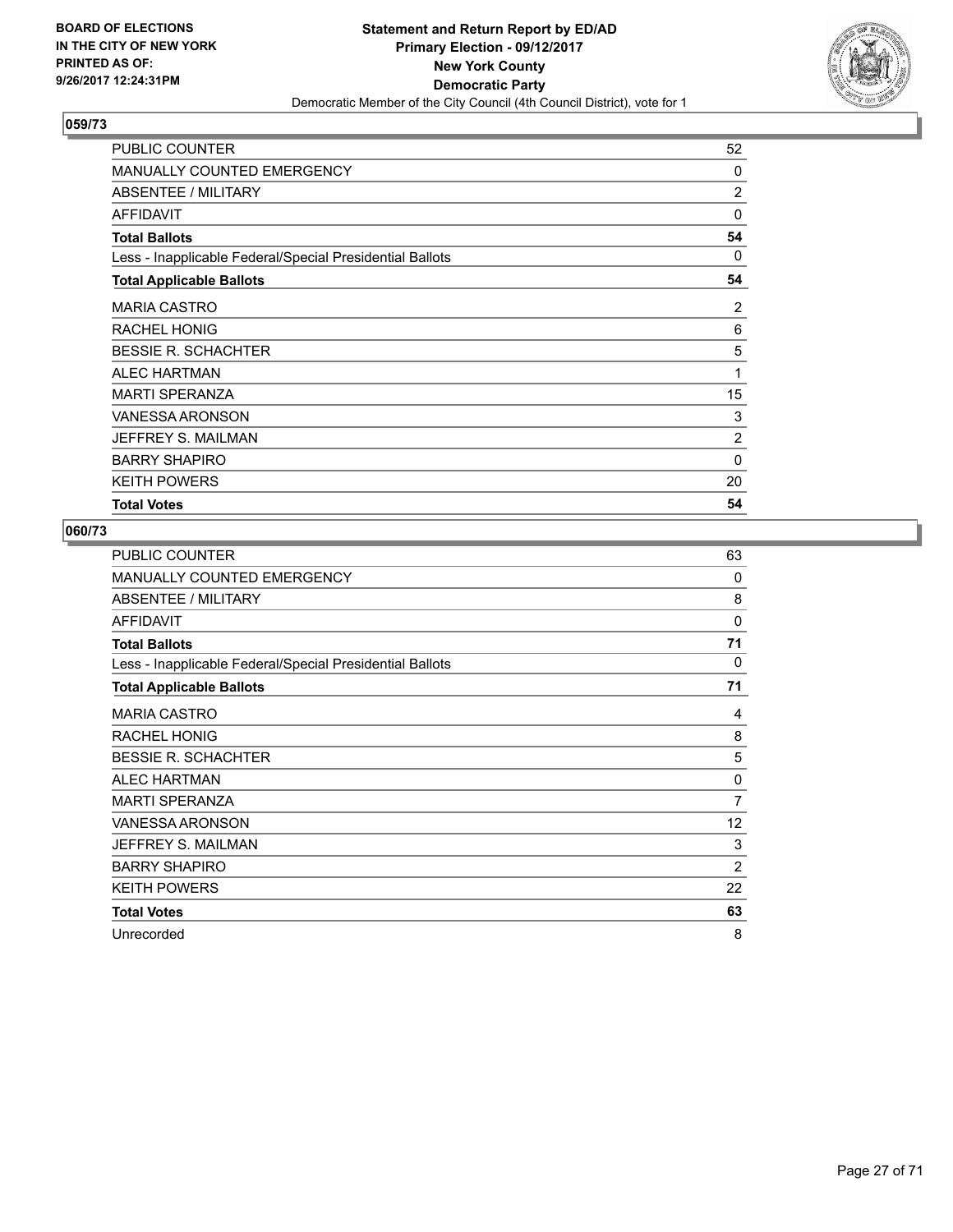

| PUBLIC COUNTER                                           | 44             |
|----------------------------------------------------------|----------------|
| MANUALLY COUNTED EMERGENCY                               | 0              |
| ABSENTEE / MILITARY                                      | 4              |
| <b>AFFIDAVIT</b>                                         | 1              |
| <b>Total Ballots</b>                                     | 49             |
| Less - Inapplicable Federal/Special Presidential Ballots | $\mathbf{0}$   |
| <b>Total Applicable Ballots</b>                          | 49             |
| <b>MARIA CASTRO</b>                                      | 3              |
| <b>RACHEL HONIG</b>                                      | 0              |
| <b>BESSIE R. SCHACHTER</b>                               | 7              |
| <b>ALEC HARTMAN</b>                                      | $\overline{2}$ |
| <b>MARTI SPERANZA</b>                                    | 12             |
| <b>VANESSA ARONSON</b>                                   | 5              |
| JEFFREY S. MAILMAN                                       | 4              |
| <b>BARRY SHAPIRO</b>                                     | 3              |
| <b>KEITH POWERS</b>                                      | 9              |
| LAVERNE WILLIAMS (WRITE-IN)                              | 1              |
| <b>Total Votes</b>                                       | 46             |
| Unrecorded                                               | 3              |

| <b>PUBLIC COUNTER</b>                                    | 56             |
|----------------------------------------------------------|----------------|
| MANUALLY COUNTED EMERGENCY                               | $\Omega$       |
| ABSENTEE / MILITARY                                      | 5              |
| <b>AFFIDAVIT</b>                                         | $\Omega$       |
| <b>Total Ballots</b>                                     | 61             |
| Less - Inapplicable Federal/Special Presidential Ballots | 0              |
| <b>Total Applicable Ballots</b>                          | 61             |
| <b>MARIA CASTRO</b>                                      | 4              |
| <b>RACHEL HONIG</b>                                      | 5              |
| <b>BESSIE R. SCHACHTER</b>                               | 7              |
| <b>ALEC HARTMAN</b>                                      | 0              |
| <b>MARTI SPERANZA</b>                                    | 3              |
| VANESSA ARONSON                                          | 3              |
| JEFFREY S. MAILMAN                                       | $\overline{2}$ |
| <b>BARRY SHAPIRO</b>                                     | $\overline{2}$ |
| <b>KEITH POWERS</b>                                      | 31             |
| <b>Total Votes</b>                                       | 57             |
| Unrecorded                                               | 4              |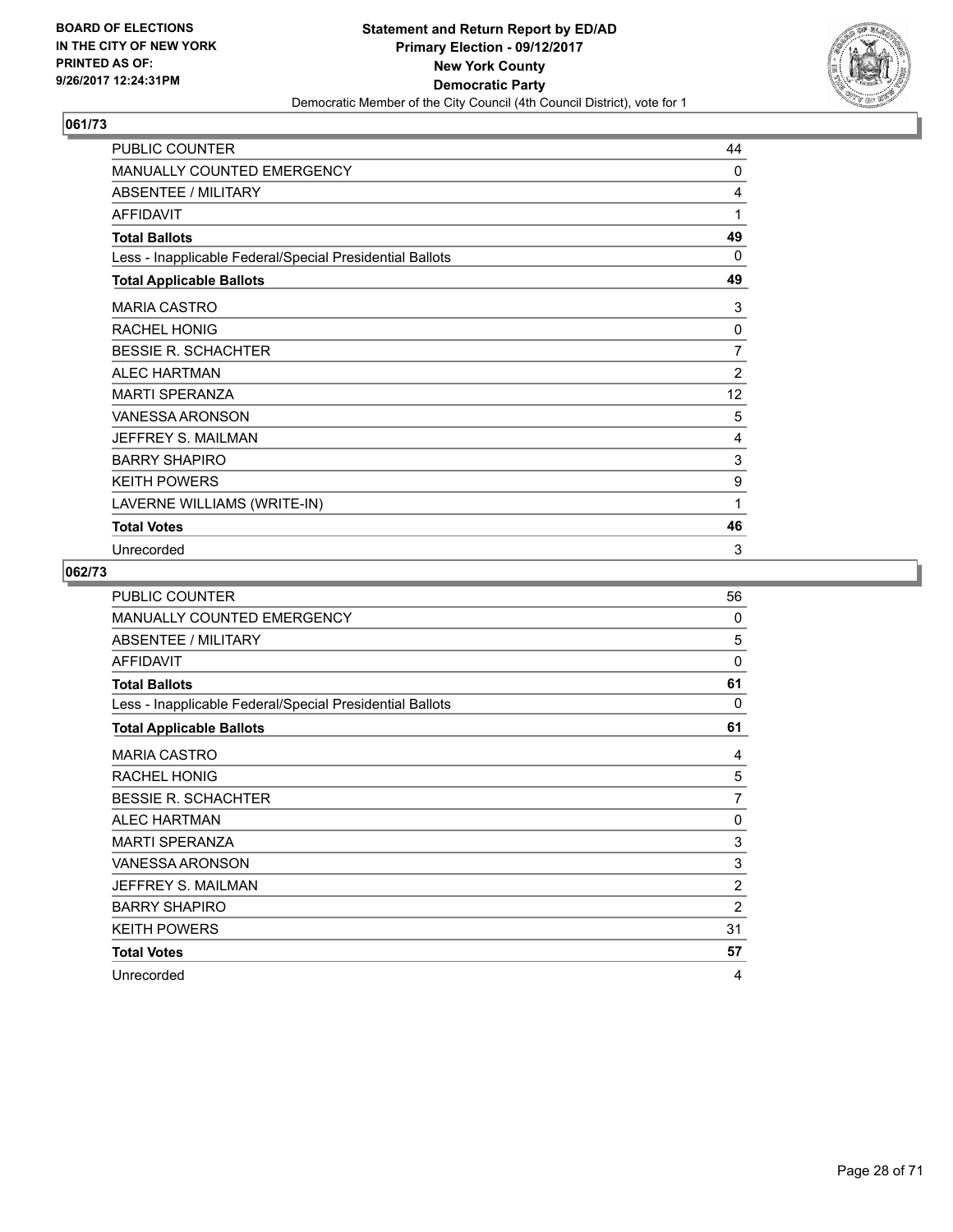

| PUBLIC COUNTER                                           | 75       |
|----------------------------------------------------------|----------|
| <b>MANUALLY COUNTED EMERGENCY</b>                        | 0        |
| ABSENTEE / MILITARY                                      | 11       |
| <b>AFFIDAVIT</b>                                         | 1        |
| <b>Total Ballots</b>                                     | 87       |
| Less - Inapplicable Federal/Special Presidential Ballots | $\Omega$ |
| <b>Total Applicable Ballots</b>                          | 87       |
| <b>MARIA CASTRO</b>                                      | 4        |
| <b>RACHEL HONIG</b>                                      | 11       |
| <b>BESSIE R. SCHACHTER</b>                               | 8        |
| <b>ALEC HARTMAN</b>                                      | 1        |
| <b>MARTI SPERANZA</b>                                    | 25       |
| <b>VANESSA ARONSON</b>                                   | 4        |
| JEFFREY S. MAILMAN                                       | 3        |
| <b>BARRY SHAPIRO</b>                                     | 0        |
| <b>KEITH POWERS</b>                                      | 28       |
| <b>Total Votes</b>                                       | 84       |
| Unrecorded                                               | 3        |

| <b>PUBLIC COUNTER</b>                                    | 82       |
|----------------------------------------------------------|----------|
| MANUALLY COUNTED EMERGENCY                               | 0        |
| ABSENTEE / MILITARY                                      | 6        |
| <b>AFFIDAVIT</b>                                         | $\Omega$ |
| <b>Total Ballots</b>                                     | 88       |
| Less - Inapplicable Federal/Special Presidential Ballots | 0        |
| <b>Total Applicable Ballots</b>                          | 88       |
| <b>MARIA CASTRO</b>                                      | 3        |
| <b>RACHEL HONIG</b>                                      | 8        |
| <b>BESSIE R. SCHACHTER</b>                               | 9        |
| <b>ALEC HARTMAN</b>                                      | $\Omega$ |
| <b>MARTI SPERANZA</b>                                    | 28       |
| <b>VANESSA ARONSON</b>                                   | 11       |
| JEFFREY S. MAILMAN                                       | 3        |
| <b>BARRY SHAPIRO</b>                                     | 1        |
| <b>KEITH POWERS</b>                                      | 23       |
| <b>Total Votes</b>                                       | 86       |
| Unrecorded                                               | 2        |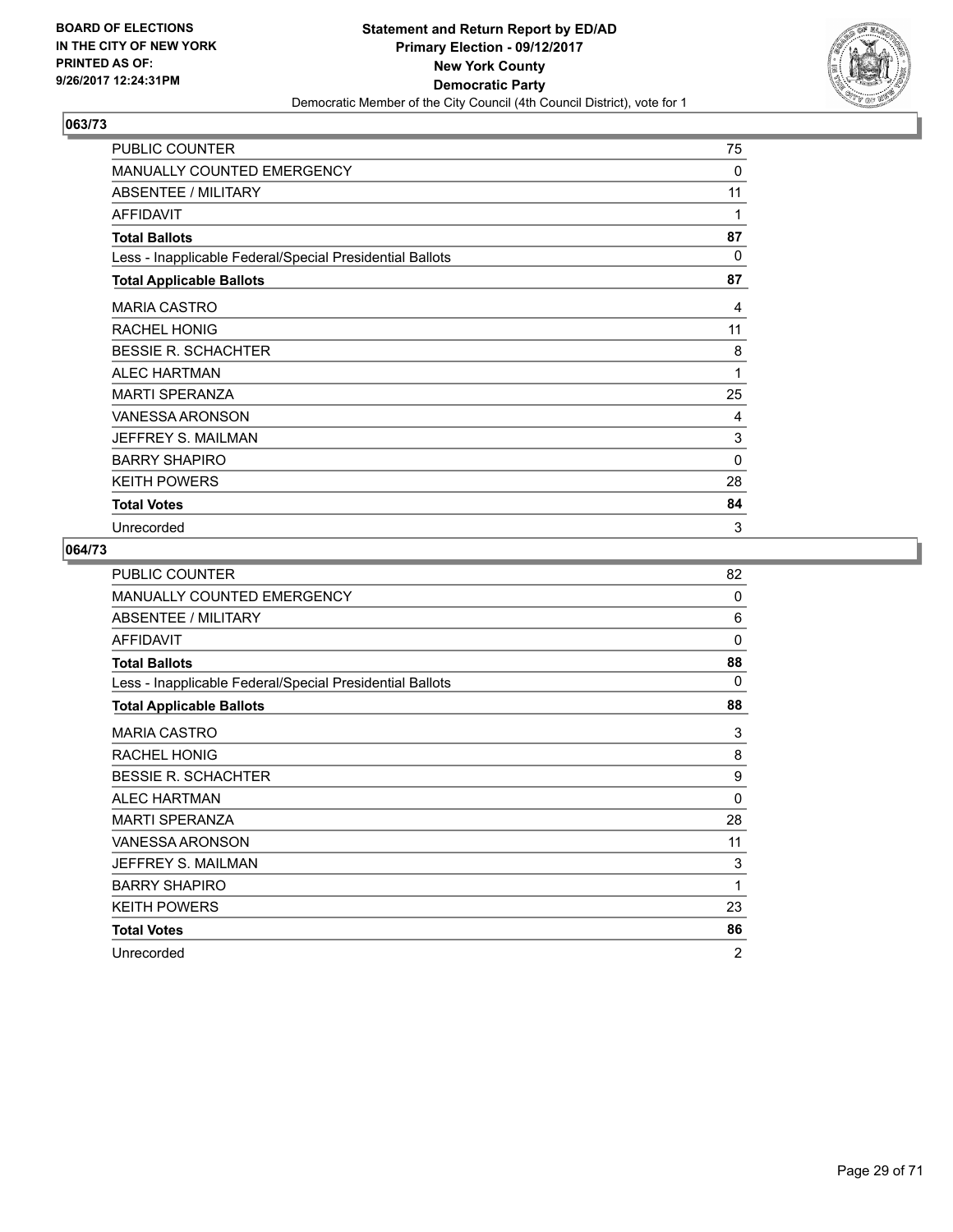

| PUBLIC COUNTER                                           | 104      |
|----------------------------------------------------------|----------|
| MANUALLY COUNTED EMERGENCY                               | 0        |
| <b>ABSENTEE / MILITARY</b>                               | 7        |
| <b>AFFIDAVIT</b>                                         | 0        |
| <b>Total Ballots</b>                                     | 111      |
| Less - Inapplicable Federal/Special Presidential Ballots | 0        |
| <b>Total Applicable Ballots</b>                          | 111      |
| <b>MARIA CASTRO</b>                                      | 5        |
| <b>RACHEL HONIG</b>                                      | 8        |
| <b>BESSIE R. SCHACHTER</b>                               | 16       |
| <b>ALEC HARTMAN</b>                                      | $\Omega$ |
| <b>MARTI SPERANZA</b>                                    | 23       |
| <b>VANESSA ARONSON</b>                                   | 13       |
| JEFFREY S. MAILMAN                                       | 9        |
| <b>BARRY SHAPIRO</b>                                     | 1        |
| <b>KEITH POWERS</b>                                      | 33       |
| UNATTRIBUTABLE WRITE-IN (WRITE-IN)                       | 1        |
| <b>Total Votes</b>                                       | 109      |
| Unrecorded                                               | 2        |

| <b>PUBLIC COUNTER</b>                                    | 64             |
|----------------------------------------------------------|----------------|
| <b>MANUALLY COUNTED EMERGENCY</b>                        | $\Omega$       |
| ABSENTEE / MILITARY                                      | $\overline{2}$ |
| <b>AFFIDAVIT</b>                                         | $\Omega$       |
| <b>Total Ballots</b>                                     | 66             |
| Less - Inapplicable Federal/Special Presidential Ballots | 0              |
| <b>Total Applicable Ballots</b>                          | 66             |
| <b>MARIA CASTRO</b>                                      | 2              |
| <b>RACHEL HONIG</b>                                      | 5              |
| <b>BESSIE R. SCHACHTER</b>                               | 7              |
| <b>ALEC HARTMAN</b>                                      | 1              |
| <b>MARTI SPERANZA</b>                                    | 18             |
| <b>VANESSA ARONSON</b>                                   | 7              |
| JEFFREY S. MAILMAN                                       | $\overline{2}$ |
| <b>BARRY SHAPIRO</b>                                     | 3              |
| <b>KEITH POWERS</b>                                      | 19             |
| <b>Total Votes</b>                                       | 64             |
| Unrecorded                                               | $\overline{2}$ |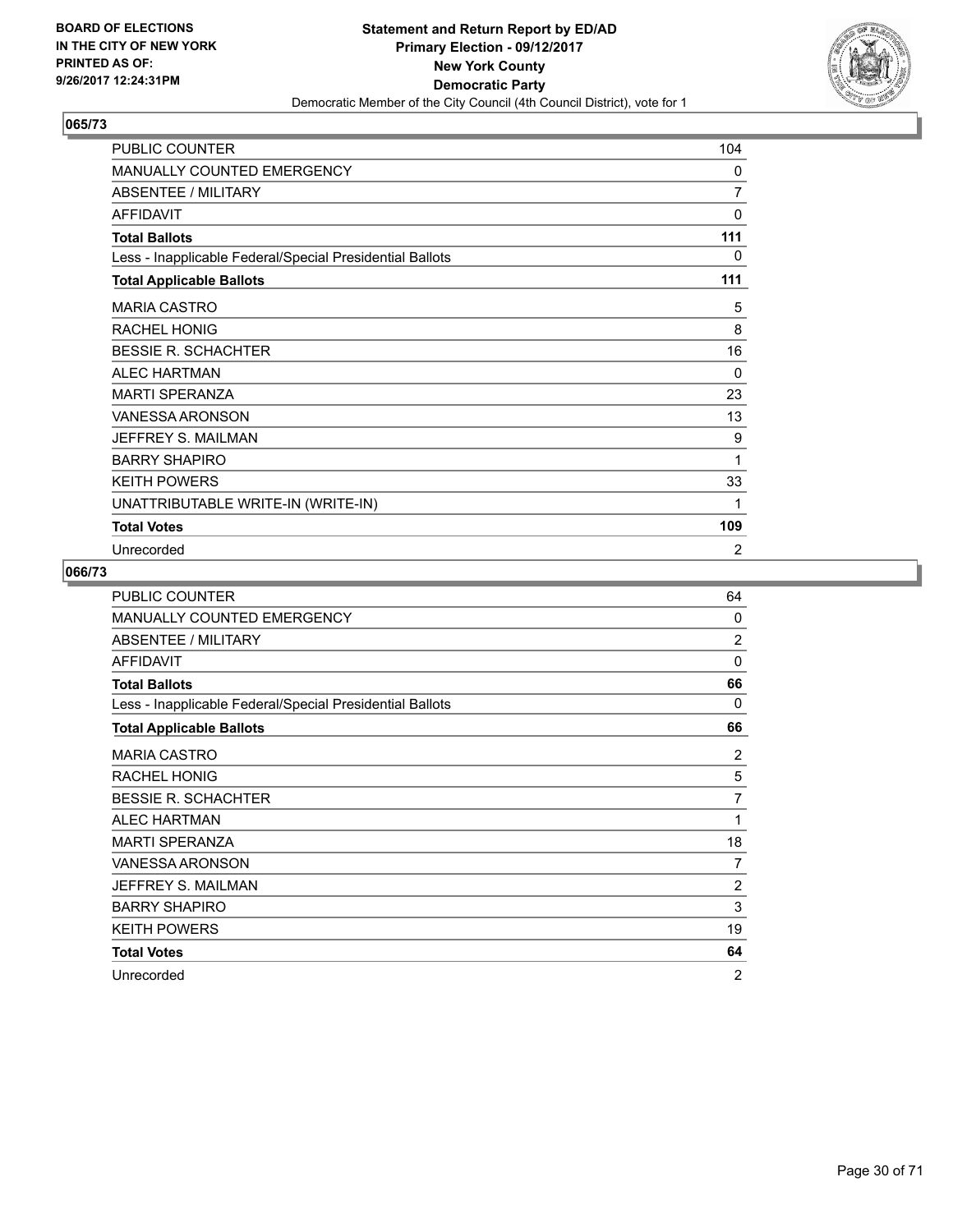

| PUBLIC COUNTER                                           | 37             |
|----------------------------------------------------------|----------------|
| <b>MANUALLY COUNTED EMERGENCY</b>                        | 0              |
| ABSENTEE / MILITARY                                      | 6              |
| <b>AFFIDAVIT</b>                                         | $\mathbf{0}$   |
| <b>Total Ballots</b>                                     | 43             |
| Less - Inapplicable Federal/Special Presidential Ballots | 0              |
| <b>Total Applicable Ballots</b>                          | 43             |
| <b>MARIA CASTRO</b>                                      | 1              |
| <b>RACHEL HONIG</b>                                      | 6              |
| <b>BESSIE R. SCHACHTER</b>                               | 8              |
| <b>ALEC HARTMAN</b>                                      | $\overline{2}$ |
| <b>MARTI SPERANZA</b>                                    | 9              |
| <b>VANESSA ARONSON</b>                                   | 3              |
| JEFFREY S. MAILMAN                                       | 2              |
| <b>BARRY SHAPIRO</b>                                     | 0              |
| <b>KEITH POWERS</b>                                      | 11             |
| <b>Total Votes</b>                                       | 42             |
| Unrecorded                                               | 1              |

| PUBLIC COUNTER                                           | 113 |
|----------------------------------------------------------|-----|
| <b>MANUALLY COUNTED EMERGENCY</b>                        | 0   |
| ABSENTEE / MILITARY                                      | 4   |
| <b>AFFIDAVIT</b>                                         | 0   |
| <b>Total Ballots</b>                                     | 117 |
| Less - Inapplicable Federal/Special Presidential Ballots | 0   |
| <b>Total Applicable Ballots</b>                          | 117 |
| <b>MARIA CASTRO</b>                                      | 2   |
| <b>RACHEL HONIG</b>                                      | 9   |
| <b>BESSIE R. SCHACHTER</b>                               | 20  |
| <b>ALEC HARTMAN</b>                                      | 0   |
| <b>MARTI SPERANZA</b>                                    | 21  |
| <b>VANESSA ARONSON</b>                                   | 18  |
| JEFFREY S. MAILMAN                                       | 5   |
| <b>BARRY SHAPIRO</b>                                     | 4   |
| <b>KEITH POWERS</b>                                      | 34  |
| <b>Total Votes</b>                                       | 113 |
| Unrecorded                                               | 4   |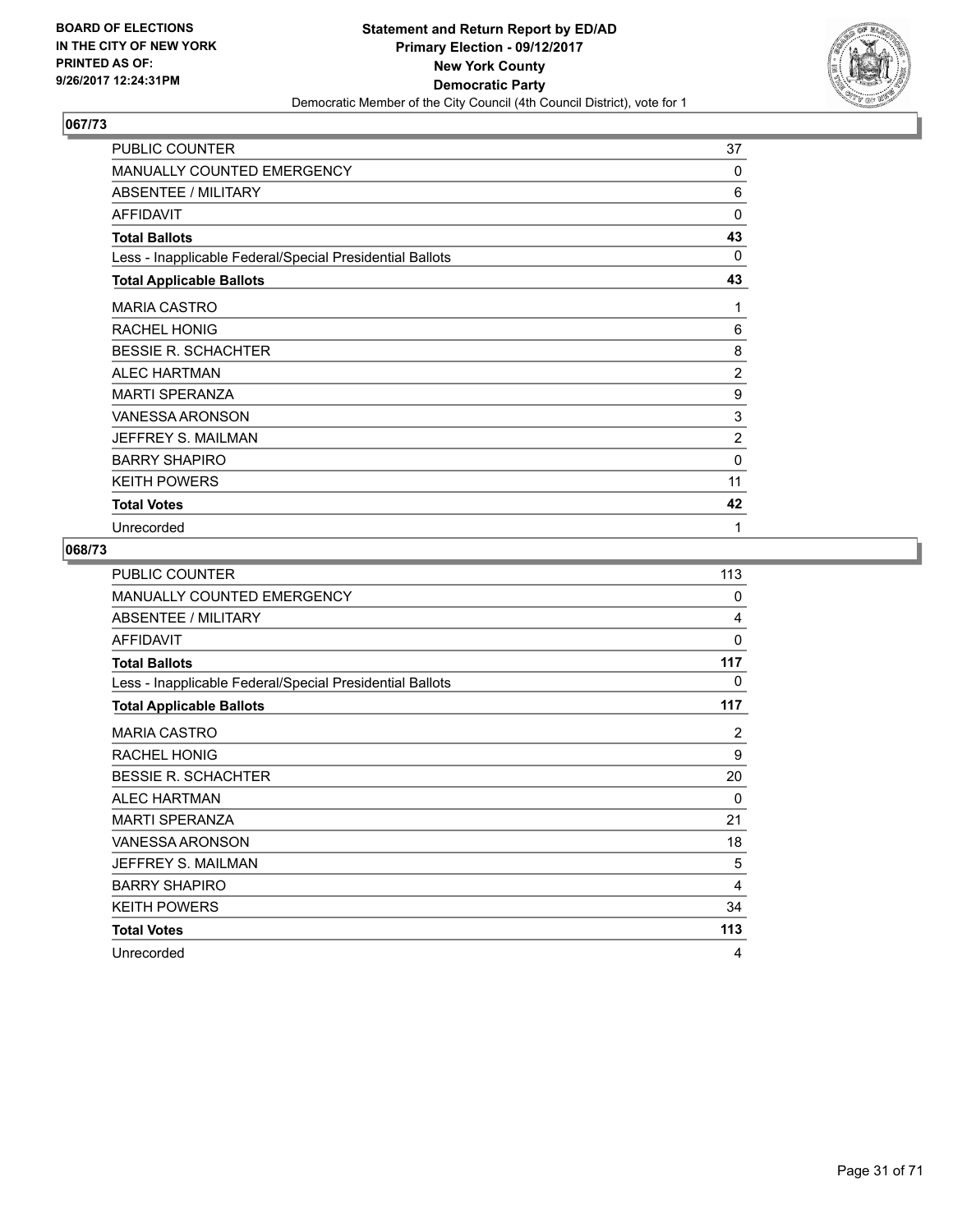

| PUBLIC COUNTER                                           | 49             |
|----------------------------------------------------------|----------------|
| <b>MANUALLY COUNTED EMERGENCY</b>                        | 0              |
| ABSENTEE / MILITARY                                      | 1              |
| <b>AFFIDAVIT</b>                                         | 0              |
| <b>Total Ballots</b>                                     | 50             |
| Less - Inapplicable Federal/Special Presidential Ballots | $\Omega$       |
| <b>Total Applicable Ballots</b>                          | 50             |
| <b>MARIA CASTRO</b>                                      | 1              |
| <b>RACHEL HONIG</b>                                      | 3              |
| <b>BESSIE R. SCHACHTER</b>                               | 7              |
| <b>ALEC HARTMAN</b>                                      | $\mathbf{0}$   |
| <b>MARTI SPERANZA</b>                                    | 16             |
| <b>VANESSA ARONSON</b>                                   | 1              |
| JEFFREY S. MAILMAN                                       | 0              |
| <b>BARRY SHAPIRO</b>                                     | 0              |
| <b>KEITH POWERS</b>                                      | 19             |
| MARY SILVER (WRITE-IN)                                   | 1              |
| <b>Total Votes</b>                                       | 48             |
| Unrecorded                                               | $\overline{2}$ |

| <b>PUBLIC COUNTER</b>                                    | 58             |
|----------------------------------------------------------|----------------|
| <b>MANUALLY COUNTED EMERGENCY</b>                        | $\Omega$       |
| <b>ABSENTEE / MILITARY</b>                               | $\Omega$       |
| <b>AFFIDAVIT</b>                                         | $\Omega$       |
| <b>Total Ballots</b>                                     | 58             |
| Less - Inapplicable Federal/Special Presidential Ballots | $\Omega$       |
| <b>Total Applicable Ballots</b>                          | 58             |
| <b>MARIA CASTRO</b>                                      | 1              |
| <b>RACHEL HONIG</b>                                      | 6              |
| <b>BESSIE R. SCHACHTER</b>                               | 5              |
| <b>ALEC HARTMAN</b>                                      | $\overline{2}$ |
| <b>MARTI SPERANZA</b>                                    | 8              |
| VANESSA ARONSON                                          | 1              |
| JEFFREY S. MAILMAN                                       | $\overline{2}$ |
| <b>BARRY SHAPIRO</b>                                     | $\overline{2}$ |
| <b>KEITH POWERS</b>                                      | 29             |
| <b>Total Votes</b>                                       | 56             |
| Unrecorded                                               | $\overline{2}$ |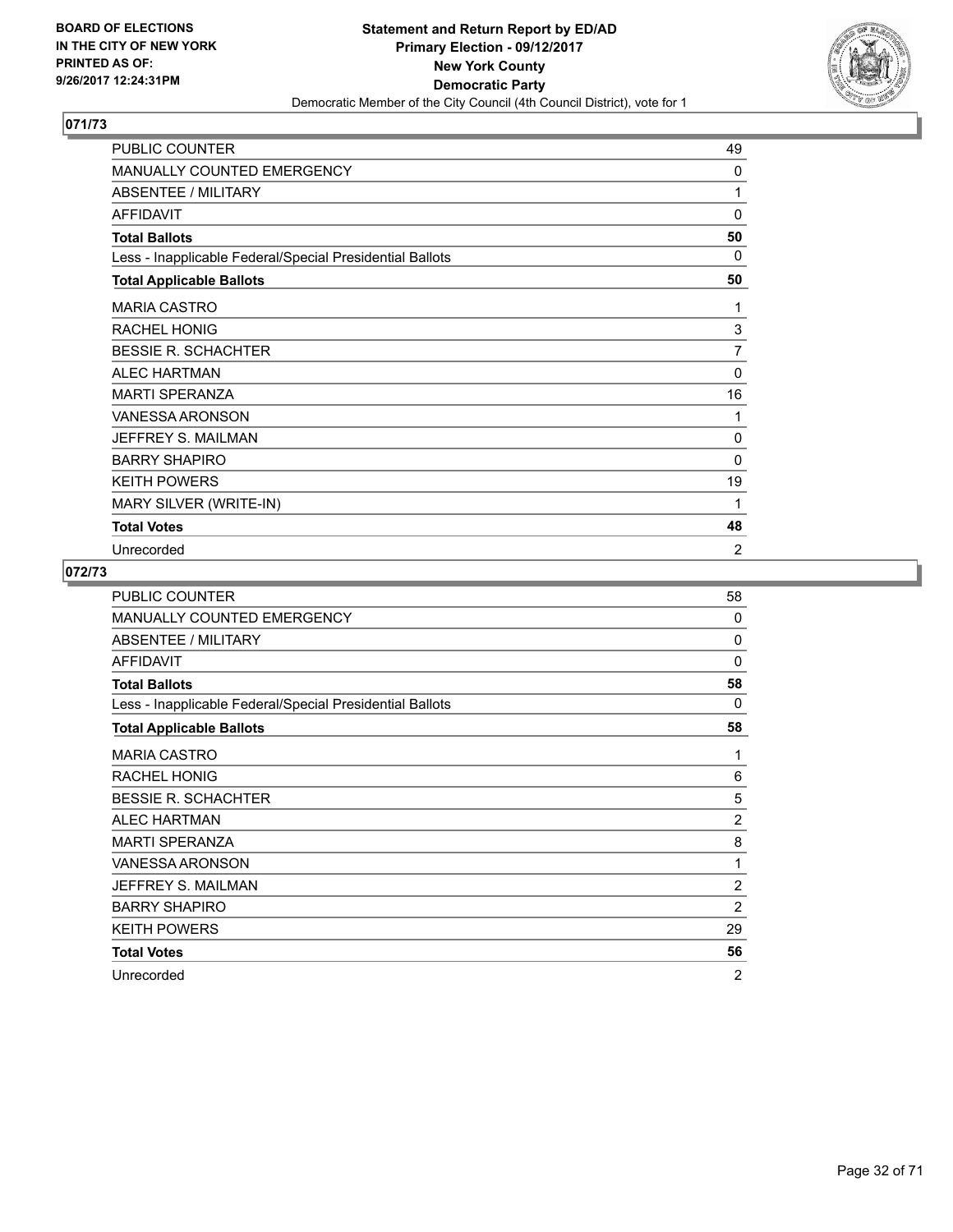

| PUBLIC COUNTER                                           | 105          |
|----------------------------------------------------------|--------------|
| <b>MANUALLY COUNTED EMERGENCY</b>                        | 0            |
| ABSENTEE / MILITARY                                      | 5            |
| <b>AFFIDAVIT</b>                                         | $\mathbf{0}$ |
| <b>Total Ballots</b>                                     | 110          |
| Less - Inapplicable Federal/Special Presidential Ballots | 0            |
| <b>Total Applicable Ballots</b>                          | 110          |
| <b>MARIA CASTRO</b>                                      | 2            |
| <b>RACHEL HONIG</b>                                      | 10           |
| <b>BESSIE R. SCHACHTER</b>                               | 7            |
| <b>ALEC HARTMAN</b>                                      | 0            |
| <b>MARTI SPERANZA</b>                                    | 25           |
| <b>VANESSA ARONSON</b>                                   | 16           |
| JEFFREY S. MAILMAN                                       | 5            |
| <b>BARRY SHAPIRO</b>                                     | 5            |
| <b>KEITH POWERS</b>                                      | 37           |
| <b>Total Votes</b>                                       | 107          |
| Unrecorded                                               | 3            |

| <b>PUBLIC COUNTER</b>                                    | 88             |
|----------------------------------------------------------|----------------|
| <b>MANUALLY COUNTED EMERGENCY</b>                        | $\Omega$       |
| ABSENTEE / MILITARY                                      | $\overline{2}$ |
| <b>AFFIDAVIT</b>                                         | 1              |
| <b>Total Ballots</b>                                     | 91             |
| Less - Inapplicable Federal/Special Presidential Ballots | $\Omega$       |
| <b>Total Applicable Ballots</b>                          | 91             |
| <b>MARIA CASTRO</b>                                      | $\overline{2}$ |
| <b>RACHEL HONIG</b>                                      | 10             |
| <b>BESSIE R. SCHACHTER</b>                               | 7              |
| <b>ALEC HARTMAN</b>                                      | 0              |
| <b>MARTI SPERANZA</b>                                    | 17             |
| VANESSA ARONSON                                          | 7              |
| JEFFREY S. MAILMAN                                       | 2              |
| <b>BARRY SHAPIRO</b>                                     | 1              |
| <b>KEITH POWERS</b>                                      | 42             |
| <b>Total Votes</b>                                       | 88             |
| Unrecorded                                               | 3              |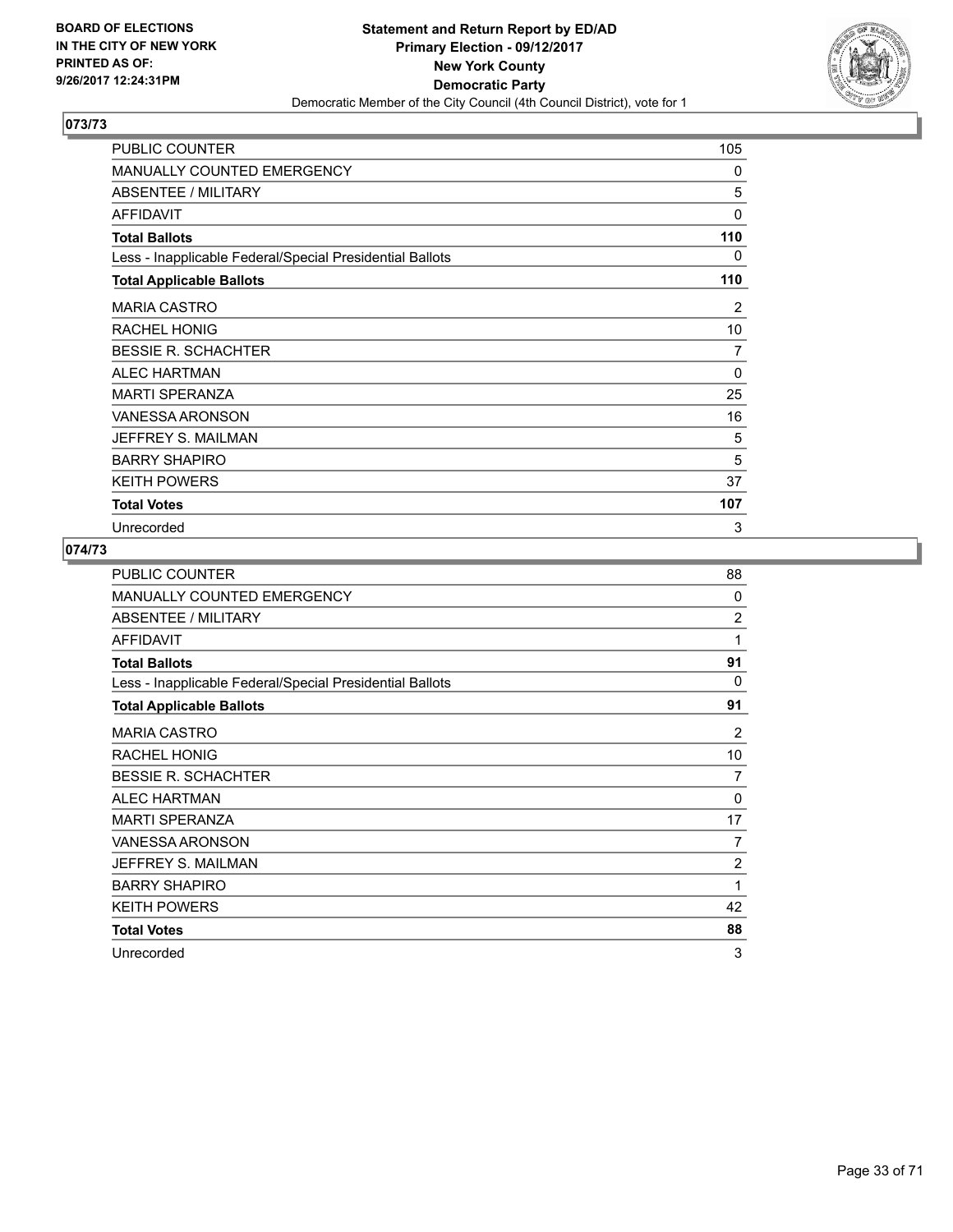

| <b>PUBLIC COUNTER</b>                                    | 57       |
|----------------------------------------------------------|----------|
| <b>MANUALLY COUNTED EMERGENCY</b>                        | $\Omega$ |
| ABSENTEE / MILITARY                                      | 7        |
| <b>AFFIDAVIT</b>                                         | 0        |
| <b>Total Ballots</b>                                     | 64       |
| Less - Inapplicable Federal/Special Presidential Ballots | 0        |
| <b>Total Applicable Ballots</b>                          | 64       |
| <b>MARIA CASTRO</b>                                      | 0        |
| RACHEL HONIG                                             | 6        |
| <b>BESSIE R. SCHACHTER</b>                               | 5        |
| <b>ALEC HARTMAN</b>                                      | 1        |
| <b>MARTI SPERANZA</b>                                    | 15       |
| <b>VANESSA ARONSON</b>                                   | 3        |
| JEFFREY S. MAILMAN                                       | 4        |
| <b>BARRY SHAPIRO</b>                                     | 0        |
| <b>KEITH POWERS</b>                                      | 30       |
| <b>Total Votes</b>                                       | 64       |

| <b>PUBLIC COUNTER</b>                                    | 75       |
|----------------------------------------------------------|----------|
| <b>MANUALLY COUNTED EMERGENCY</b>                        | $\Omega$ |
| ABSENTEE / MILITARY                                      | 1        |
| <b>AFFIDAVIT</b>                                         | $\Omega$ |
| <b>Total Ballots</b>                                     | 76       |
| Less - Inapplicable Federal/Special Presidential Ballots | 0        |
| <b>Total Applicable Ballots</b>                          | 76       |
| <b>MARIA CASTRO</b>                                      | 5        |
| <b>RACHEL HONIG</b>                                      | 11       |
| <b>BESSIE R. SCHACHTER</b>                               | 7        |
| <b>ALEC HARTMAN</b>                                      | 1        |
| <b>MARTI SPERANZA</b>                                    | 19       |
| <b>VANESSA ARONSON</b>                                   | 4        |
| JEFFREY S. MAILMAN                                       | 3        |
| <b>BARRY SHAPIRO</b>                                     | 1        |
| <b>KEITH POWERS</b>                                      | 24       |
| <b>Total Votes</b>                                       | 75       |
| Unrecorded                                               | 1        |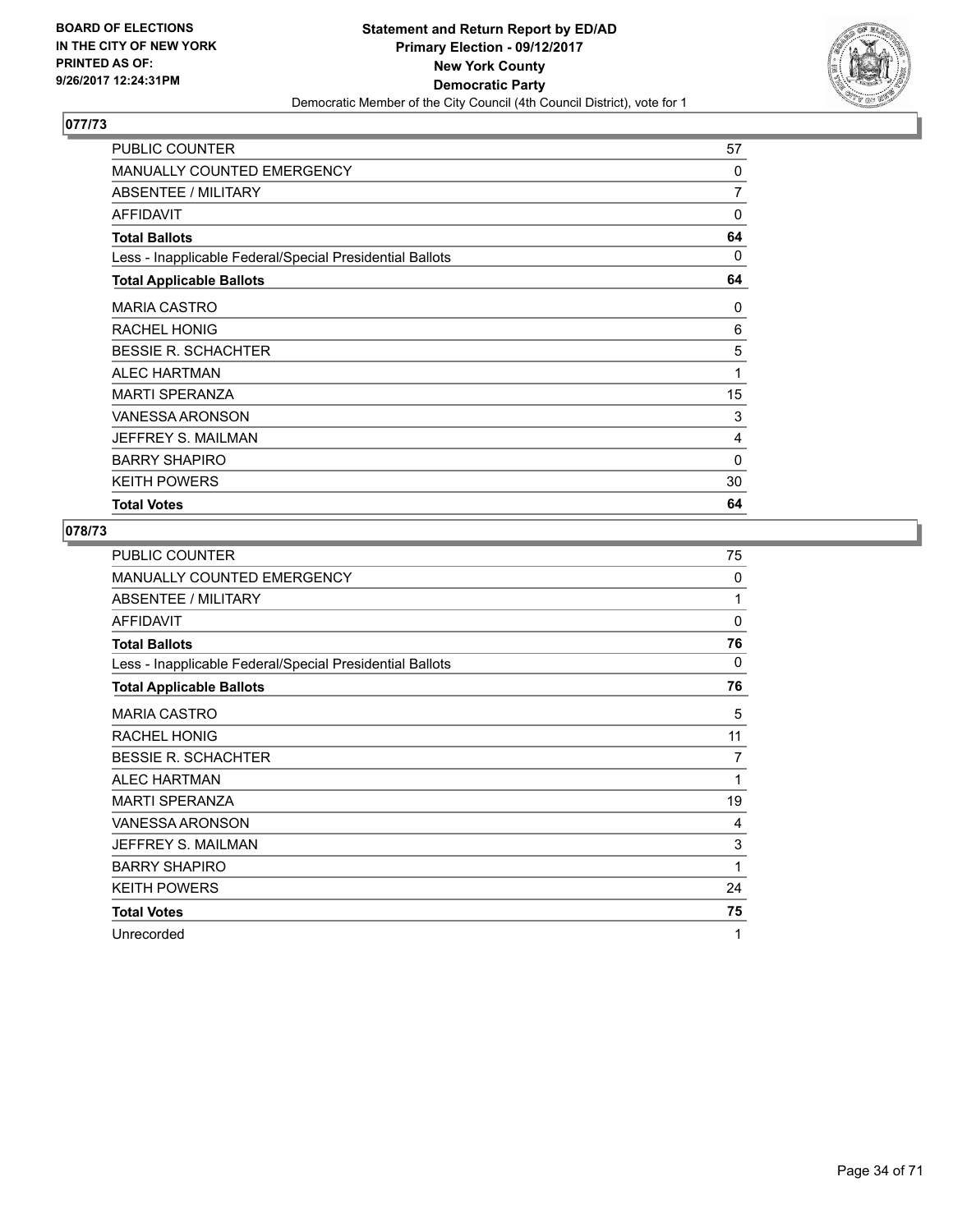

| PUBLIC COUNTER                                           | 99           |
|----------------------------------------------------------|--------------|
| <b>MANUALLY COUNTED EMERGENCY</b>                        | 0            |
| ABSENTEE / MILITARY                                      | 5            |
| <b>AFFIDAVIT</b>                                         | $\mathbf{0}$ |
| <b>Total Ballots</b>                                     | 104          |
| Less - Inapplicable Federal/Special Presidential Ballots | 0            |
| <b>Total Applicable Ballots</b>                          | 104          |
| <b>MARIA CASTRO</b>                                      | 1            |
| <b>RACHEL HONIG</b>                                      | 13           |
| <b>BESSIE R. SCHACHTER</b>                               | 10           |
| <b>ALEC HARTMAN</b>                                      | $\Omega$     |
| <b>MARTI SPERANZA</b>                                    | 26           |
| <b>VANESSA ARONSON</b>                                   | 8            |
| JEFFREY S. MAILMAN                                       | 3            |
| <b>BARRY SHAPIRO</b>                                     | 1            |
| <b>KEITH POWERS</b>                                      | 40           |
| <b>Total Votes</b>                                       | 102          |
| Unrecorded                                               | 2            |

| PUBLIC COUNTER                                           | 108 |
|----------------------------------------------------------|-----|
| <b>MANUALLY COUNTED EMERGENCY</b>                        | 0   |
| ABSENTEE / MILITARY                                      | 5   |
| <b>AFFIDAVIT</b>                                         | 1   |
| <b>Total Ballots</b>                                     | 114 |
| Less - Inapplicable Federal/Special Presidential Ballots | 0   |
| <b>Total Applicable Ballots</b>                          | 114 |
| <b>MARIA CASTRO</b>                                      | 2   |
| RACHEL HONIG                                             | 17  |
| <b>BESSIE R. SCHACHTER</b>                               | 4   |
| <b>ALEC HARTMAN</b>                                      | 0   |
| <b>MARTI SPERANZA</b>                                    | 25  |
| <b>VANESSA ARONSON</b>                                   | 9   |
| JEFFREY S. MAILMAN                                       | 1   |
| <b>BARRY SHAPIRO</b>                                     | 0   |
| <b>KEITH POWERS</b>                                      | 53  |
| <b>Total Votes</b>                                       | 111 |
| Unrecorded                                               | 3   |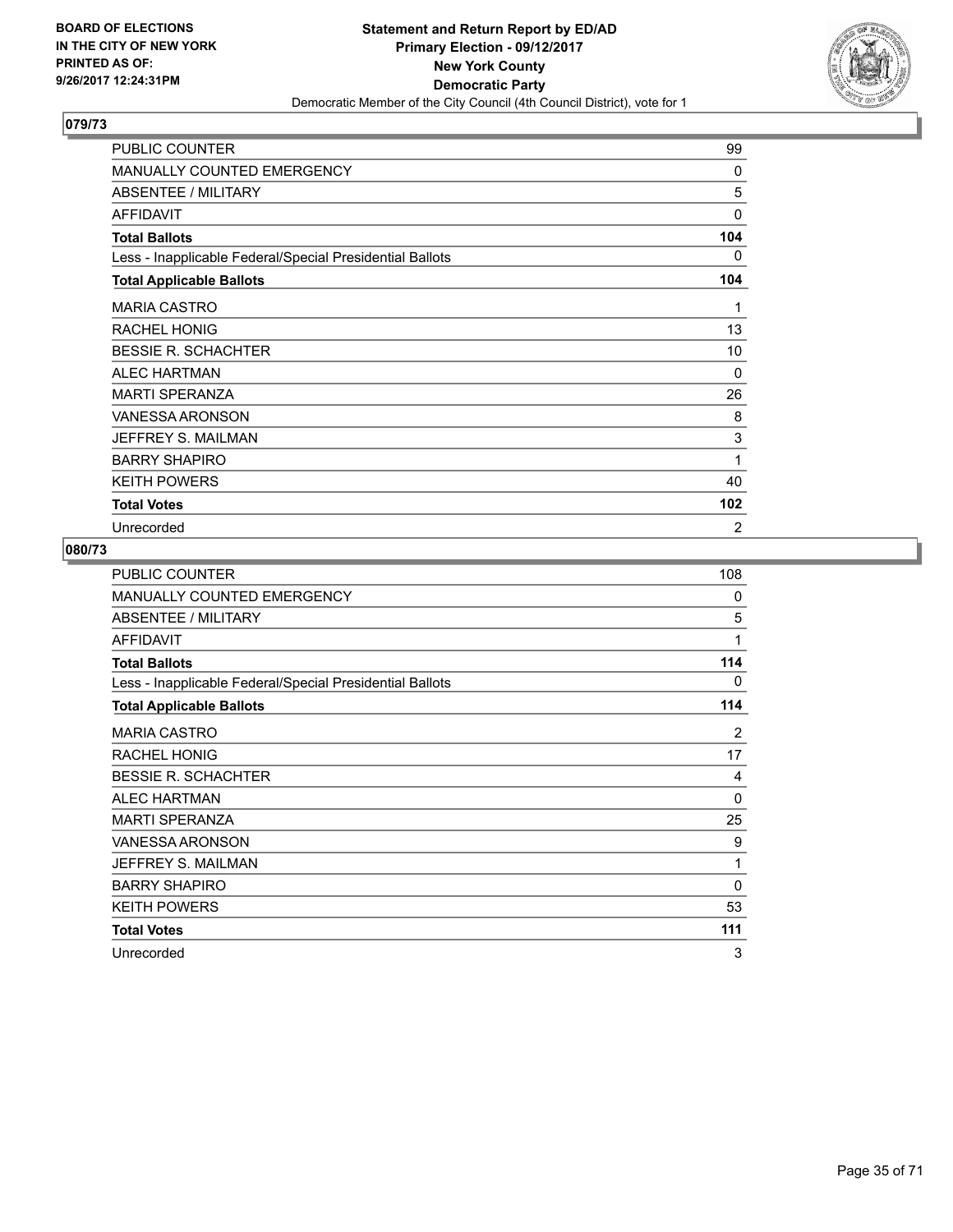

| PUBLIC COUNTER                                           | 83           |
|----------------------------------------------------------|--------------|
| <b>MANUALLY COUNTED EMERGENCY</b>                        | 0            |
| ABSENTEE / MILITARY                                      | 4            |
| <b>AFFIDAVIT</b>                                         | 1            |
| <b>Total Ballots</b>                                     | 88           |
| Less - Inapplicable Federal/Special Presidential Ballots | 0            |
| <b>Total Applicable Ballots</b>                          | 88           |
| <b>MARIA CASTRO</b>                                      | 0            |
| <b>RACHEL HONIG</b>                                      | 5            |
| <b>BESSIE R. SCHACHTER</b>                               | 7            |
| <b>ALEC HARTMAN</b>                                      | $\mathbf{0}$ |
| <b>MARTI SPERANZA</b>                                    | 24           |
| <b>VANESSA ARONSON</b>                                   | 8            |
| JEFFREY S. MAILMAN                                       | 8            |
| <b>BARRY SHAPIRO</b>                                     | 2            |
| <b>KEITH POWERS</b>                                      | 33           |
| <b>Total Votes</b>                                       | 87           |
| Unrecorded                                               | 1            |

| <b>PUBLIC COUNTER</b>                                    | 81             |
|----------------------------------------------------------|----------------|
| MANUALLY COUNTED EMERGENCY                               | 0              |
| ABSENTEE / MILITARY                                      | 1              |
| <b>AFFIDAVIT</b>                                         | $\Omega$       |
| <b>Total Ballots</b>                                     | 82             |
| Less - Inapplicable Federal/Special Presidential Ballots | 0              |
| <b>Total Applicable Ballots</b>                          | 82             |
| <b>MARIA CASTRO</b>                                      | 3              |
| <b>RACHEL HONIG</b>                                      | 6              |
| <b>BESSIE R. SCHACHTER</b>                               | 10             |
| <b>ALEC HARTMAN</b>                                      | $\Omega$       |
| <b>MARTI SPERANZA</b>                                    | 22             |
| <b>VANESSA ARONSON</b>                                   | 4              |
| JEFFREY S. MAILMAN                                       | 5              |
| <b>BARRY SHAPIRO</b>                                     | $\overline{2}$ |
| <b>KEITH POWERS</b>                                      | 28             |
| <b>Total Votes</b>                                       | 80             |
| Unrecorded                                               | 2              |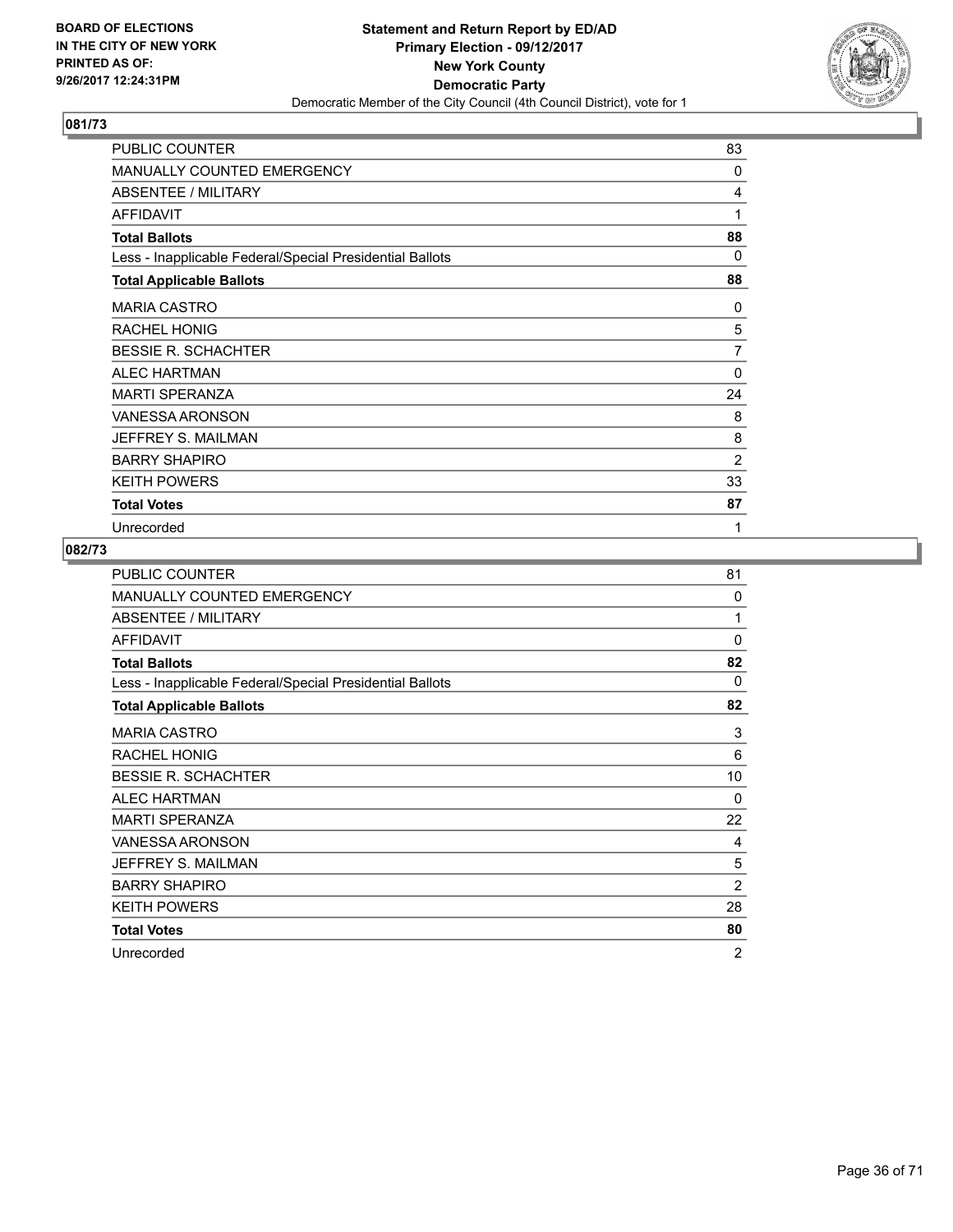

| PUBLIC COUNTER                                           | 113 |
|----------------------------------------------------------|-----|
| <b>MANUALLY COUNTED EMERGENCY</b>                        | 0   |
| ABSENTEE / MILITARY                                      | 4   |
| <b>AFFIDAVIT</b>                                         | 0   |
| <b>Total Ballots</b>                                     | 117 |
| Less - Inapplicable Federal/Special Presidential Ballots | 0   |
| <b>Total Applicable Ballots</b>                          | 117 |
| <b>MARIA CASTRO</b>                                      | 2   |
| <b>RACHEL HONIG</b>                                      | 14  |
| <b>BESSIE R. SCHACHTER</b>                               | 6   |
| <b>ALEC HARTMAN</b>                                      | 2   |
| <b>MARTI SPERANZA</b>                                    | 38  |
| <b>VANESSA ARONSON</b>                                   | 7   |
| JEFFREY S. MAILMAN                                       | 3   |
| <b>BARRY SHAPIRO</b>                                     | 0   |
| <b>KEITH POWERS</b>                                      | 44  |
| <b>Total Votes</b>                                       | 116 |
| Unrecorded                                               | 1   |

| PUBLIC COUNTER                                           | 111            |
|----------------------------------------------------------|----------------|
| <b>MANUALLY COUNTED EMERGENCY</b>                        | 0              |
| ABSENTEE / MILITARY                                      | 1              |
| <b>AFFIDAVIT</b>                                         | $\overline{2}$ |
| <b>Total Ballots</b>                                     | 114            |
| Less - Inapplicable Federal/Special Presidential Ballots | 0              |
| <b>Total Applicable Ballots</b>                          | 114            |
| <b>MARIA CASTRO</b>                                      | 4              |
| RACHEL HONIG                                             | 7              |
| <b>BESSIE R. SCHACHTER</b>                               | 21             |
| <b>ALEC HARTMAN</b>                                      | 1              |
| <b>MARTI SPERANZA</b>                                    | 18             |
| <b>VANESSA ARONSON</b>                                   | 6              |
| JEFFREY S. MAILMAN                                       | 3              |
| <b>BARRY SHAPIRO</b>                                     | 1              |
| <b>KEITH POWERS</b>                                      | 52             |
| <b>Total Votes</b>                                       | 113            |
| Unrecorded                                               | 1              |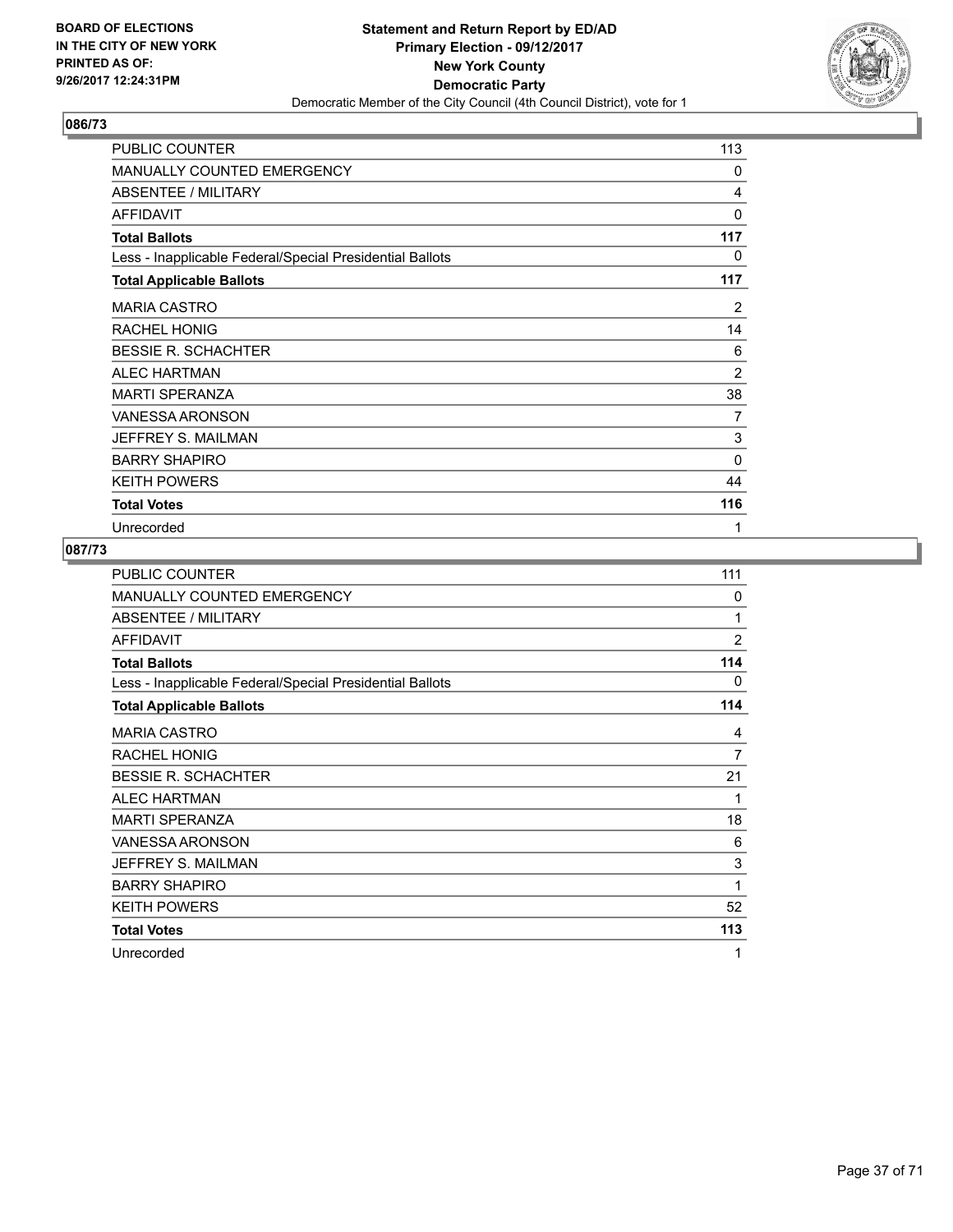

| PUBLIC COUNTER                                           | 63           |
|----------------------------------------------------------|--------------|
| <b>MANUALLY COUNTED EMERGENCY</b>                        | 0            |
| ABSENTEE / MILITARY                                      | $\mathbf{0}$ |
| <b>AFFIDAVIT</b>                                         | 0            |
| <b>Total Ballots</b>                                     | 63           |
| Less - Inapplicable Federal/Special Presidential Ballots | 0            |
| <b>Total Applicable Ballots</b>                          | 63           |
| <b>MARIA CASTRO</b>                                      | 2            |
| <b>RACHEL HONIG</b>                                      | 8            |
| <b>BESSIE R. SCHACHTER</b>                               | 5            |
| <b>ALEC HARTMAN</b>                                      | $\mathbf{0}$ |
| <b>MARTI SPERANZA</b>                                    | 15           |
| <b>VANESSA ARONSON</b>                                   | 3            |
| JEFFREY S. MAILMAN                                       | 1            |
| <b>BARRY SHAPIRO</b>                                     | 2            |
| <b>KEITH POWERS</b>                                      | 24           |
| <b>Total Votes</b>                                       | 60           |
| Unrecorded                                               | 3            |

| <b>PUBLIC COUNTER</b>                                    | 97           |
|----------------------------------------------------------|--------------|
| <b>MANUALLY COUNTED EMERGENCY</b>                        | $\Omega$     |
| ABSENTEE / MILITARY                                      | $\mathbf 0$  |
| <b>AFFIDAVIT</b>                                         | $\mathbf{1}$ |
| <b>Total Ballots</b>                                     | 98           |
| Less - Inapplicable Federal/Special Presidential Ballots | 0            |
| <b>Total Applicable Ballots</b>                          | 98           |
| <b>MARIA CASTRO</b>                                      | 4            |
| RACHEL HONIG                                             | 3            |
| <b>BESSIE R. SCHACHTER</b>                               | 19           |
| <b>ALEC HARTMAN</b>                                      | $\Omega$     |
| <b>MARTI SPERANZA</b>                                    | 19           |
| VANESSA ARONSON                                          | 13           |
| JEFFREY S. MAILMAN                                       | 6            |
| <b>BARRY SHAPIRO</b>                                     | 0            |
| <b>KEITH POWERS</b>                                      | 30           |
| <b>Total Votes</b>                                       | 94           |
| Unrecorded                                               | 4            |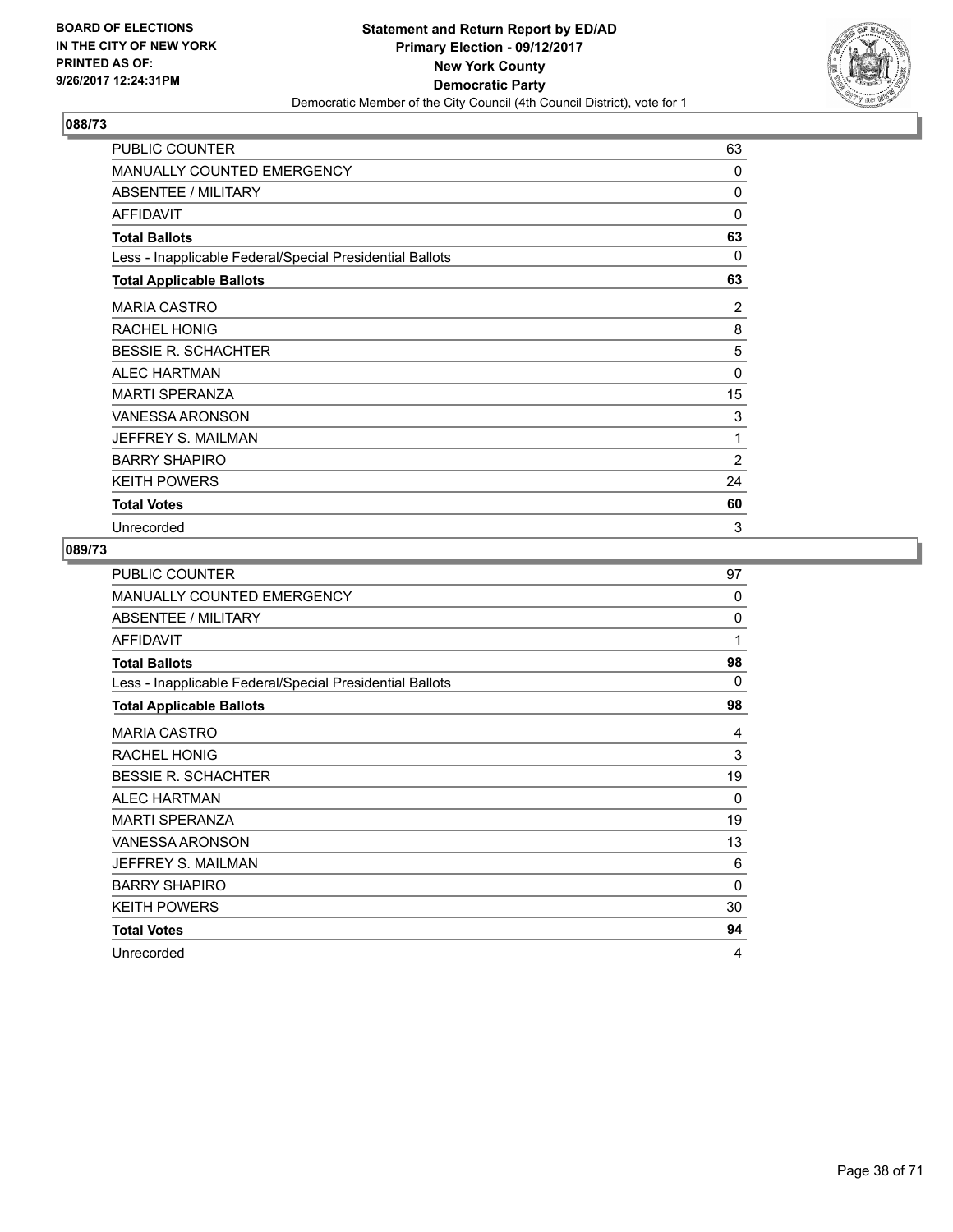

| PUBLIC COUNTER                                           | 97             |
|----------------------------------------------------------|----------------|
| <b>MANUALLY COUNTED EMERGENCY</b>                        | 0              |
| ABSENTEE / MILITARY                                      | 2              |
| <b>AFFIDAVIT</b>                                         | $\Omega$       |
| <b>Total Ballots</b>                                     | 99             |
| Less - Inapplicable Federal/Special Presidential Ballots | $\Omega$       |
| <b>Total Applicable Ballots</b>                          | 99             |
| <b>MARIA CASTRO</b>                                      | 2              |
| <b>RACHEL HONIG</b>                                      | 5              |
| <b>BESSIE R. SCHACHTER</b>                               | 10             |
| <b>ALEC HARTMAN</b>                                      | $\Omega$       |
| <b>MARTI SPERANZA</b>                                    | 16             |
| <b>VANESSA ARONSON</b>                                   | 12             |
| JEFFREY S. MAILMAN                                       | 3              |
| <b>BARRY SHAPIRO</b>                                     | 2              |
| <b>KEITH POWERS</b>                                      | 47             |
| <b>Total Votes</b>                                       | 97             |
| Unrecorded                                               | $\overline{2}$ |

| <b>PUBLIC COUNTER</b>                                    | 65             |
|----------------------------------------------------------|----------------|
| MANUALLY COUNTED EMERGENCY                               | 0              |
| ABSENTEE / MILITARY                                      | $\Omega$       |
| <b>AFFIDAVIT</b>                                         | 1              |
| <b>Total Ballots</b>                                     | 66             |
| Less - Inapplicable Federal/Special Presidential Ballots | 0              |
| <b>Total Applicable Ballots</b>                          | 66             |
| <b>MARIA CASTRO</b>                                      | 2              |
| <b>RACHEL HONIG</b>                                      | 16             |
| <b>BESSIE R. SCHACHTER</b>                               | 4              |
| <b>ALEC HARTMAN</b>                                      | $\overline{c}$ |
| <b>MARTI SPERANZA</b>                                    | 7              |
| <b>VANESSA ARONSON</b>                                   | 7              |
| JEFFREY S. MAILMAN                                       | 0              |
| <b>BARRY SHAPIRO</b>                                     | 0              |
| <b>KEITH POWERS</b>                                      | 26             |
| KAISTER WILLIEM II (WRITE-IN)                            | 1              |
| <b>Total Votes</b>                                       | 65             |
| Unrecorded                                               | 1              |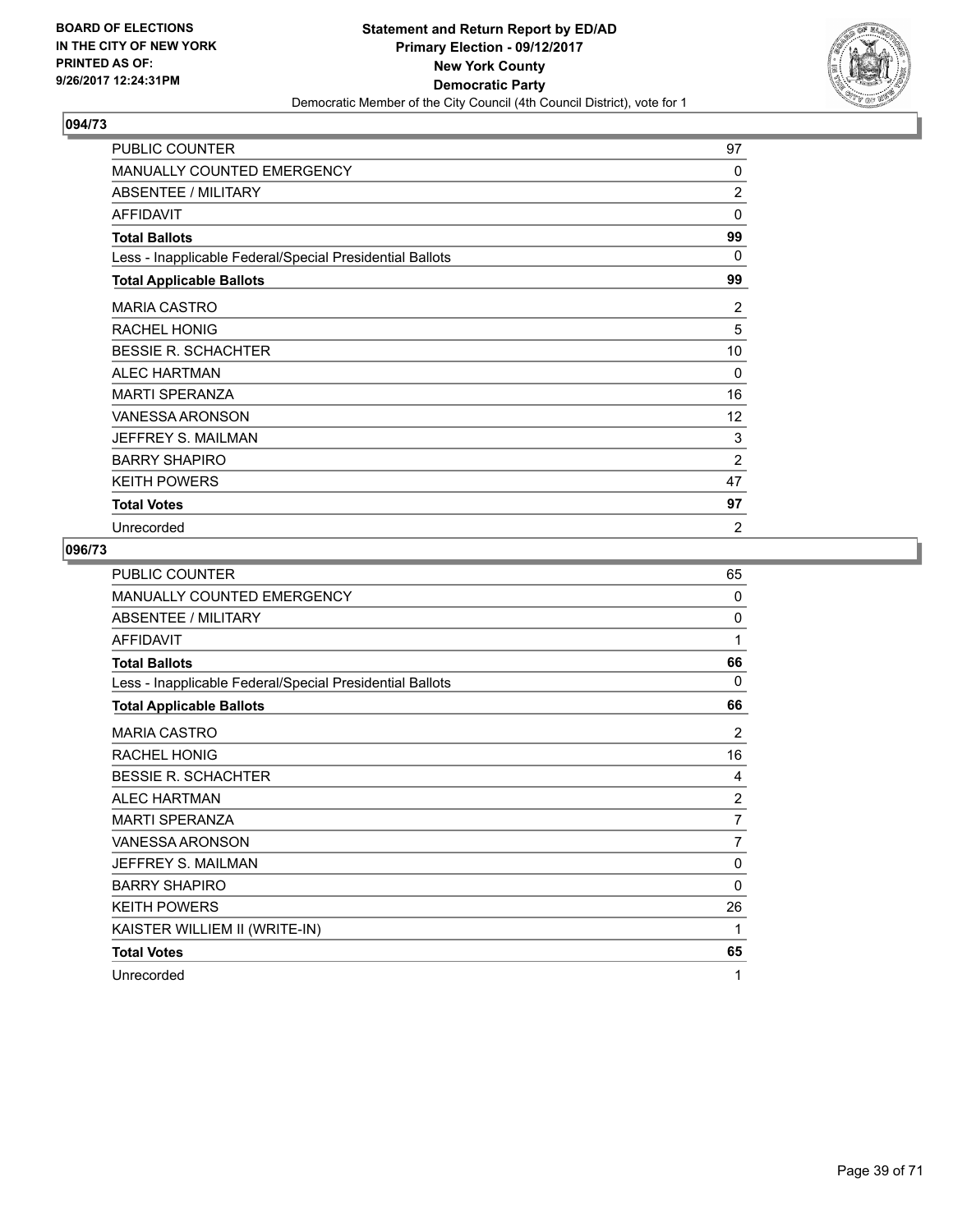

| PUBLIC COUNTER                                           | 91           |
|----------------------------------------------------------|--------------|
| <b>MANUALLY COUNTED EMERGENCY</b>                        | 0            |
| ABSENTEE / MILITARY                                      | 6            |
| <b>AFFIDAVIT</b>                                         | 2            |
| <b>Total Ballots</b>                                     | 99           |
| Less - Inapplicable Federal/Special Presidential Ballots | 0            |
| <b>Total Applicable Ballots</b>                          | 99           |
| <b>MARIA CASTRO</b>                                      | 6            |
| <b>RACHEL HONIG</b>                                      | 7            |
| <b>BESSIE R. SCHACHTER</b>                               | 9            |
| <b>ALEC HARTMAN</b>                                      | $\mathbf{0}$ |
| <b>MARTI SPERANZA</b>                                    | 14           |
| <b>VANESSA ARONSON</b>                                   | 16           |
| JEFFREY S. MAILMAN                                       | 1            |
| <b>BARRY SHAPIRO</b>                                     | 4            |
| <b>KEITH POWERS</b>                                      | 41           |
| <b>Total Votes</b>                                       | 98           |
| Unrecorded                                               | 1            |

| <b>PUBLIC COUNTER</b>                                    | 67             |
|----------------------------------------------------------|----------------|
| MANUALLY COUNTED EMERGENCY                               | $\Omega$       |
| ABSENTEE / MILITARY                                      | $\overline{2}$ |
| <b>AFFIDAVIT</b>                                         | 1              |
| <b>Total Ballots</b>                                     | 70             |
| Less - Inapplicable Federal/Special Presidential Ballots | 0              |
| <b>Total Applicable Ballots</b>                          | 70             |
| <b>MARIA CASTRO</b>                                      | 4              |
| RACHEL HONIG                                             | 9              |
| <b>BESSIE R. SCHACHTER</b>                               | 22             |
| <b>ALEC HARTMAN</b>                                      | $\Omega$       |
| <b>MARTI SPERANZA</b>                                    | 17             |
| <b>VANESSA ARONSON</b>                                   | 4              |
| JEFFREY S. MAILMAN                                       | $\overline{2}$ |
| <b>BARRY SHAPIRO</b>                                     | $\Omega$       |
| <b>KEITH POWERS</b>                                      | 10             |
| <b>Total Votes</b>                                       | 68             |
| Unrecorded                                               | $\overline{2}$ |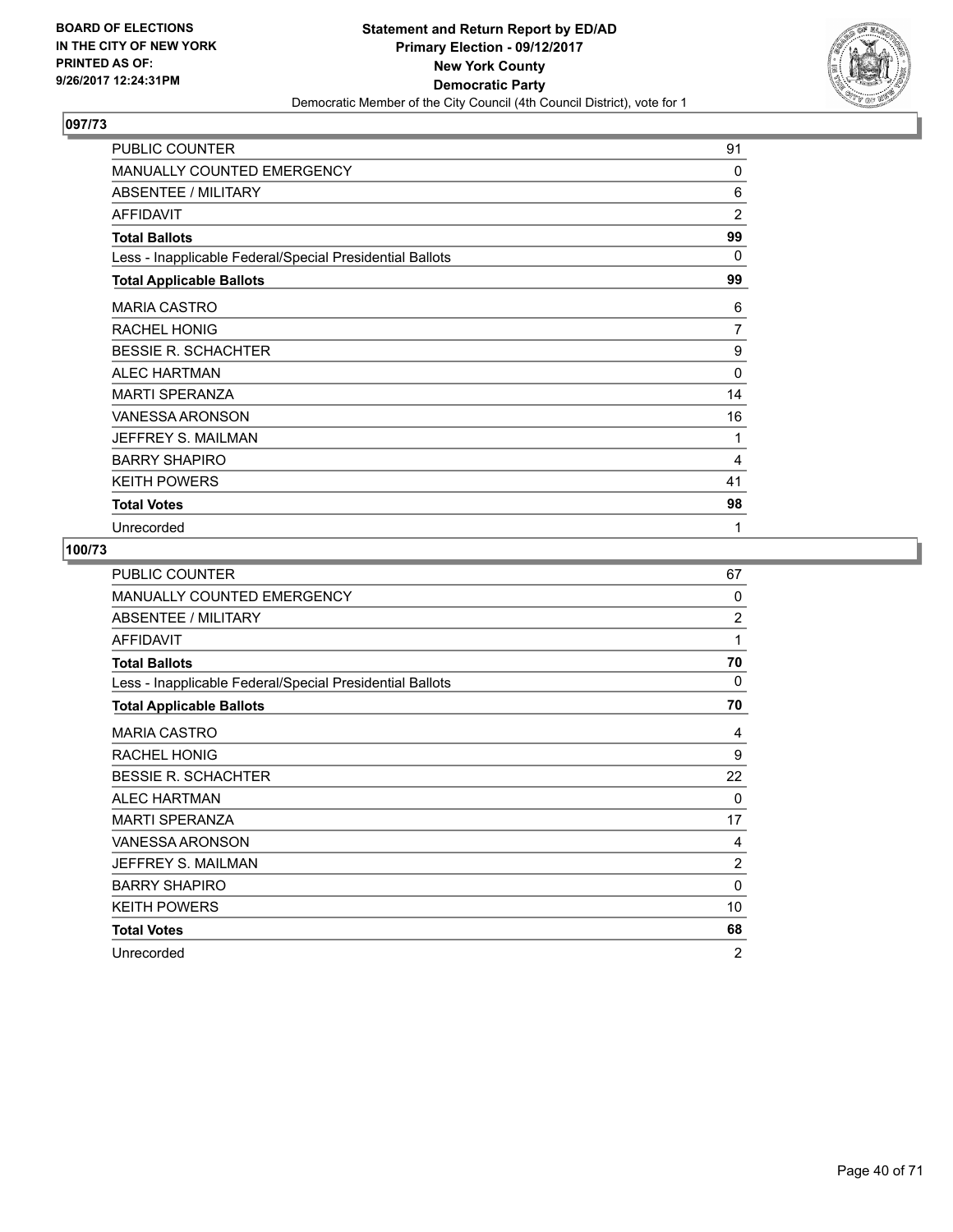

| PUBLIC COUNTER                                           | 69             |
|----------------------------------------------------------|----------------|
| MANUALLY COUNTED EMERGENCY                               | 0              |
| <b>ABSENTEE / MILITARY</b>                               | 7              |
| <b>AFFIDAVIT</b>                                         | 1              |
| <b>Total Ballots</b>                                     | 77             |
| Less - Inapplicable Federal/Special Presidential Ballots | $\mathbf{0}$   |
| <b>Total Applicable Ballots</b>                          | 77             |
| <b>MARIA CASTRO</b>                                      | 1              |
| <b>RACHEL HONIG</b>                                      | 15             |
| <b>BESSIE R. SCHACHTER</b>                               | 9              |
| <b>ALEC HARTMAN</b>                                      | $\mathbf{0}$   |
| <b>MARTI SPERANZA</b>                                    | 10             |
| <b>VANESSA ARONSON</b>                                   | $\overline{2}$ |
| JEFFREY S. MAILMAN                                       | 6              |
| <b>BARRY SHAPIRO</b>                                     | $\mathbf{0}$   |
| <b>KEITH POWERS</b>                                      | 29             |
| UNATTRIBUTABLE WRITE-IN (WRITE-IN)                       | 1              |
| <b>Total Votes</b>                                       | 73             |
| Unrecorded                                               | 4              |

| <b>PUBLIC COUNTER</b>                                    | 36             |
|----------------------------------------------------------|----------------|
| MANUALLY COUNTED EMERGENCY                               | 0              |
| ABSENTEE / MILITARY                                      | 1              |
| <b>AFFIDAVIT</b>                                         | 1              |
| <b>Total Ballots</b>                                     | 38             |
| Less - Inapplicable Federal/Special Presidential Ballots | 0              |
| <b>Total Applicable Ballots</b>                          | 38             |
| <b>MARIA CASTRO</b>                                      | 3              |
| <b>RACHEL HONIG</b>                                      | 3              |
| <b>BESSIE R. SCHACHTER</b>                               | $\overline{7}$ |
| <b>ALEC HARTMAN</b>                                      | $\Omega$       |
| <b>MARTI SPERANZA</b>                                    | $\overline{2}$ |
| <b>VANESSA ARONSON</b>                                   | 0              |
| JEFFREY S. MAILMAN                                       | 3              |
| <b>BARRY SHAPIRO</b>                                     | 4              |
| <b>KEITH POWERS</b>                                      | 16             |
| <b>Total Votes</b>                                       | 38             |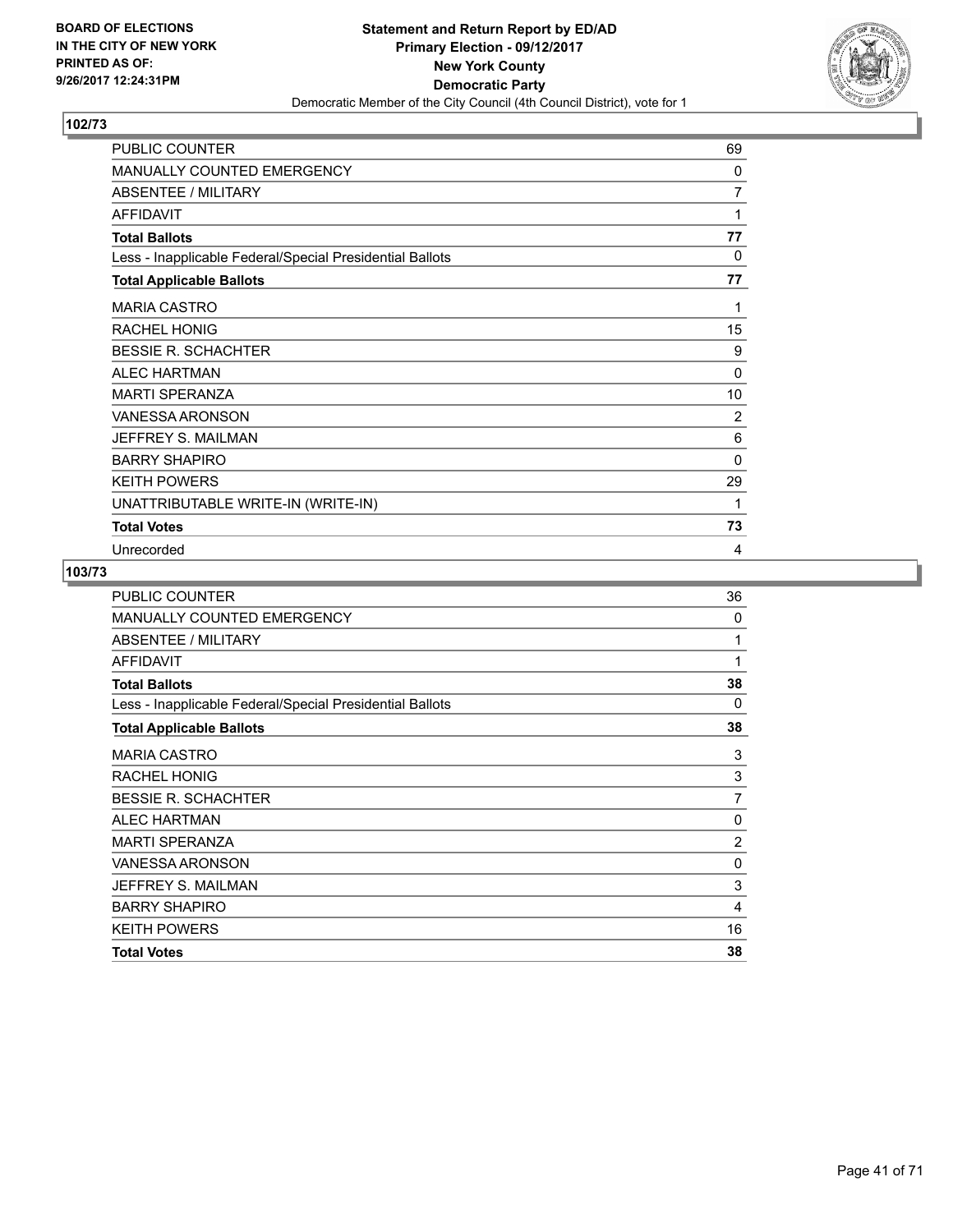

| <b>PUBLIC COUNTER</b>                                    | 85             |
|----------------------------------------------------------|----------------|
| <b>MANUALLY COUNTED EMERGENCY</b>                        | $\Omega$       |
| ABSENTEE / MILITARY                                      | $\overline{2}$ |
| AFFIDAVIT                                                | 0              |
| <b>Total Ballots</b>                                     | 87             |
| Less - Inapplicable Federal/Special Presidential Ballots | 0              |
| <b>Total Applicable Ballots</b>                          | 87             |
| <b>MARIA CASTRO</b>                                      | 3              |
| RACHEL HONIG                                             | 7              |
| <b>BESSIE R. SCHACHTER</b>                               | 9              |
| <b>ALEC HARTMAN</b>                                      | 1              |
| <b>MARTI SPERANZA</b>                                    | 18             |
| <b>VANESSA ARONSON</b>                                   | 6              |
| JEFFREY S. MAILMAN                                       | 4              |
| <b>BARRY SHAPIRO</b>                                     | 0              |
| <b>KEITH POWERS</b>                                      | 39             |
| <b>Total Votes</b>                                       | 87             |

| <b>PUBLIC COUNTER</b>                                    | 66             |
|----------------------------------------------------------|----------------|
| <b>MANUALLY COUNTED EMERGENCY</b>                        | 0              |
| ABSENTEE / MILITARY                                      | 2              |
| <b>AFFIDAVIT</b>                                         | $\overline{2}$ |
| <b>Total Ballots</b>                                     | 70             |
| Less - Inapplicable Federal/Special Presidential Ballots | 0              |
| <b>Total Applicable Ballots</b>                          | 70             |
| <b>MARIA CASTRO</b>                                      | 2              |
| RACHEL HONIG                                             | 5              |
| <b>BESSIE R. SCHACHTER</b>                               | 13             |
| <b>ALEC HARTMAN</b>                                      | 1              |
| <b>MARTI SPERANZA</b>                                    | 14             |
| <b>VANESSA ARONSON</b>                                   | 5              |
| JEFFREY S. MAILMAN                                       | 1              |
| <b>BARRY SHAPIRO</b>                                     | 1              |
| <b>KEITH POWERS</b>                                      | 28             |
| <b>Total Votes</b>                                       | 70             |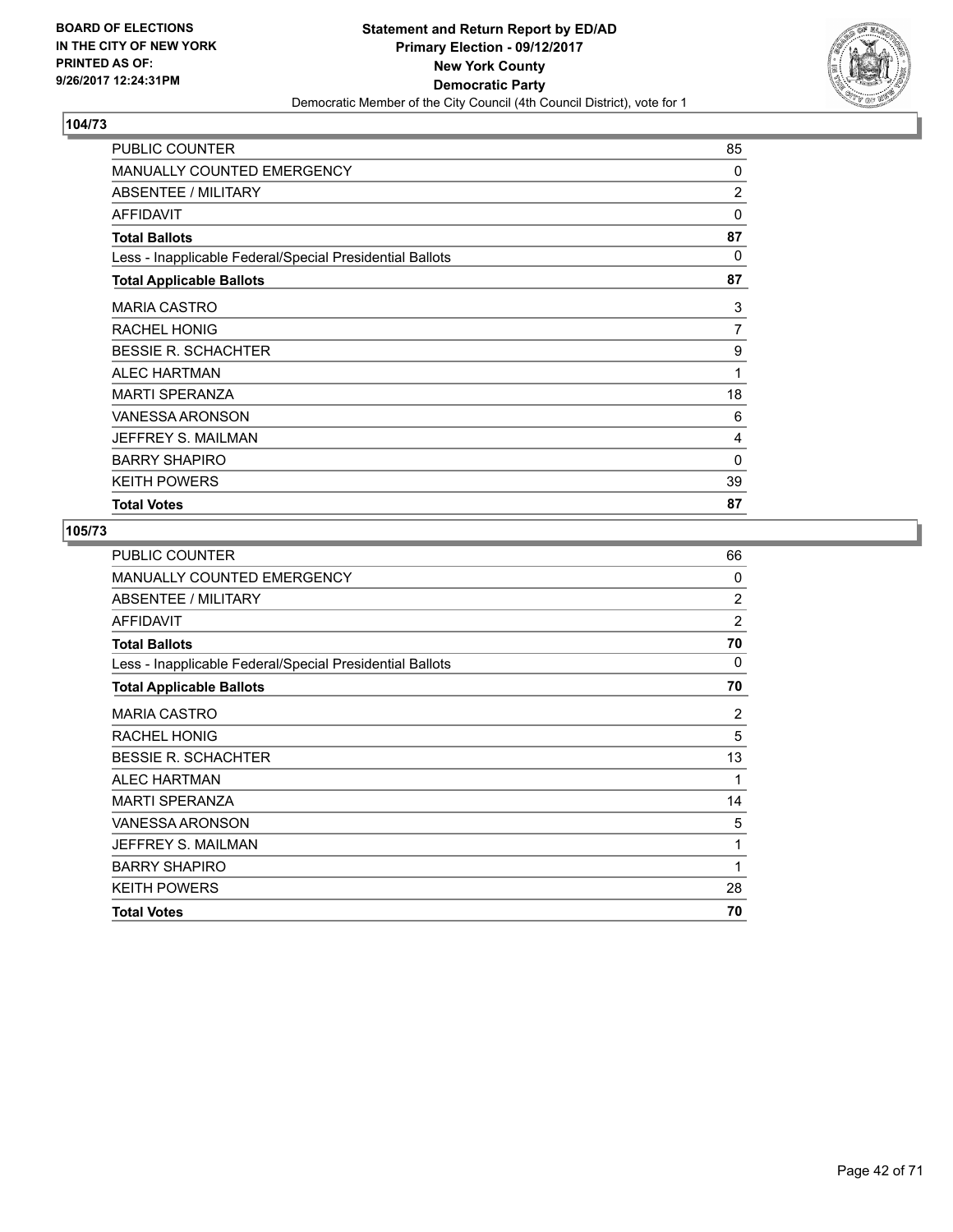

| <b>PUBLIC COUNTER</b>                                    | 61             |
|----------------------------------------------------------|----------------|
| <b>MANUALLY COUNTED EMERGENCY</b>                        | $\Omega$       |
| <b>ABSENTEE / MILITARY</b>                               | $\overline{2}$ |
| <b>AFFIDAVIT</b>                                         | $\Omega$       |
| <b>Total Ballots</b>                                     | 63             |
| Less - Inapplicable Federal/Special Presidential Ballots | $\Omega$       |
| <b>Total Applicable Ballots</b>                          | 63             |
| <b>MARIA CASTRO</b>                                      | 3              |
| <b>RACHEL HONIG</b>                                      | $\overline{2}$ |
| <b>BESSIE R. SCHACHTER</b>                               | 5              |
| <b>ALEC HARTMAN</b>                                      | 1              |
| <b>MARTI SPERANZA</b>                                    | 22             |
| <b>VANESSA ARONSON</b>                                   | 4              |
| JEFFREY S. MAILMAN                                       | $\overline{2}$ |
| <b>BARRY SHAPIRO</b>                                     | 0              |
| <b>KEITH POWERS</b>                                      | 22             |
| <b>Total Votes</b>                                       | 61             |
| Unrecorded                                               | $\overline{2}$ |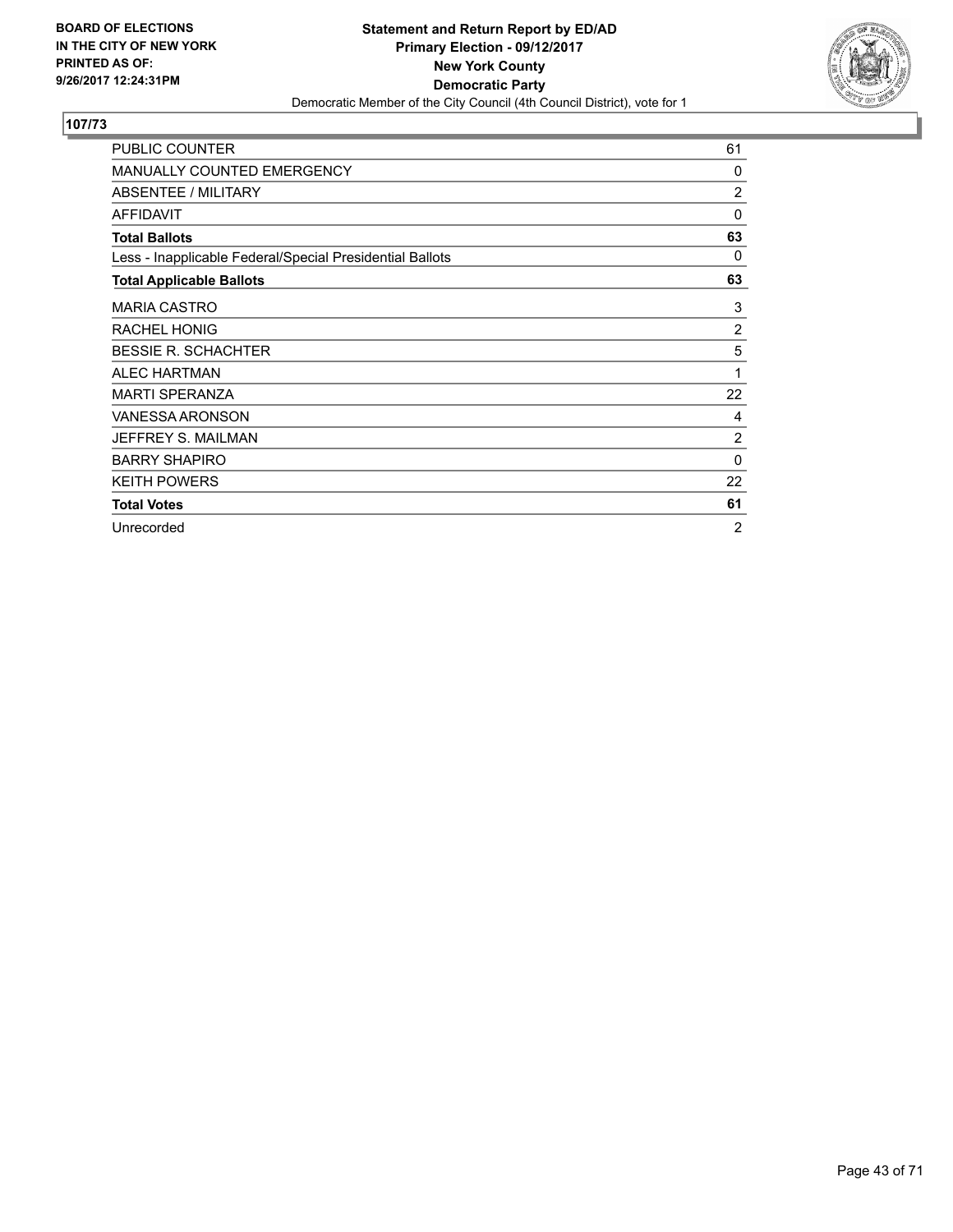

| PUBLIC COUNTER                                           | 160 |
|----------------------------------------------------------|-----|
| <b>MANUALLY COUNTED EMERGENCY</b>                        | 0   |
| ABSENTEE / MILITARY                                      | 1   |
| <b>AFFIDAVIT</b>                                         | 1   |
| <b>Total Ballots</b>                                     | 162 |
| Less - Inapplicable Federal/Special Presidential Ballots | 0   |
| <b>Total Applicable Ballots</b>                          | 162 |
| <b>MARIA CASTRO</b>                                      | 10  |
| <b>RACHEL HONIG</b>                                      | 7   |
| <b>BESSIE R. SCHACHTER</b>                               | 6   |
| <b>ALEC HARTMAN</b>                                      | 0   |
| <b>MARTI SPERANZA</b>                                    | 41  |
| <b>VANESSA ARONSON</b>                                   | 9   |
| JEFFREY S. MAILMAN                                       | 0   |
| <b>BARRY SHAPIRO</b>                                     | 1   |
| <b>KEITH POWERS</b>                                      | 83  |
| <b>Total Votes</b>                                       | 157 |
| Unrecorded                                               | 5   |

| PUBLIC COUNTER                                           | 180            |
|----------------------------------------------------------|----------------|
| <b>MANUALLY COUNTED EMERGENCY</b>                        | 0              |
| ABSENTEE / MILITARY                                      | 5              |
| <b>AFFIDAVIT</b>                                         | 1              |
| <b>Total Ballots</b>                                     | 186            |
| Less - Inapplicable Federal/Special Presidential Ballots | 0              |
| <b>Total Applicable Ballots</b>                          | 186            |
| <b>MARIA CASTRO</b>                                      | 5              |
| RACHEL HONIG                                             | 3              |
| <b>BESSIE R. SCHACHTER</b>                               | 8              |
| <b>ALEC HARTMAN</b>                                      | $\overline{2}$ |
| <b>MARTI SPERANZA</b>                                    | 53             |
| <b>VANESSA ARONSON</b>                                   | 7              |
| JEFFREY S. MAILMAN                                       | 4              |
| <b>BARRY SHAPIRO</b>                                     | 3              |
| <b>KEITH POWERS</b>                                      | 99             |
| <b>Total Votes</b>                                       | 184            |
| Unrecorded                                               | 2              |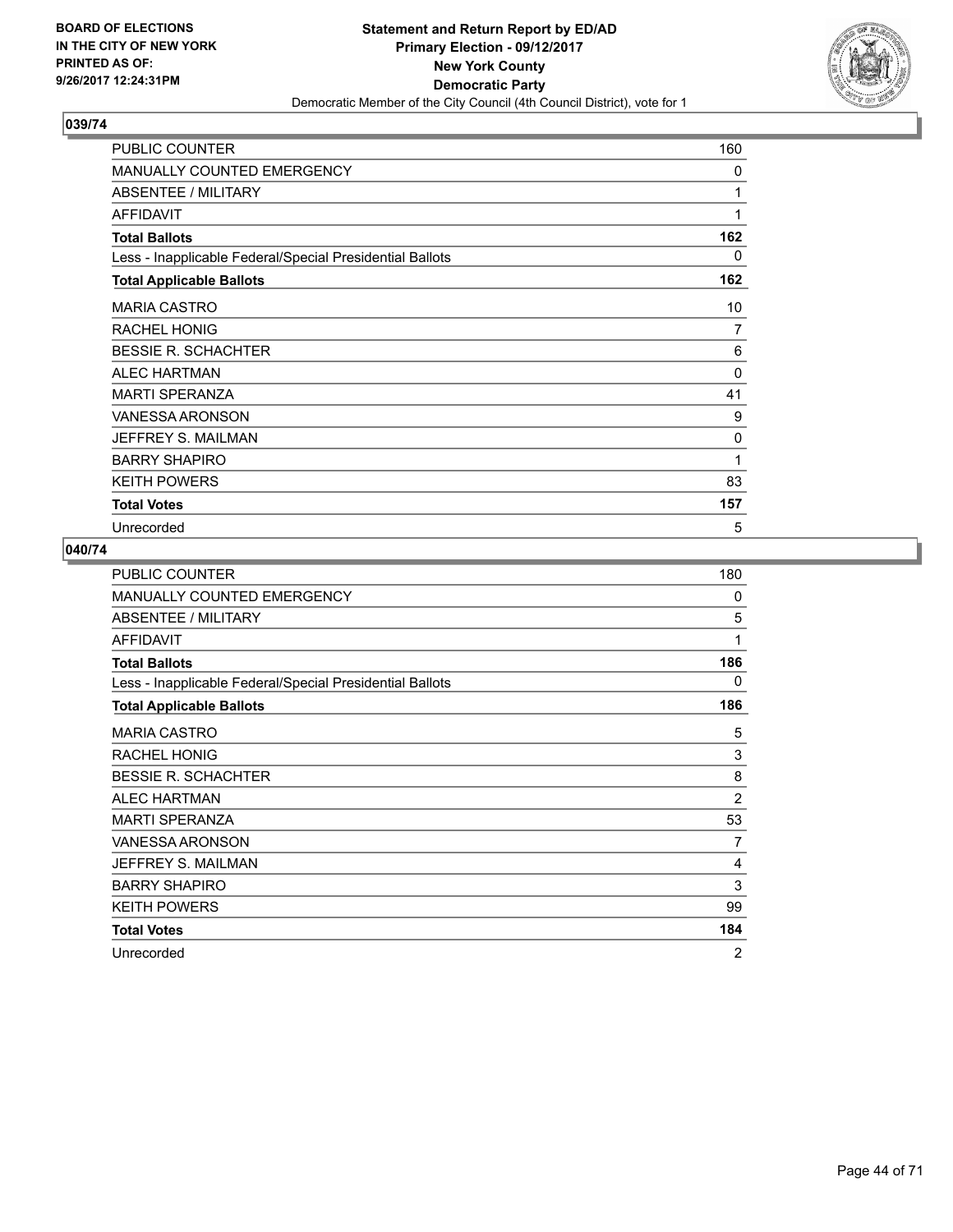

| PUBLIC COUNTER                                           | 219 |
|----------------------------------------------------------|-----|
| <b>MANUALLY COUNTED EMERGENCY</b>                        | 0   |
| ABSENTEE / MILITARY                                      | 3   |
| <b>AFFIDAVIT</b>                                         | 1   |
| <b>Total Ballots</b>                                     | 223 |
| Less - Inapplicable Federal/Special Presidential Ballots | 0   |
| <b>Total Applicable Ballots</b>                          | 223 |
| <b>MARIA CASTRO</b>                                      | 3   |
| <b>RACHEL HONIG</b>                                      | 6   |
| <b>BESSIE R. SCHACHTER</b>                               | 3   |
| <b>ALEC HARTMAN</b>                                      | 1   |
| <b>MARTI SPERANZA</b>                                    | 70  |
| <b>VANESSA ARONSON</b>                                   | 8   |
| JEFFREY S. MAILMAN                                       | 4   |
| <b>BARRY SHAPIRO</b>                                     | 2   |
| <b>KEITH POWERS</b>                                      | 125 |
| <b>Total Votes</b>                                       | 222 |
| Unrecorded                                               | 1   |

| <b>PUBLIC COUNTER</b>                                    | 163            |
|----------------------------------------------------------|----------------|
| MANUALLY COUNTED EMERGENCY                               | 0              |
| ABSENTEE / MILITARY                                      | 0              |
| <b>AFFIDAVIT</b>                                         | $\overline{2}$ |
| <b>Total Ballots</b>                                     | 165            |
| Less - Inapplicable Federal/Special Presidential Ballots | 0              |
| <b>Total Applicable Ballots</b>                          | 165            |
| <b>MARIA CASTRO</b>                                      | 10             |
| <b>RACHEL HONIG</b>                                      | 9              |
| <b>BESSIE R. SCHACHTER</b>                               | $\overline{2}$ |
| <b>ALEC HARTMAN</b>                                      | $\Omega$       |
| <b>MARTI SPERANZA</b>                                    | 36             |
| <b>VANESSA ARONSON</b>                                   | 8              |
| JEFFREY S. MAILMAN                                       | 6              |
| <b>BARRY SHAPIRO</b>                                     | $\overline{2}$ |
| <b>KEITH POWERS</b>                                      | 92             |
| <b>Total Votes</b>                                       | 165            |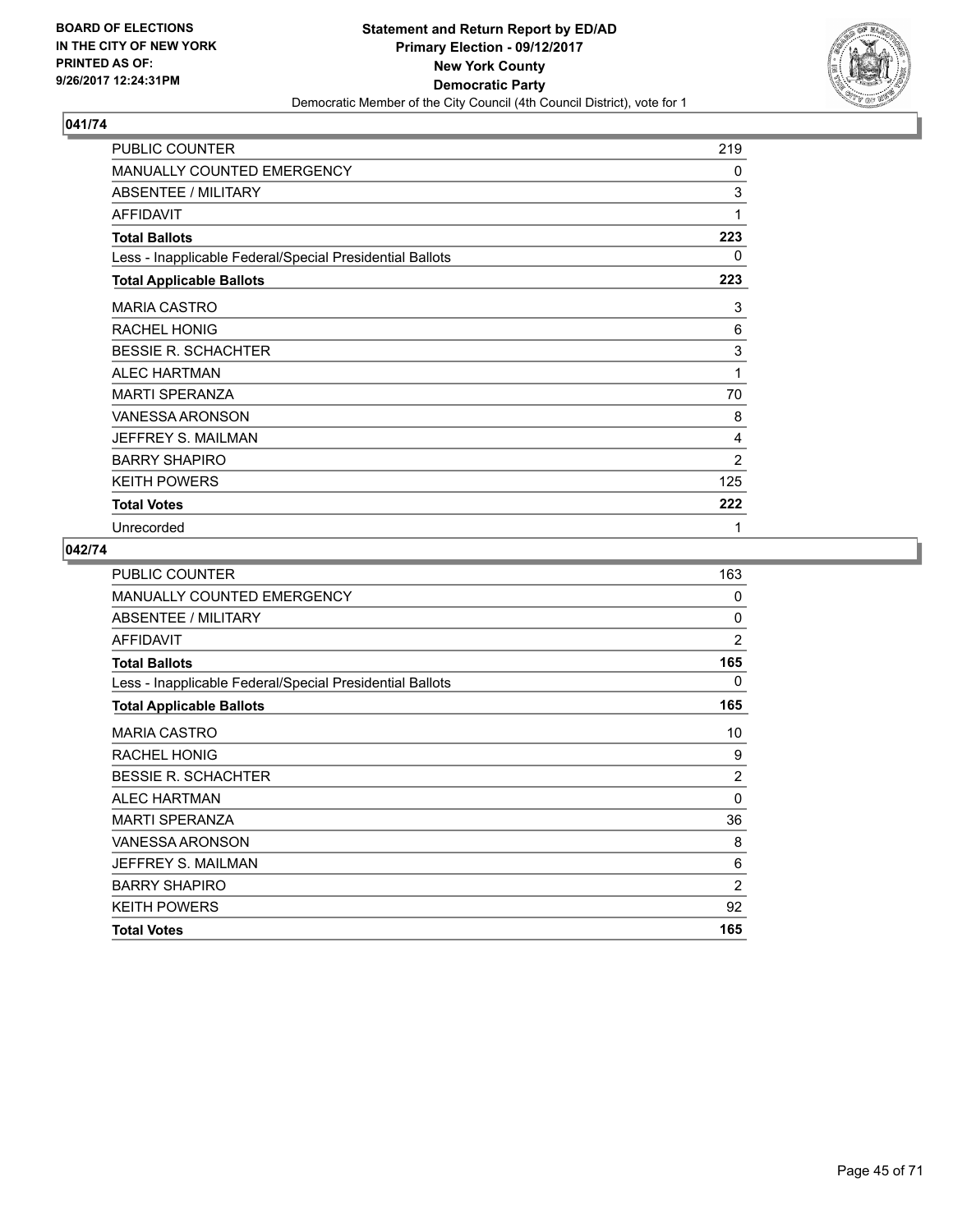

| PUBLIC COUNTER                                           | 234         |
|----------------------------------------------------------|-------------|
| MANUALLY COUNTED EMERGENCY                               | 0           |
| <b>ABSENTEE / MILITARY</b>                               | 4           |
| <b>AFFIDAVIT</b>                                         | 4           |
| <b>Total Ballots</b>                                     | 242         |
| Less - Inapplicable Federal/Special Presidential Ballots | 0           |
| <b>Total Applicable Ballots</b>                          | 242         |
| <b>MARIA CASTRO</b>                                      | 10          |
| <b>RACHEL HONIG</b>                                      | 10          |
| <b>BESSIE R. SCHACHTER</b>                               | 5           |
| <b>ALEC HARTMAN</b>                                      | $\mathbf 0$ |
| <b>MARTI SPERANZA</b>                                    | 62          |
| VANESSA ARONSON                                          | 5           |
| JEFFREY S. MAILMAN                                       | 3           |
| <b>BARRY SHAPIRO</b>                                     | 4           |
| <b>KEITH POWERS</b>                                      | 140         |
| UNCOUNTED WRITE-IN PER STATUTE (WRITE-IN)                | 1           |
| <b>Total Votes</b>                                       | 240         |
| Unrecorded                                               | 2           |

| <b>PUBLIC COUNTER</b>                                    | 145            |
|----------------------------------------------------------|----------------|
| MANUALLY COUNTED EMERGENCY                               | 0              |
| ABSENTEE / MILITARY                                      | $\overline{2}$ |
| <b>AFFIDAVIT</b>                                         | $\Omega$       |
| <b>Total Ballots</b>                                     | 147            |
| Less - Inapplicable Federal/Special Presidential Ballots | 0              |
| <b>Total Applicable Ballots</b>                          | 147            |
| <b>MARIA CASTRO</b>                                      | 5              |
| <b>RACHEL HONIG</b>                                      | 8              |
| <b>BESSIE R. SCHACHTER</b>                               | 5              |
| ALEC HARTMAN                                             | $\mathbf{0}$   |
| <b>MARTI SPERANZA</b>                                    | 36             |
| <b>VANESSA ARONSON</b>                                   | 4              |
| JEFFREY S. MAILMAN                                       | 2              |
| <b>BARRY SHAPIRO</b>                                     | $\overline{2}$ |
| <b>KEITH POWERS</b>                                      | 85             |
| <b>Total Votes</b>                                       | 147            |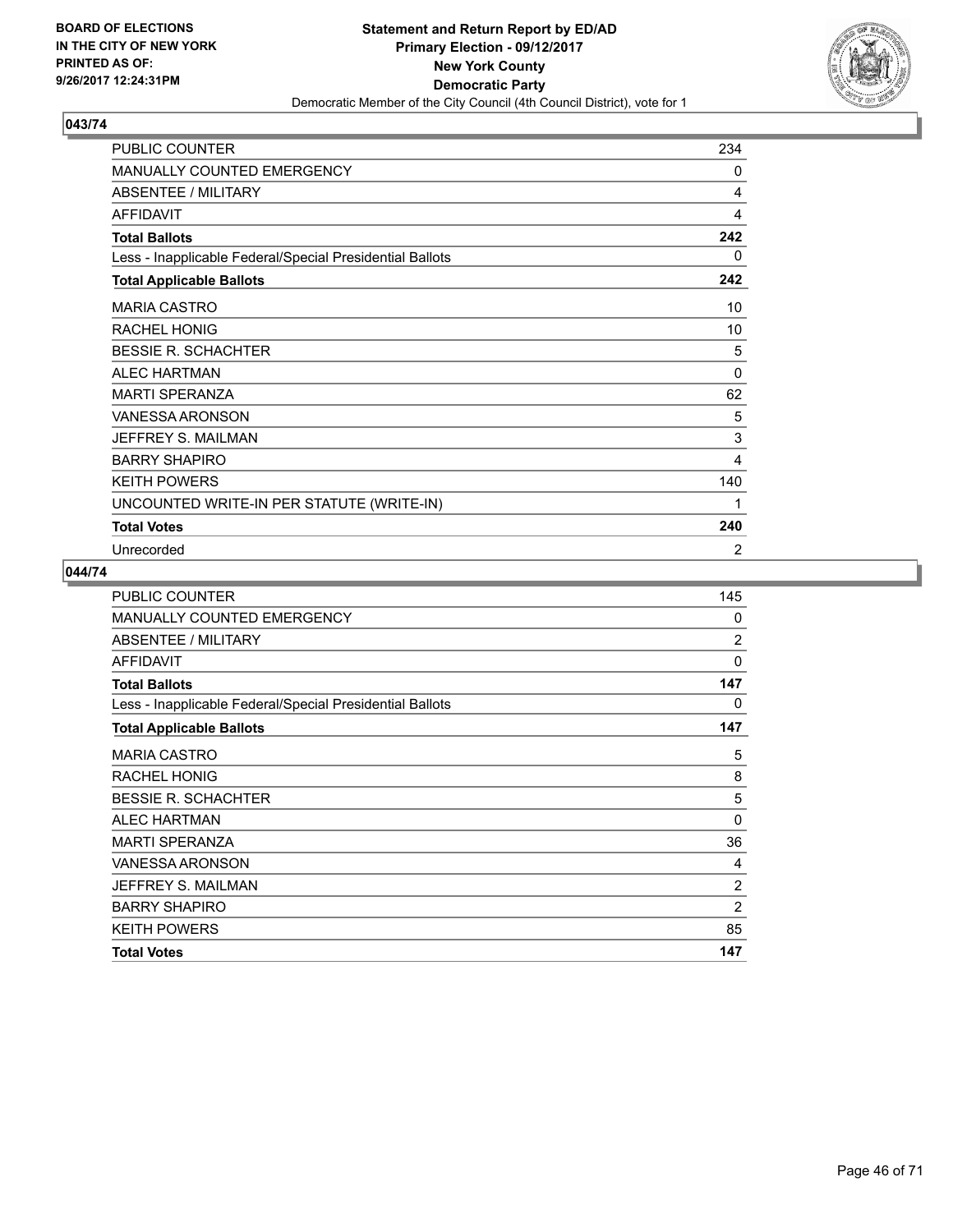

| PUBLIC COUNTER                                           | 226 |
|----------------------------------------------------------|-----|
| <b>MANUALLY COUNTED EMERGENCY</b>                        | 0   |
| ABSENTEE / MILITARY                                      | 9   |
| <b>AFFIDAVIT</b>                                         | 0   |
| <b>Total Ballots</b>                                     | 235 |
| Less - Inapplicable Federal/Special Presidential Ballots | 0   |
| <b>Total Applicable Ballots</b>                          | 235 |
| <b>MARIA CASTRO</b>                                      | 3   |
| <b>RACHEL HONIG</b>                                      | 11  |
| <b>BESSIE R. SCHACHTER</b>                               | 3   |
| <b>ALEC HARTMAN</b>                                      | 1   |
| <b>MARTI SPERANZA</b>                                    | 56  |
| <b>VANESSA ARONSON</b>                                   | 9   |
| JEFFREY S. MAILMAN                                       | 5   |
| <b>BARRY SHAPIRO</b>                                     | 3   |
| <b>KEITH POWERS</b>                                      | 142 |
| NICOLE MALLIOTAKIS (WRITE-IN)                            | 1   |
| <b>Total Votes</b>                                       | 234 |
| Unrecorded                                               | 1   |

| <b>PUBLIC COUNTER</b>                                    | 148            |
|----------------------------------------------------------|----------------|
| <b>MANUALLY COUNTED EMERGENCY</b>                        | 0              |
| ABSENTEE / MILITARY                                      | 2              |
| <b>AFFIDAVIT</b>                                         | 0              |
| <b>Total Ballots</b>                                     | 150            |
| Less - Inapplicable Federal/Special Presidential Ballots | 0              |
| <b>Total Applicable Ballots</b>                          | 150            |
| <b>MARIA CASTRO</b>                                      | 5              |
| <b>RACHEL HONIG</b>                                      | $\overline{7}$ |
| <b>BESSIE R. SCHACHTER</b>                               | 4              |
| <b>ALEC HARTMAN</b>                                      | 0              |
| <b>MARTI SPERANZA</b>                                    | 45             |
| <b>VANESSA ARONSON</b>                                   | 7              |
| JEFFREY S. MAILMAN                                       | 4              |
| <b>BARRY SHAPIRO</b>                                     | 4              |
| <b>KEITH POWERS</b>                                      | 73             |
| <b>Total Votes</b>                                       | 149            |
| Unrecorded                                               | 1              |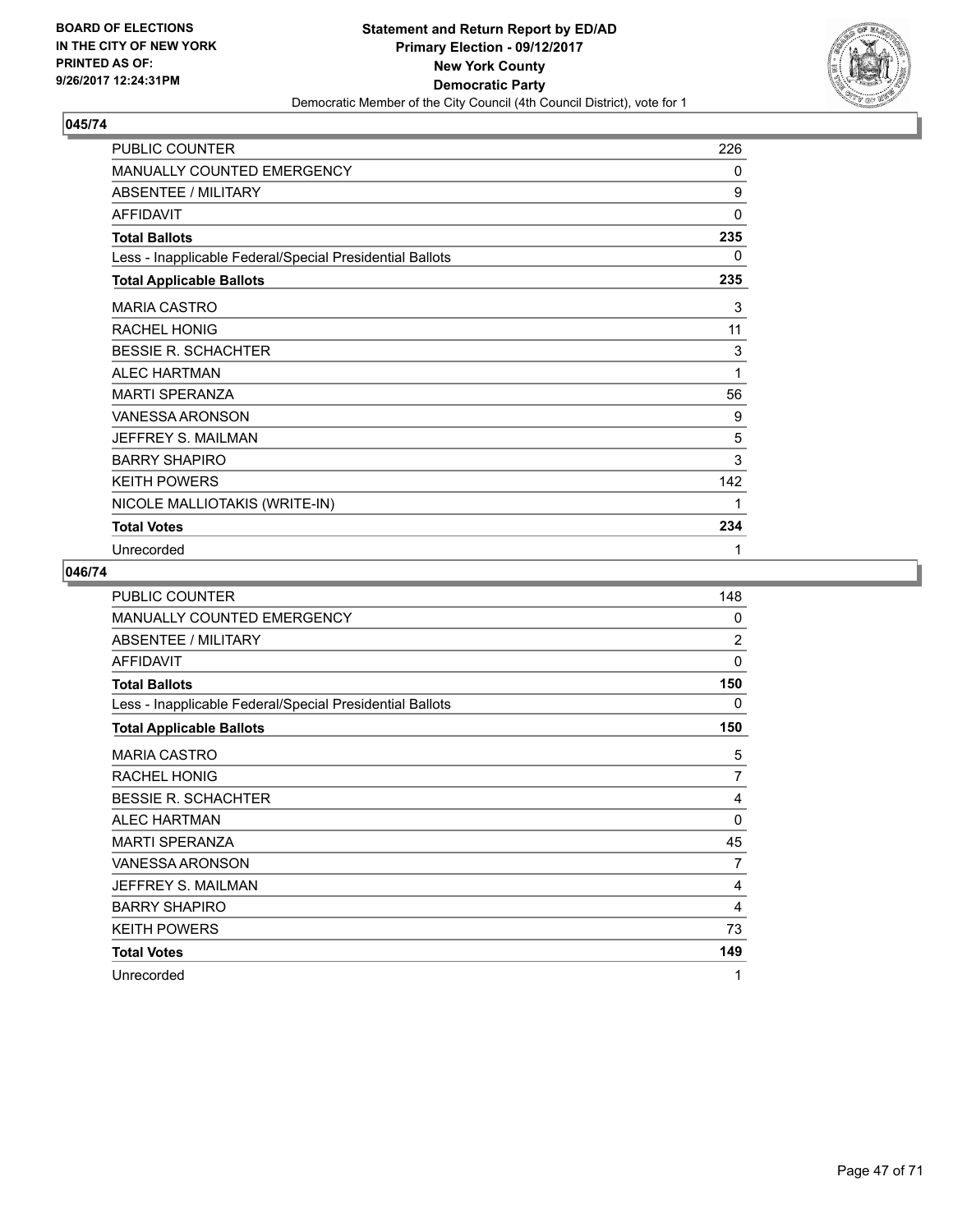

| PUBLIC COUNTER                                           | 204 |
|----------------------------------------------------------|-----|
| <b>MANUALLY COUNTED EMERGENCY</b>                        | 0   |
| ABSENTEE / MILITARY                                      | 0   |
| <b>AFFIDAVIT</b>                                         | 1   |
| <b>Total Ballots</b>                                     | 205 |
| Less - Inapplicable Federal/Special Presidential Ballots | 0   |
| <b>Total Applicable Ballots</b>                          | 205 |
| <b>MARIA CASTRO</b>                                      | 1   |
| <b>RACHEL HONIG</b>                                      | 19  |
| <b>BESSIE R. SCHACHTER</b>                               | 8   |
| <b>ALEC HARTMAN</b>                                      | 0   |
| <b>MARTI SPERANZA</b>                                    | 49  |
| <b>VANESSA ARONSON</b>                                   | 6   |
| JEFFREY S. MAILMAN                                       | 7   |
| <b>BARRY SHAPIRO</b>                                     | 3   |
| <b>KEITH POWERS</b>                                      | 109 |
| <b>Total Votes</b>                                       | 202 |
| Unrecorded                                               | 3   |

| <b>PUBLIC COUNTER</b>                                    | 185            |
|----------------------------------------------------------|----------------|
| <b>MANUALLY COUNTED EMERGENCY</b>                        | 0              |
| ABSENTEE / MILITARY                                      | 5              |
| AFFIDAVIT                                                | 1              |
| <b>Total Ballots</b>                                     | 191            |
| Less - Inapplicable Federal/Special Presidential Ballots | 0              |
| <b>Total Applicable Ballots</b>                          | 191            |
| <b>MARIA CASTRO</b>                                      | 2              |
| <b>RACHEL HONIG</b>                                      | 4              |
| <b>BESSIE R. SCHACHTER</b>                               | 4              |
| <b>ALEC HARTMAN</b>                                      | 0              |
| <b>MARTI SPERANZA</b>                                    | 50             |
| <b>VANESSA ARONSON</b>                                   | 6              |
| JEFFREY S. MAILMAN                                       | $\overline{2}$ |
| <b>BARRY SHAPIRO</b>                                     | 5              |
| <b>KEITH POWERS</b>                                      | 118            |
| <b>Total Votes</b>                                       | 191            |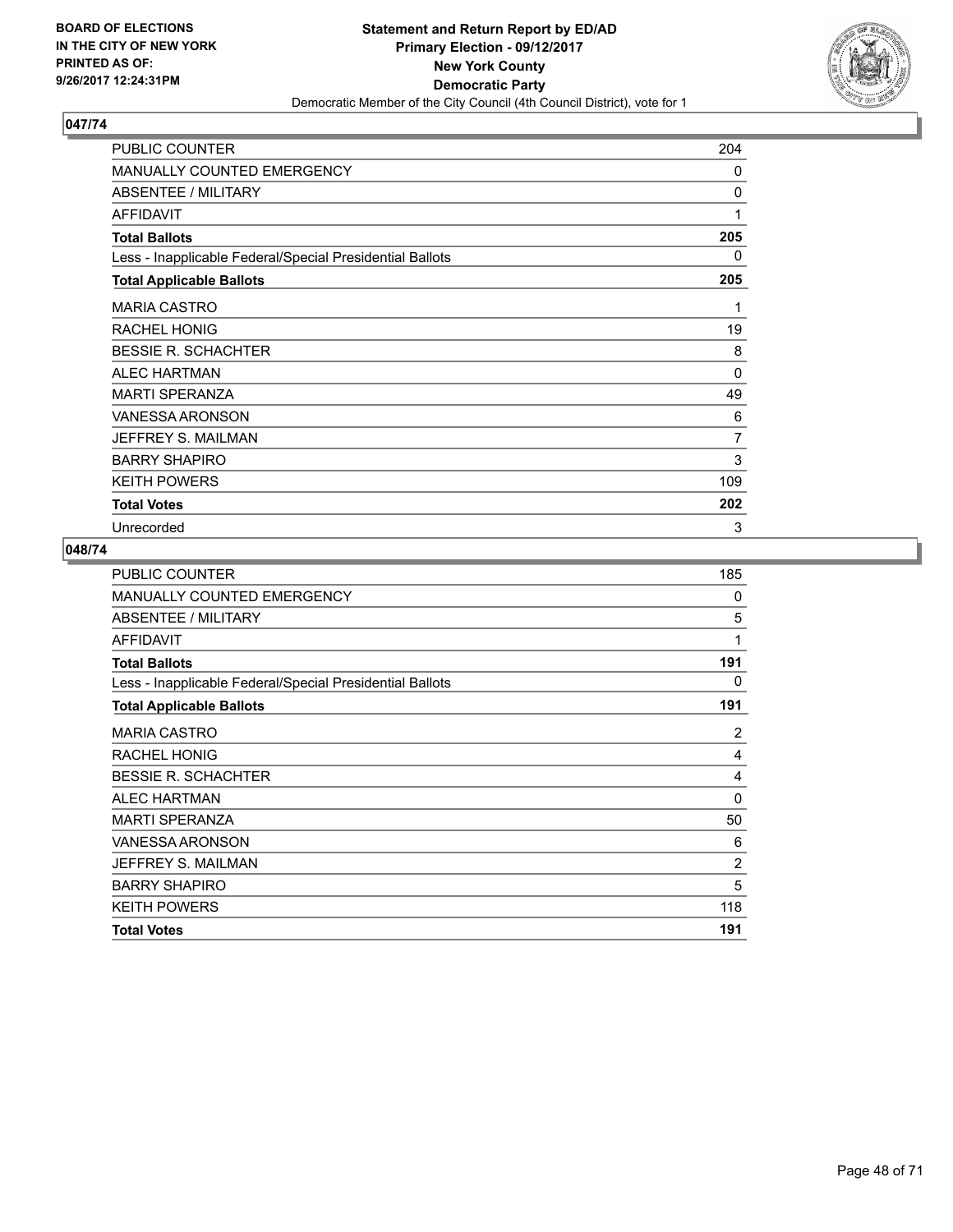

| PUBLIC COUNTER                                           | 157 |
|----------------------------------------------------------|-----|
| <b>MANUALLY COUNTED EMERGENCY</b>                        | 0   |
| ABSENTEE / MILITARY                                      | 8   |
| <b>AFFIDAVIT</b>                                         | 0   |
| <b>Total Ballots</b>                                     | 165 |
| Less - Inapplicable Federal/Special Presidential Ballots | 0   |
| <b>Total Applicable Ballots</b>                          | 165 |
| <b>MARIA CASTRO</b>                                      | 7   |
| <b>RACHEL HONIG</b>                                      | 3   |
| <b>BESSIE R. SCHACHTER</b>                               | 6   |
| <b>ALEC HARTMAN</b>                                      | 1   |
| <b>MARTI SPERANZA</b>                                    | 36  |
| <b>VANESSA ARONSON</b>                                   | 8   |
| JEFFREY S. MAILMAN                                       | 5   |
| <b>BARRY SHAPIRO</b>                                     | 4   |
| <b>KEITH POWERS</b>                                      | 93  |
| CARLINA RIVERA (WRITE-IN)                                | 1   |
| <b>Total Votes</b>                                       | 164 |
| Unrecorded                                               | 1   |

| <b>PUBLIC COUNTER</b>                                    | 167          |
|----------------------------------------------------------|--------------|
| MANUALLY COUNTED EMERGENCY                               | $\mathbf{0}$ |
| ABSENTEE / MILITARY                                      | 9            |
| <b>AFFIDAVIT</b>                                         | 4            |
| <b>Total Ballots</b>                                     | 180          |
| Less - Inapplicable Federal/Special Presidential Ballots | 0            |
| <b>Total Applicable Ballots</b>                          | 180          |
| <b>MARIA CASTRO</b>                                      | 8            |
| <b>RACHEL HONIG</b>                                      | 3            |
| <b>BESSIE R. SCHACHTER</b>                               | 6            |
| <b>ALEC HARTMAN</b>                                      | 2            |
| <b>MARTI SPERANZA</b>                                    | 57           |
| VANESSA ARONSON                                          | 3            |
| JEFFREY S. MAILMAN                                       | 7            |
| <b>BARRY SHAPIRO</b>                                     | 6            |
| <b>KEITH POWERS</b>                                      | 87           |
| <b>Total Votes</b>                                       | 179          |
| Unrecorded                                               | 1            |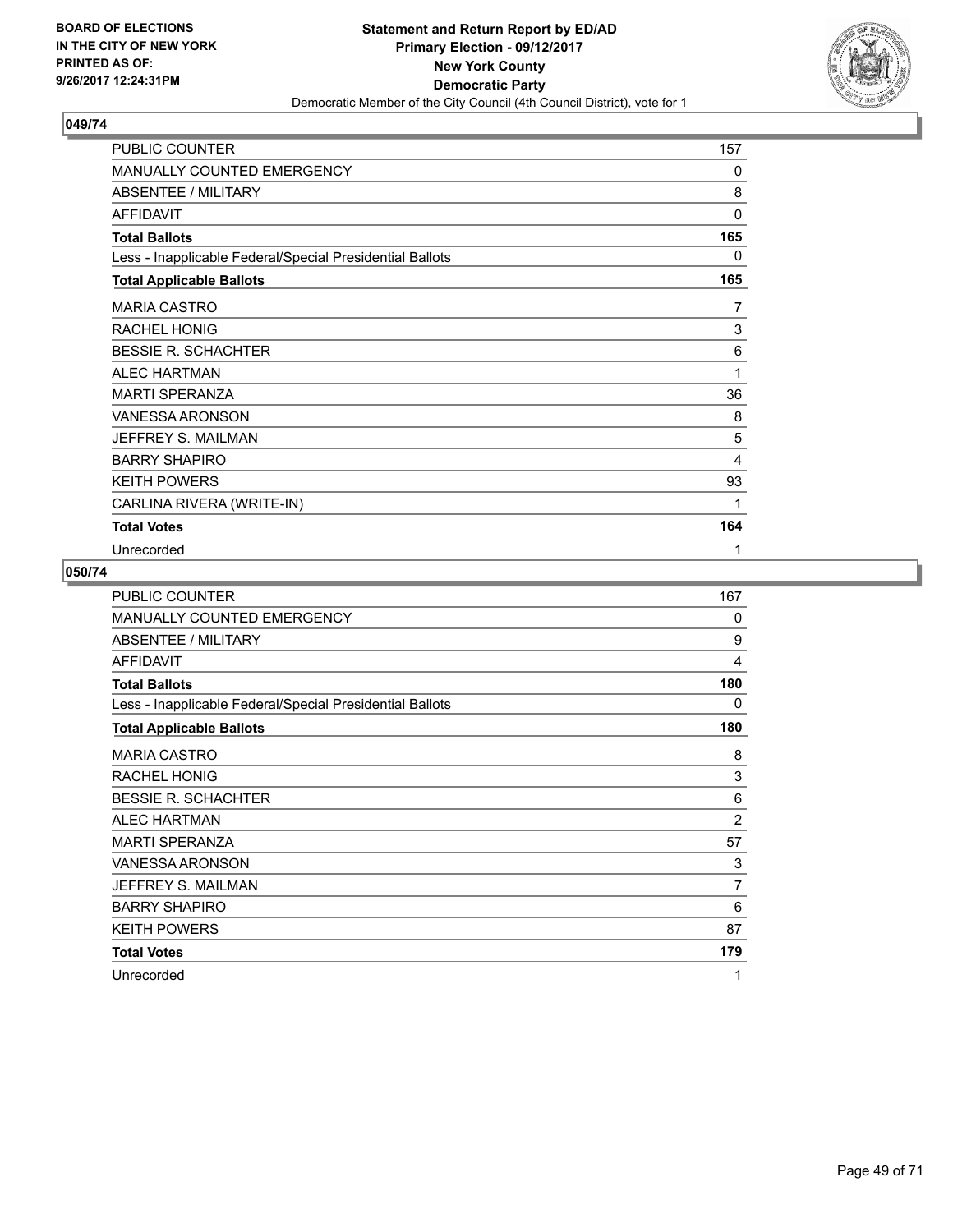

| PUBLIC COUNTER                                           | 161          |
|----------------------------------------------------------|--------------|
| <b>MANUALLY COUNTED EMERGENCY</b>                        | 0            |
| ABSENTEE / MILITARY                                      | 1            |
| <b>AFFIDAVIT</b>                                         | 0            |
| <b>Total Ballots</b>                                     | 162          |
| Less - Inapplicable Federal/Special Presidential Ballots | 0            |
| <b>Total Applicable Ballots</b>                          | 162          |
| <b>MARIA CASTRO</b>                                      | 4            |
| <b>RACHEL HONIG</b>                                      | 8            |
| <b>BESSIE R. SCHACHTER</b>                               | 7            |
| <b>ALEC HARTMAN</b>                                      | $\mathbf{0}$ |
| <b>MARTI SPERANZA</b>                                    | 33           |
| <b>VANESSA ARONSON</b>                                   | 3            |
| JEFFREY S. MAILMAN                                       | 6            |
| <b>BARRY SHAPIRO</b>                                     | 4            |
| <b>KEITH POWERS</b>                                      | 95           |
| <b>Total Votes</b>                                       | 160          |
| Unrecorded                                               | 2            |

| PUBLIC COUNTER                                           | 167          |
|----------------------------------------------------------|--------------|
| MANUALLY COUNTED EMERGENCY                               | 0            |
| <b>ABSENTEE / MILITARY</b>                               | $\mathbf{0}$ |
| <b>AFFIDAVIT</b>                                         | 1            |
| <b>Total Ballots</b>                                     | 168          |
| Less - Inapplicable Federal/Special Presidential Ballots | 0            |
| <b>Total Applicable Ballots</b>                          | 168          |
| <b>MARIA CASTRO</b>                                      | 5            |
| <b>RACHEL HONIG</b>                                      | 6            |
| <b>BESSIE R. SCHACHTER</b>                               | 6            |
| <b>ALEC HARTMAN</b>                                      | 0            |
| <b>MARTI SPERANZA</b>                                    | 42           |
| VANESSA ARONSON                                          | 6            |
| JEFFREY S. MAILMAN                                       | 5            |
| <b>BARRY SHAPIRO</b>                                     | 9            |
| <b>KEITH POWERS</b>                                      | 88           |
| <b>Total Votes</b>                                       | 167          |
| Unrecorded                                               | 1            |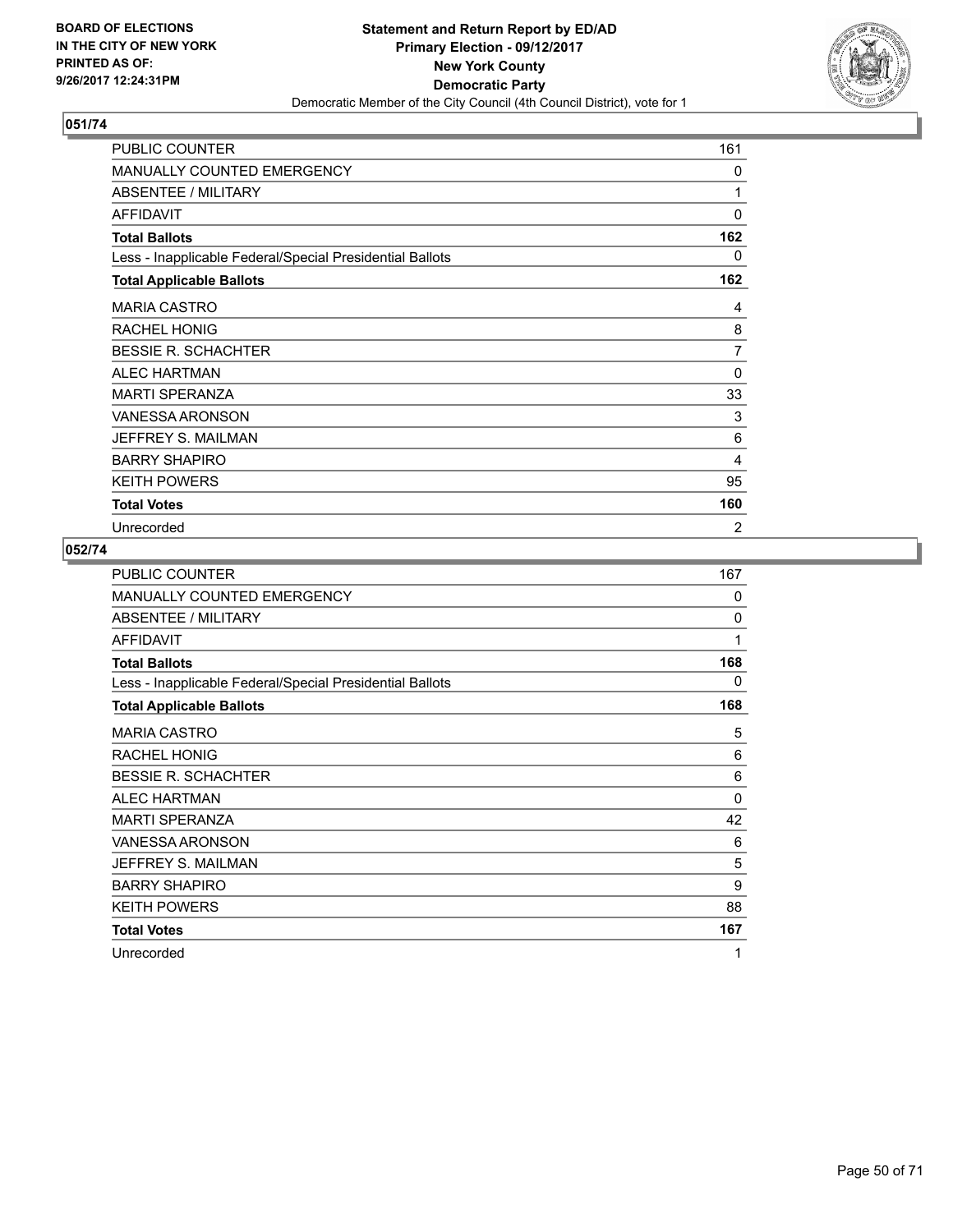

| PUBLIC COUNTER                                           | 211            |
|----------------------------------------------------------|----------------|
| <b>MANUALLY COUNTED EMERGENCY</b>                        | 0              |
| ABSENTEE / MILITARY                                      | $\overline{2}$ |
| <b>AFFIDAVIT</b>                                         | 0              |
| <b>Total Ballots</b>                                     | 213            |
| Less - Inapplicable Federal/Special Presidential Ballots | 0              |
| <b>Total Applicable Ballots</b>                          | 213            |
| <b>MARIA CASTRO</b>                                      | 18             |
| <b>RACHEL HONIG</b>                                      | 9              |
| <b>BESSIE R. SCHACHTER</b>                               | 14             |
| <b>ALEC HARTMAN</b>                                      | 1              |
| <b>MARTI SPERANZA</b>                                    | 43             |
| <b>VANESSA ARONSON</b>                                   | 14             |
| JEFFREY S. MAILMAN                                       | 19             |
| <b>BARRY SHAPIRO</b>                                     | 5              |
| <b>KEITH POWERS</b>                                      | 85             |
| <b>Total Votes</b>                                       | 208            |
| Unrecorded                                               | 5              |

| <b>PUBLIC COUNTER</b>                                    | $\mathbf 0$ |
|----------------------------------------------------------|-------------|
| MANUALLY COUNTED EMERGENCY                               | 0           |
| ABSENTEE / MILITARY                                      | 1           |
| <b>AFFIDAVIT</b>                                         | $\Omega$    |
| <b>Total Ballots</b>                                     | 1           |
| Less - Inapplicable Federal/Special Presidential Ballots | $\Omega$    |
| <b>Total Applicable Ballots</b>                          | 1           |
| <b>MARIA CASTRO</b>                                      | 0           |
| <b>RACHEL HONIG</b>                                      | 0           |
| <b>BESSIE R. SCHACHTER</b>                               | 0           |
| <b>ALEC HARTMAN</b>                                      | 0           |
| <b>MARTI SPERANZA</b>                                    | 1           |
| <b>VANESSA ARONSON</b>                                   | 0           |
| JEFFREY S. MAILMAN                                       | 0           |
| <b>BARRY SHAPIRO</b>                                     | 0           |
| <b>KEITH POWERS</b>                                      | $\Omega$    |
| <b>Total Votes</b>                                       | 1           |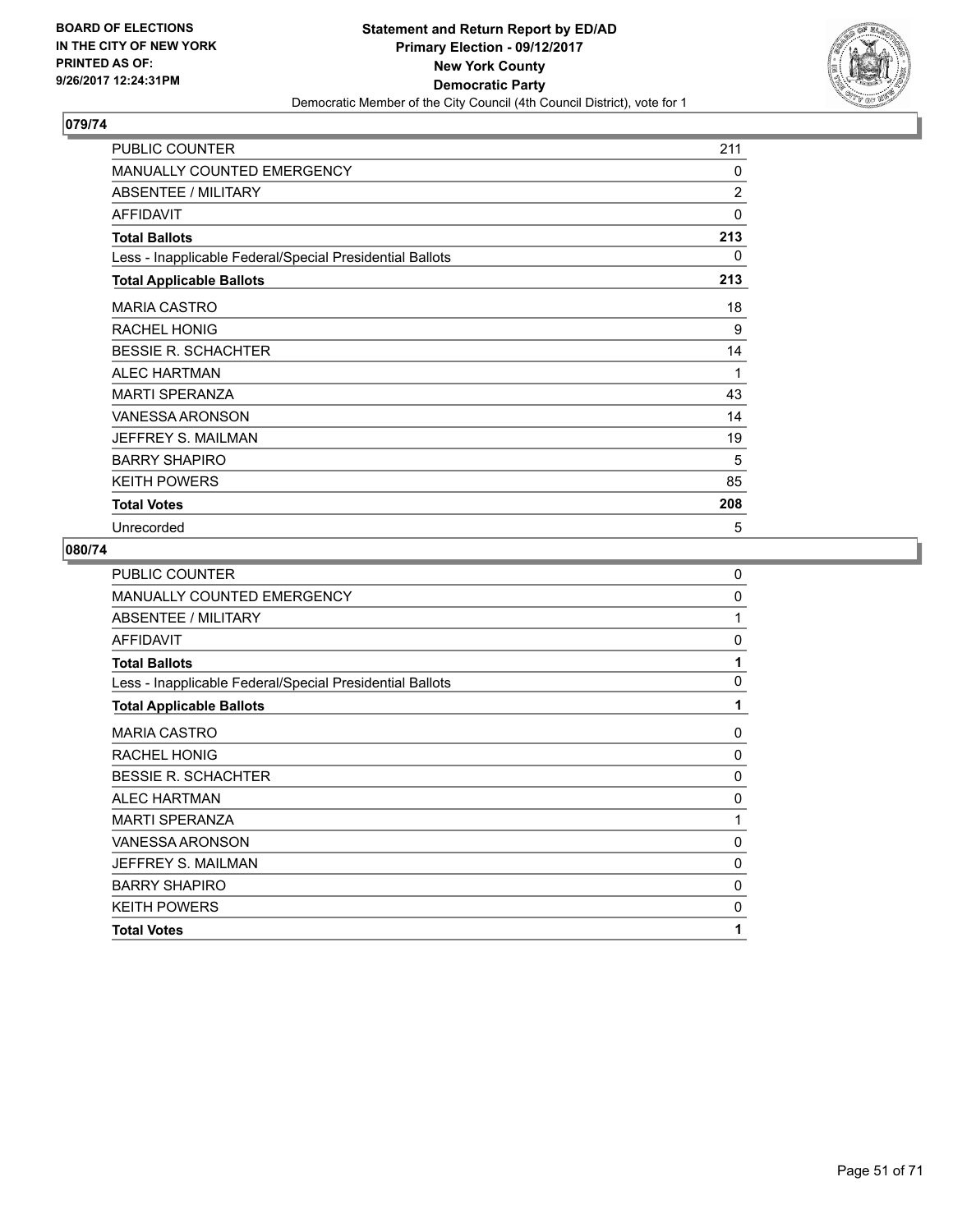

| <b>PUBLIC COUNTER</b>                                    | 20       |
|----------------------------------------------------------|----------|
| <b>MANUALLY COUNTED EMERGENCY</b>                        | $\Omega$ |
| ABSENTEE / MILITARY                                      | 0        |
| <b>AFFIDAVIT</b>                                         | $\Omega$ |
| <b>Total Ballots</b>                                     | 20       |
| Less - Inapplicable Federal/Special Presidential Ballots | 0        |
| <b>Total Applicable Ballots</b>                          | 20       |
| <b>MARIA CASTRO</b>                                      | 5        |
| RACHEL HONIG                                             | 3        |
| <b>BESSIE R. SCHACHTER</b>                               | 0        |
| <b>ALEC HARTMAN</b>                                      | 0        |
| <b>MARTI SPERANZA</b>                                    | 5        |
| <b>VANESSA ARONSON</b>                                   | 2        |
| JEFFREY S. MAILMAN                                       | 0        |
| <b>BARRY SHAPIRO</b>                                     | 2        |
| <b>KEITH POWERS</b>                                      | 3        |
| <b>Total Votes</b>                                       | 20       |

| PUBLIC COUNTER                                           | 166            |
|----------------------------------------------------------|----------------|
| MANUALLY COUNTED EMERGENCY                               | 0              |
| ABSENTEE / MILITARY                                      | $\overline{2}$ |
| <b>AFFIDAVIT</b>                                         | 1              |
| <b>Total Ballots</b>                                     | 169            |
| Less - Inapplicable Federal/Special Presidential Ballots | 0              |
| <b>Total Applicable Ballots</b>                          | 169            |
| <b>MARIA CASTRO</b>                                      | 5              |
| <b>RACHEL HONIG</b>                                      | 8              |
| <b>BESSIE R. SCHACHTER</b>                               | 6              |
| <b>ALEC HARTMAN</b>                                      | 1              |
| <b>MARTI SPERANZA</b>                                    | 38             |
| <b>VANESSA ARONSON</b>                                   | 9              |
| JEFFREY S. MAILMAN                                       | 3              |
| <b>BARRY SHAPIRO</b>                                     | 3              |
| <b>KEITH POWERS</b>                                      | 90             |
| JORGE VASQUEZ (WRITE-IN)                                 | 1              |
| <b>Total Votes</b>                                       | 164            |
| Unrecorded                                               | 5              |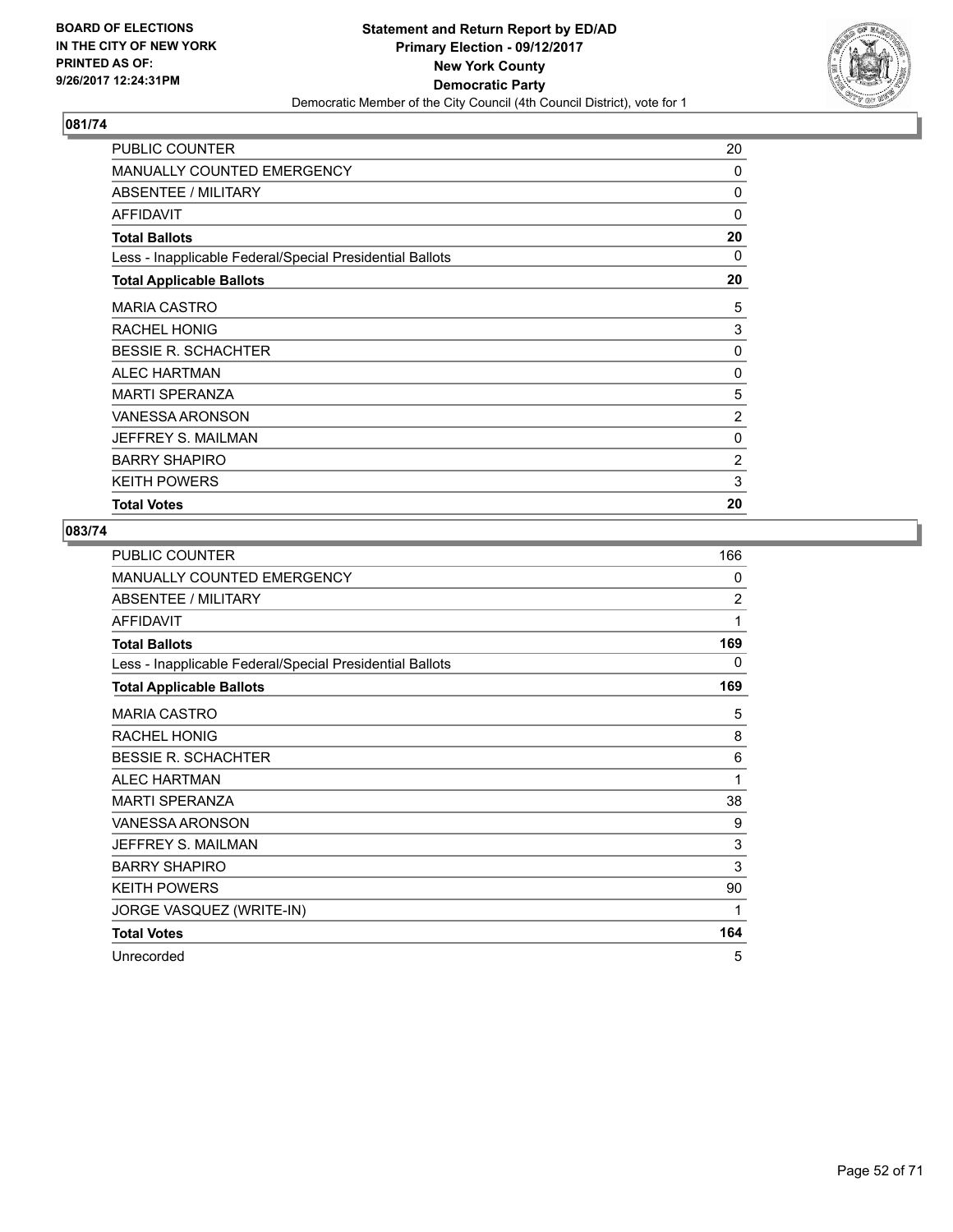

| PUBLIC COUNTER                                           | 43             |
|----------------------------------------------------------|----------------|
| MANUALLY COUNTED EMERGENCY                               | 0              |
| <b>ABSENTEE / MILITARY</b>                               | 1              |
| <b>AFFIDAVIT</b>                                         | 3              |
| <b>Total Ballots</b>                                     | 47             |
| Less - Inapplicable Federal/Special Presidential Ballots | $\mathbf{0}$   |
| <b>Total Applicable Ballots</b>                          | 47             |
| <b>MARIA CASTRO</b>                                      | 4              |
| <b>RACHEL HONIG</b>                                      | 1              |
| <b>BESSIE R. SCHACHTER</b>                               | 5              |
| <b>ALEC HARTMAN</b>                                      | $\overline{2}$ |
| <b>MARTI SPERANZA</b>                                    | 8              |
| <b>VANESSA ARONSON</b>                                   | $\overline{2}$ |
| JEFFREY S. MAILMAN                                       | $\overline{2}$ |
| <b>BARRY SHAPIRO</b>                                     | 5              |
| <b>KEITH POWERS</b>                                      | 13             |
| MARY SILVER (WRITE-IN)                                   | 1              |
| <b>Total Votes</b>                                       | 43             |
| Unrecorded                                               | 4              |

| <b>PUBLIC COUNTER</b>                                    | 32             |
|----------------------------------------------------------|----------------|
| MANUALLY COUNTED EMERGENCY                               | $\Omega$       |
| ABSENTEE / MILITARY                                      | 1              |
| <b>AFFIDAVIT</b>                                         | $\Omega$       |
| <b>Total Ballots</b>                                     | 33             |
| Less - Inapplicable Federal/Special Presidential Ballots | 0              |
| <b>Total Applicable Ballots</b>                          | 33             |
| <b>MARIA CASTRO</b>                                      | 1              |
| <b>RACHEL HONIG</b>                                      | 3              |
| <b>BESSIE R. SCHACHTER</b>                               | $\overline{2}$ |
| <b>ALEC HARTMAN</b>                                      | $\overline{2}$ |
| <b>MARTI SPERANZA</b>                                    | 8              |
| VANESSA ARONSON                                          | $\overline{2}$ |
| JEFFREY S. MAILMAN                                       | 3              |
| <b>BARRY SHAPIRO</b>                                     | 1              |
| <b>KEITH POWERS</b>                                      | 8              |
| <b>Total Votes</b>                                       | 30             |
| Unrecorded                                               | 3              |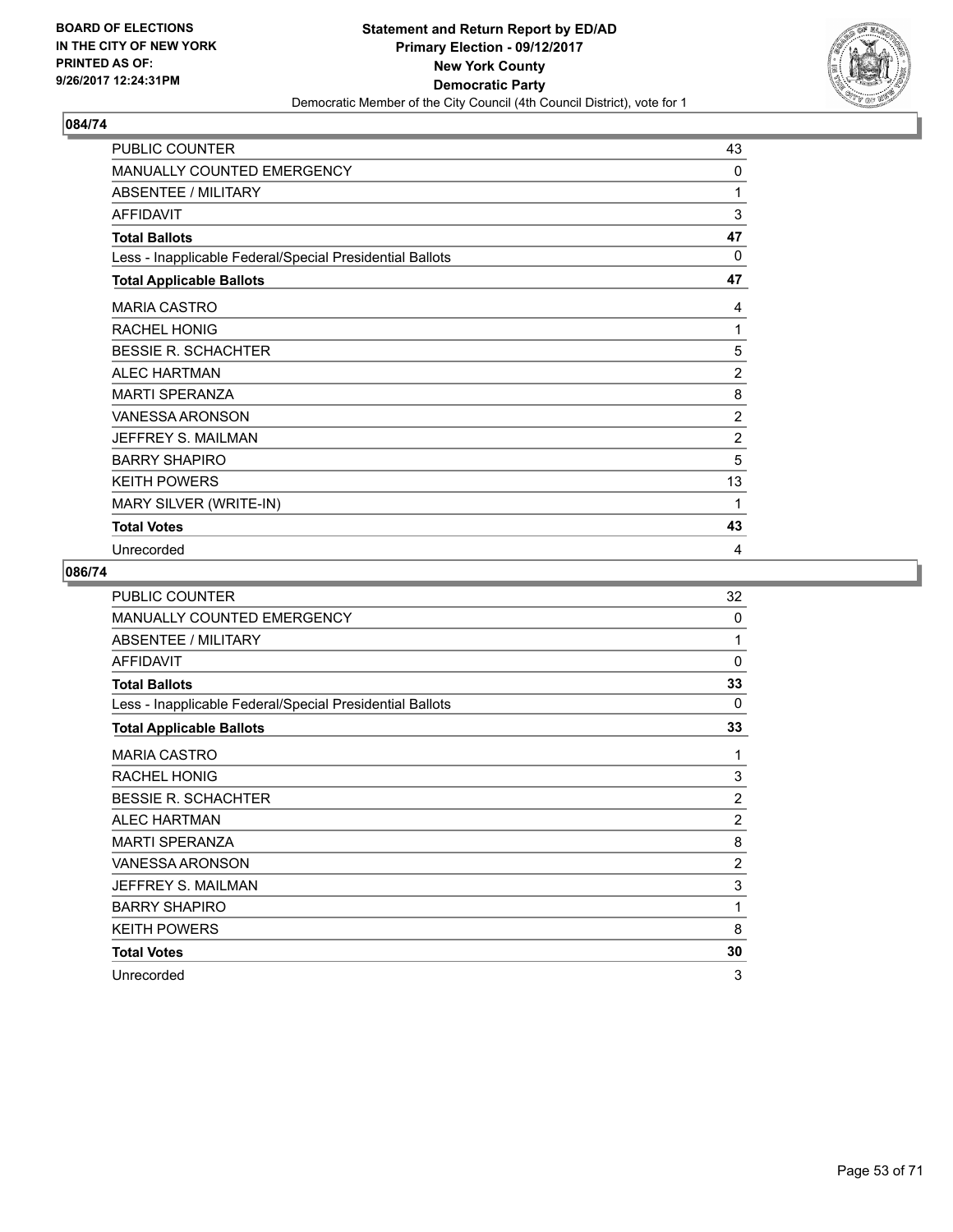

| PUBLIC COUNTER                                           | 86 |
|----------------------------------------------------------|----|
| <b>MANUALLY COUNTED EMERGENCY</b>                        | 0  |
| ABSENTEE / MILITARY                                      | 3  |
| <b>AFFIDAVIT</b>                                         | 1  |
| <b>Total Ballots</b>                                     | 90 |
| Less - Inapplicable Federal/Special Presidential Ballots | 0  |
| <b>Total Applicable Ballots</b>                          | 90 |
| <b>MARIA CASTRO</b>                                      | 2  |
| <b>RACHEL HONIG</b>                                      | 16 |
| <b>BESSIE R. SCHACHTER</b>                               | 6  |
| <b>ALEC HARTMAN</b>                                      | 3  |
| <b>MARTI SPERANZA</b>                                    | 24 |
| <b>VANESSA ARONSON</b>                                   | 2  |
| JEFFREY S. MAILMAN                                       | 4  |
| <b>BARRY SHAPIRO</b>                                     | 3  |
| <b>KEITH POWERS</b>                                      | 24 |
| <b>Total Votes</b>                                       | 84 |
| Unrecorded                                               | 6  |

| PUBLIC COUNTER                                           | 140          |
|----------------------------------------------------------|--------------|
| MANUALLY COUNTED EMERGENCY                               | 0            |
| ABSENTEE / MILITARY                                      | 4            |
| <b>AFFIDAVIT</b>                                         | $\mathbf{0}$ |
| <b>Total Ballots</b>                                     | 144          |
| Less - Inapplicable Federal/Special Presidential Ballots | 0            |
| <b>Total Applicable Ballots</b>                          | 144          |
| <b>MARIA CASTRO</b>                                      | 1            |
| RACHEL HONIG                                             | 25           |
| <b>BESSIE R. SCHACHTER</b>                               | 6            |
| <b>ALEC HARTMAN</b>                                      | 1            |
| <b>MARTI SPERANZA</b>                                    | 42           |
| <b>VANESSA ARONSON</b>                                   | 5            |
| JEFFREY S. MAILMAN                                       | 13           |
| <b>BARRY SHAPIRO</b>                                     | 4            |
| <b>KEITH POWERS</b>                                      | 42           |
| <b>Total Votes</b>                                       | 139          |
| Unrecorded                                               | 5            |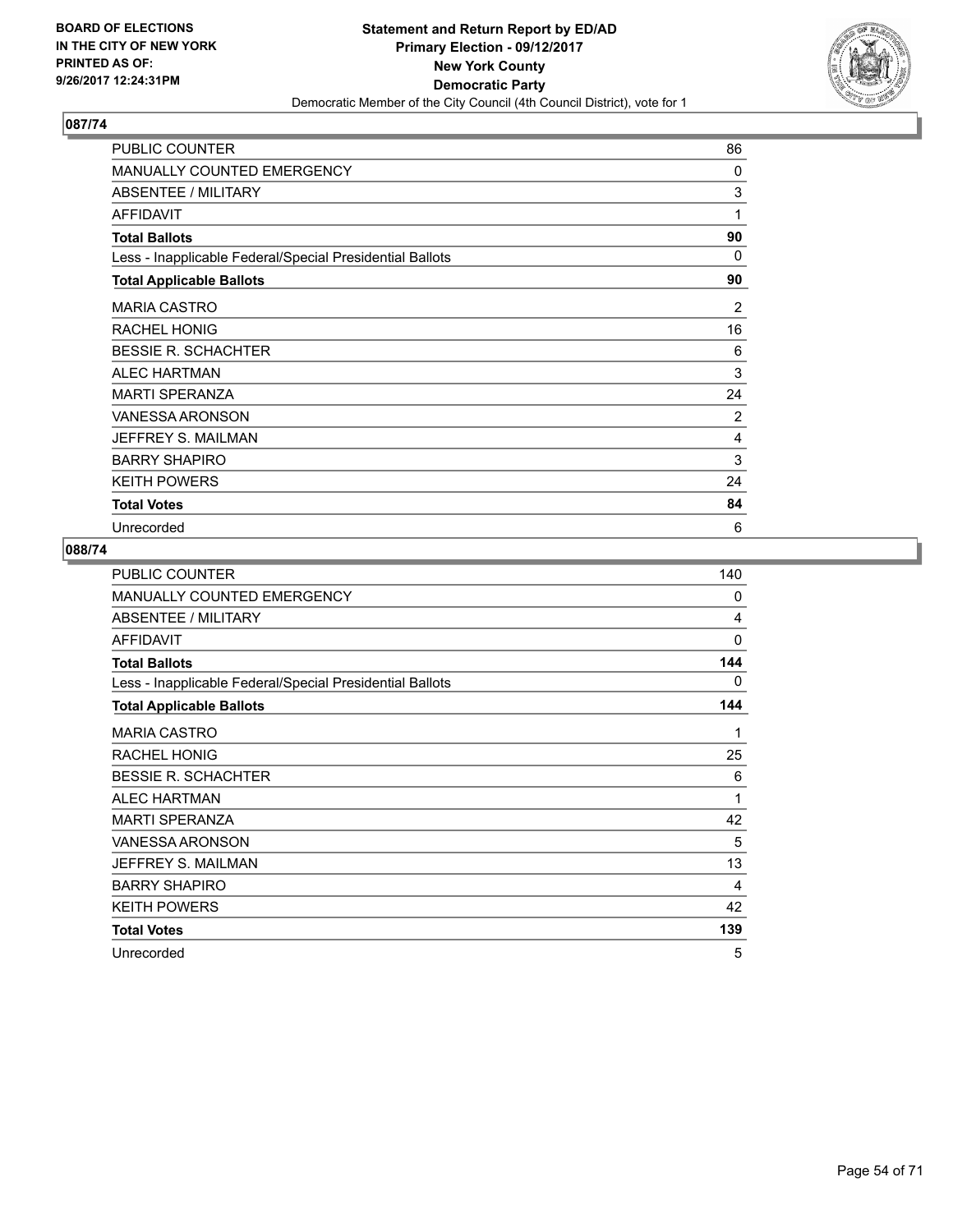

| PUBLIC COUNTER                                           | 119      |
|----------------------------------------------------------|----------|
| <b>MANUALLY COUNTED EMERGENCY</b>                        | 0        |
| ABSENTEE / MILITARY                                      | 1        |
| <b>AFFIDAVIT</b>                                         | 1        |
| <b>Total Ballots</b>                                     | 121      |
| Less - Inapplicable Federal/Special Presidential Ballots | 0        |
| <b>Total Applicable Ballots</b>                          | 121      |
| <b>MARIA CASTRO</b>                                      | 11       |
| <b>RACHEL HONIG</b>                                      | 22       |
| <b>BESSIE R. SCHACHTER</b>                               | 7        |
| <b>ALEC HARTMAN</b>                                      | $\Omega$ |
| <b>MARTI SPERANZA</b>                                    | 27       |
| <b>VANESSA ARONSON</b>                                   | 4        |
| JEFFREY S. MAILMAN                                       | 27       |
| <b>BARRY SHAPIRO</b>                                     | 2        |
| <b>KEITH POWERS</b>                                      | 17       |
| <b>Total Votes</b>                                       | 117      |
| Unrecorded                                               | 4        |

| PUBLIC COUNTER                                           | 100      |
|----------------------------------------------------------|----------|
| MANUALLY COUNTED EMERGENCY                               | $\Omega$ |
| <b>ABSENTEE / MILITARY</b>                               | $\Omega$ |
| <b>AFFIDAVIT</b>                                         | 3        |
| <b>Total Ballots</b>                                     | 103      |
| Less - Inapplicable Federal/Special Presidential Ballots | 0        |
| <b>Total Applicable Ballots</b>                          | 103      |
| <b>MARIA CASTRO</b>                                      | 8        |
| <b>RACHEL HONIG</b>                                      | 7        |
| <b>BESSIE R. SCHACHTER</b>                               | 1        |
| <b>ALEC HARTMAN</b>                                      | 4        |
| <b>MARTI SPERANZA</b>                                    | 29       |
| VANESSA ARONSON                                          | 8        |
| JEFFREY S. MAILMAN                                       | 14       |
| <b>BARRY SHAPIRO</b>                                     | $\Omega$ |
| <b>KEITH POWERS</b>                                      | 29       |
| <b>Total Votes</b>                                       | 100      |
| Unrecorded                                               | 3        |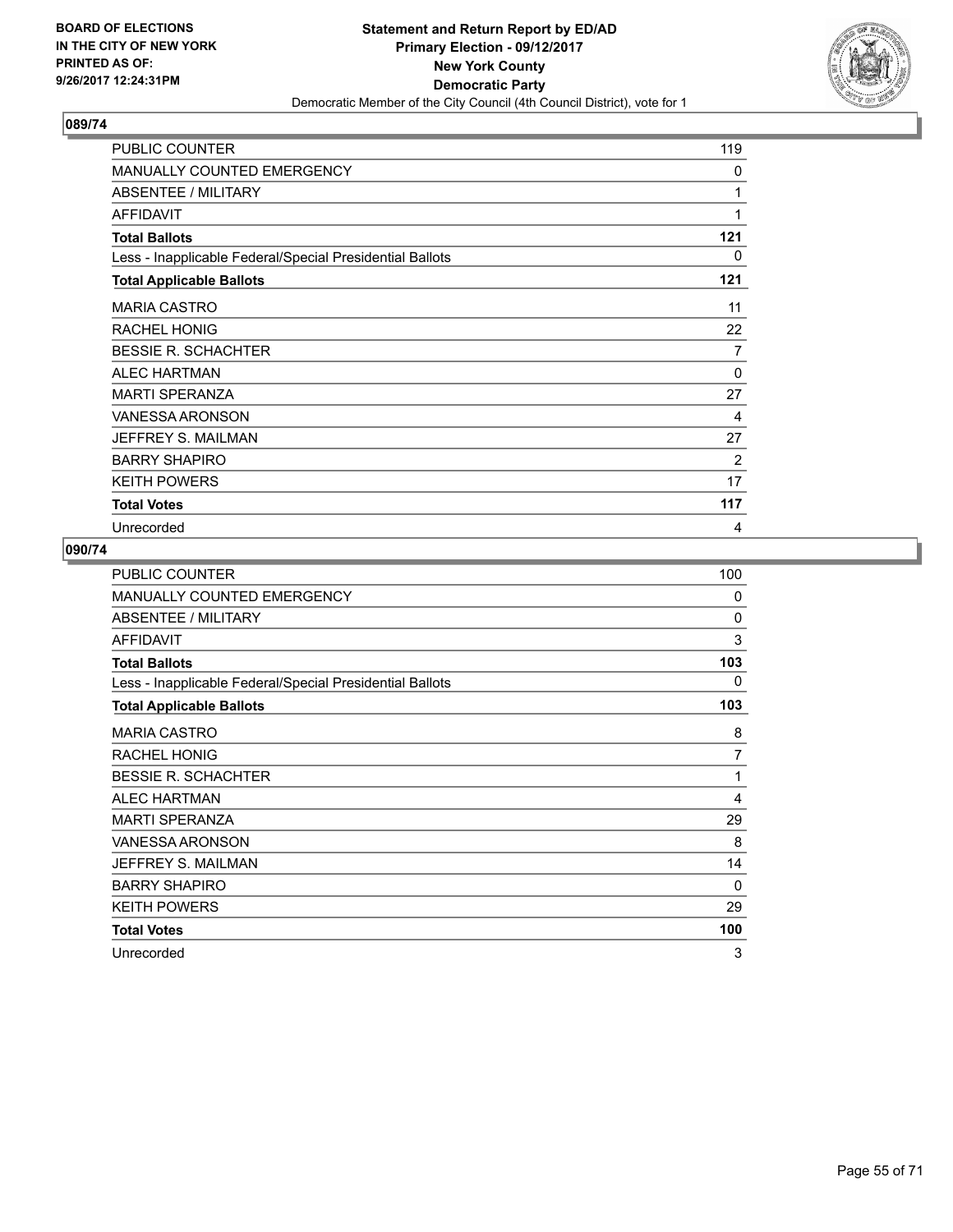

| PUBLIC COUNTER                                           | 90           |
|----------------------------------------------------------|--------------|
| <b>MANUALLY COUNTED EMERGENCY</b>                        | 0            |
| ABSENTEE / MILITARY                                      | 3            |
| <b>AFFIDAVIT</b>                                         | $\mathbf{0}$ |
| <b>Total Ballots</b>                                     | 93           |
| Less - Inapplicable Federal/Special Presidential Ballots | 0            |
| <b>Total Applicable Ballots</b>                          | 93           |
| <b>MARIA CASTRO</b>                                      | 7            |
| <b>RACHEL HONIG</b>                                      | 9            |
| <b>BESSIE R. SCHACHTER</b>                               | 4            |
| <b>ALEC HARTMAN</b>                                      | 0            |
| <b>MARTI SPERANZA</b>                                    | 18           |
| <b>VANESSA ARONSON</b>                                   | 14           |
| JEFFREY S. MAILMAN                                       | 8            |
| <b>BARRY SHAPIRO</b>                                     | 0            |
| <b>KEITH POWERS</b>                                      | 27           |
| <b>Total Votes</b>                                       | 87           |
| Unrecorded                                               | 6            |

| PUBLIC COUNTER                                           | 160            |
|----------------------------------------------------------|----------------|
| <b>MANUALLY COUNTED EMERGENCY</b>                        | $\mathbf{0}$   |
| <b>ABSENTEE / MILITARY</b>                               | 3              |
| <b>AFFIDAVIT</b>                                         | 1              |
| <b>Total Ballots</b>                                     | 164            |
| Less - Inapplicable Federal/Special Presidential Ballots | 0              |
| <b>Total Applicable Ballots</b>                          | 164            |
| <b>MARIA CASTRO</b>                                      | 5              |
| <b>RACHEL HONIG</b>                                      | 8              |
| <b>BESSIE R. SCHACHTER</b>                               | $\overline{2}$ |
| <b>ALEC HARTMAN</b>                                      | $\overline{2}$ |
| <b>MARTI SPERANZA</b>                                    | 30             |
| VANESSA ARONSON                                          | 6              |
| JEFFREY S. MAILMAN                                       | 1              |
| <b>BARRY SHAPIRO</b>                                     | 4              |
| <b>KEITH POWERS</b>                                      | 103            |
| JIMMY MCMILLIAN (WRITE-IN)                               | 1              |
| JON DAVID (WRITE-IN)                                     | 1              |
| <b>Total Votes</b>                                       | 163            |
| Unrecorded                                               | 1              |
| 095/74 COMBINED into: 086/74                             |                |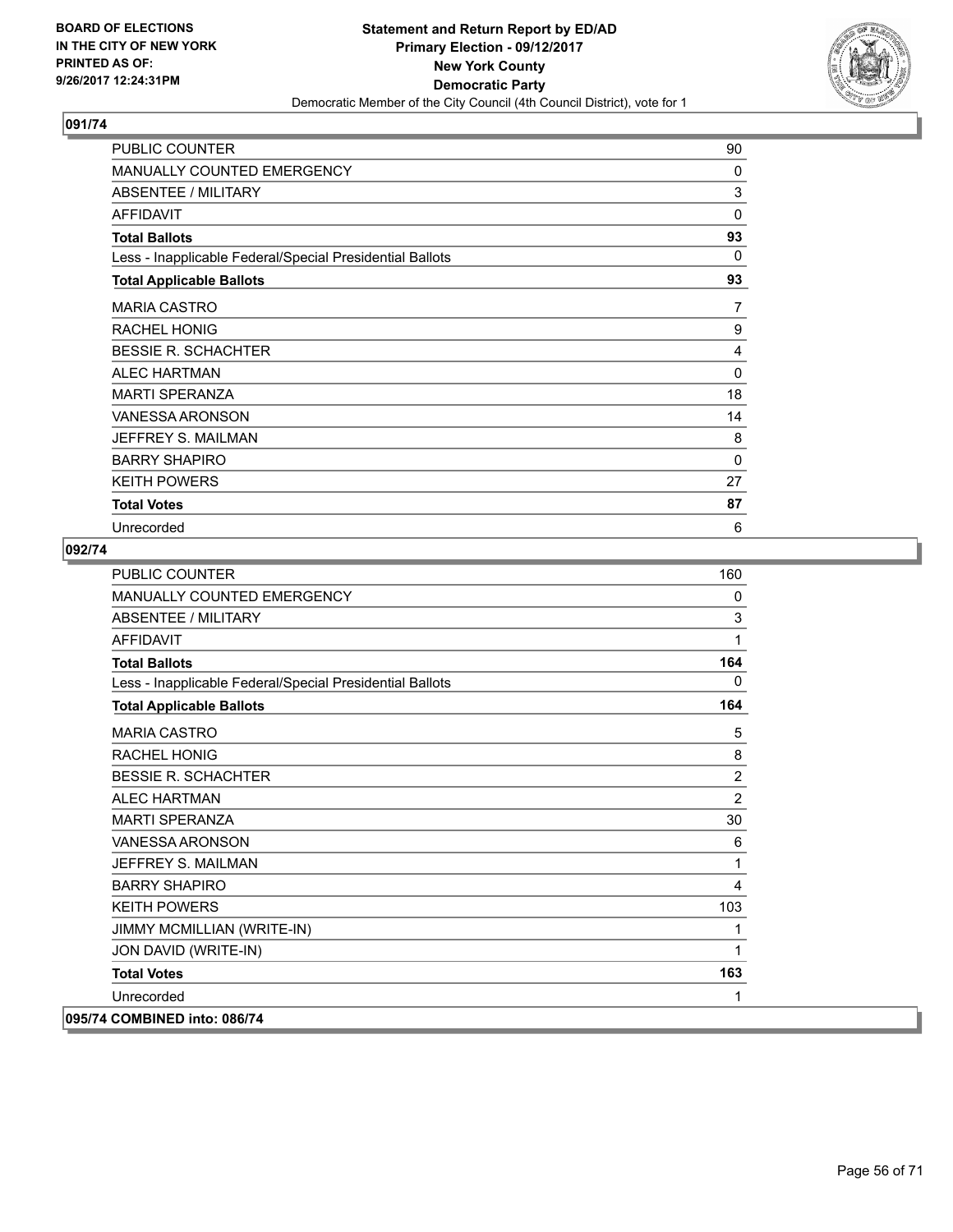

| PUBLIC COUNTER                                           | 78       |
|----------------------------------------------------------|----------|
| <b>MANUALLY COUNTED EMERGENCY</b>                        | 0        |
| ABSENTEE / MILITARY                                      | 3        |
| <b>AFFIDAVIT</b>                                         | 0        |
| <b>Total Ballots</b>                                     | 81       |
| Less - Inapplicable Federal/Special Presidential Ballots | $\Omega$ |
| <b>Total Applicable Ballots</b>                          | 81       |
| <b>MARIA CASTRO</b>                                      | 8        |
| <b>RACHEL HONIG</b>                                      | 6        |
| <b>BESSIE R. SCHACHTER</b>                               | 5        |
| <b>ALEC HARTMAN</b>                                      | 3        |
| <b>MARTI SPERANZA</b>                                    | 20       |
| <b>VANESSA ARONSON</b>                                   | 7        |
| JEFFREY S. MAILMAN                                       | 3        |
| <b>BARRY SHAPIRO</b>                                     | 3        |
| <b>KEITH POWERS</b>                                      | 25       |
| <b>Total Votes</b>                                       | 80       |
| Unrecorded                                               | 1        |

| <b>PUBLIC COUNTER</b>                                    | 84       |
|----------------------------------------------------------|----------|
| <b>MANUALLY COUNTED EMERGENCY</b>                        | $\Omega$ |
| ABSENTEE / MILITARY                                      | 1        |
| <b>AFFIDAVIT</b>                                         | $\Omega$ |
| <b>Total Ballots</b>                                     | 85       |
| Less - Inapplicable Federal/Special Presidential Ballots | 0        |
| <b>Total Applicable Ballots</b>                          | 85       |
| <b>MARIA CASTRO</b>                                      | 7        |
| RACHEL HONIG                                             | 4        |
| <b>BESSIE R. SCHACHTER</b>                               | 5        |
| <b>ALEC HARTMAN</b>                                      | 0        |
| <b>MARTI SPERANZA</b>                                    | 18       |
| VANESSA ARONSON                                          | 5        |
| JEFFREY S. MAILMAN                                       | 28       |
| <b>BARRY SHAPIRO</b>                                     | $\Omega$ |
| <b>KEITH POWERS</b>                                      | 15       |
| <b>Total Votes</b>                                       | 82       |
| Unrecorded                                               | 3        |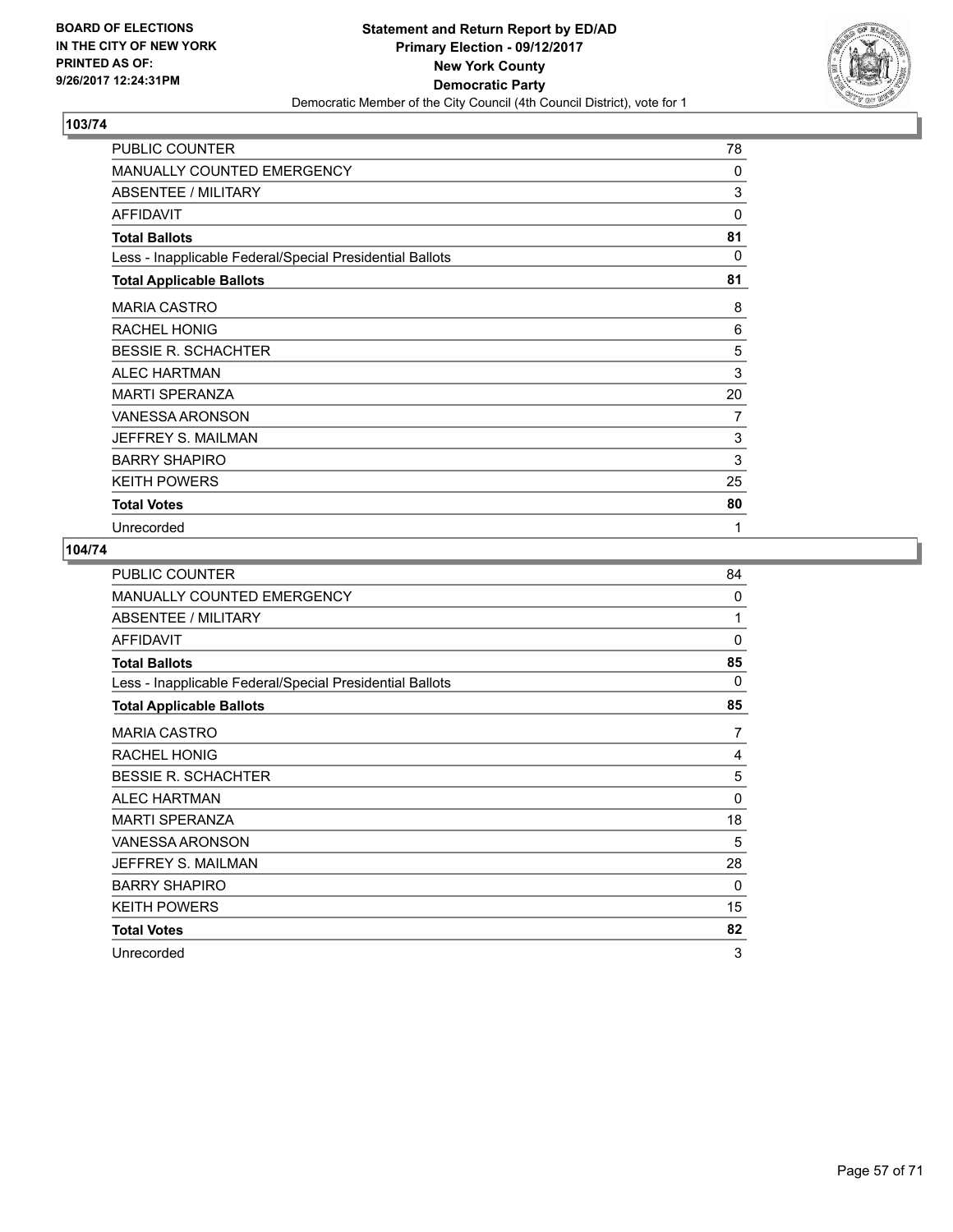

| PUBLIC COUNTER                                           | 49           |
|----------------------------------------------------------|--------------|
| <b>MANUALLY COUNTED EMERGENCY</b>                        | 0            |
| ABSENTEE / MILITARY                                      | $\mathbf{0}$ |
| <b>AFFIDAVIT</b>                                         | $\mathbf{0}$ |
| <b>Total Ballots</b>                                     | 49           |
| Less - Inapplicable Federal/Special Presidential Ballots | 0            |
| <b>Total Applicable Ballots</b>                          | 49           |
| <b>MARIA CASTRO</b>                                      | 5            |
| <b>RACHEL HONIG</b>                                      | 1            |
| <b>BESSIE R. SCHACHTER</b>                               | 4            |
| <b>ALEC HARTMAN</b>                                      | 1            |
| <b>MARTI SPERANZA</b>                                    | 8            |
| <b>VANESSA ARONSON</b>                                   | 7            |
| JEFFREY S. MAILMAN                                       | 1            |
| <b>BARRY SHAPIRO</b>                                     | 2            |
| <b>KEITH POWERS</b>                                      | 16           |
| <b>Total Votes</b>                                       | 45           |
| Unrecorded                                               | 4            |

| PUBLIC COUNTER                                           | 26             |
|----------------------------------------------------------|----------------|
| <b>MANUALLY COUNTED EMERGENCY</b>                        | $\Omega$       |
| ABSENTEE / MILITARY                                      | 0              |
| <b>AFFIDAVIT</b>                                         | 1              |
| <b>Total Ballots</b>                                     | 27             |
| Less - Inapplicable Federal/Special Presidential Ballots | 0              |
| <b>Total Applicable Ballots</b>                          | 27             |
| <b>MARIA CASTRO</b>                                      | 5              |
| RACHEL HONIG                                             | 3              |
| <b>BESSIE R. SCHACHTER</b>                               | $\overline{2}$ |
| <b>ALEC HARTMAN</b>                                      | 1              |
| <b>MARTI SPERANZA</b>                                    | $\overline{c}$ |
| VANESSA ARONSON                                          | 3              |
| JEFFREY S. MAILMAN                                       | 0              |
| <b>BARRY SHAPIRO</b>                                     | 0              |
| <b>KEITH POWERS</b>                                      | 8              |
| <b>Total Votes</b>                                       | 24             |
| Unrecorded                                               | 3              |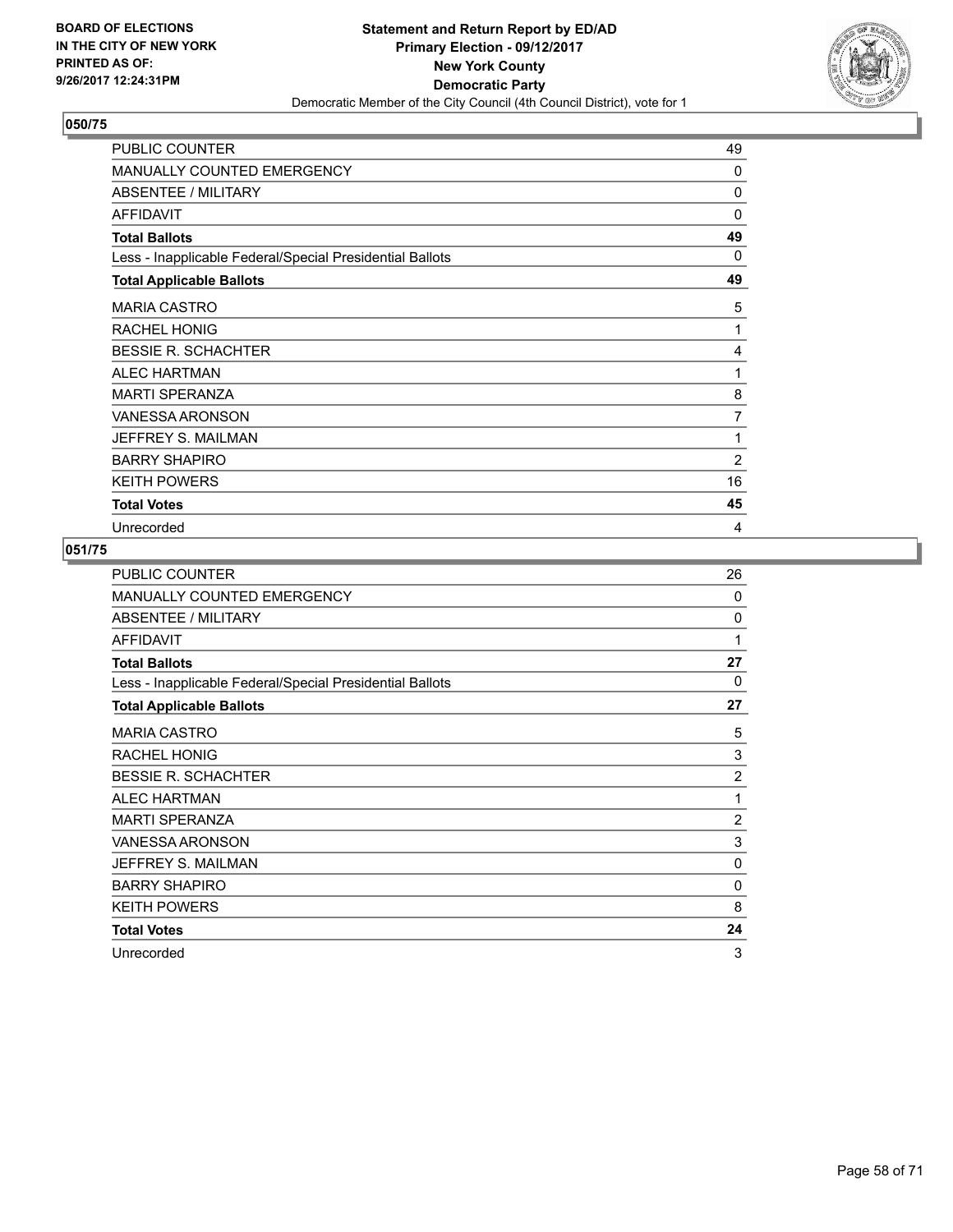

| PUBLIC COUNTER                                           | 41             |
|----------------------------------------------------------|----------------|
| MANUALLY COUNTED EMERGENCY                               | 0              |
| <b>ABSENTEE / MILITARY</b>                               | 1              |
| <b>AFFIDAVIT</b>                                         | $\mathbf{0}$   |
| <b>Total Ballots</b>                                     | 42             |
| Less - Inapplicable Federal/Special Presidential Ballots | $\mathbf{0}$   |
| <b>Total Applicable Ballots</b>                          | 42             |
| <b>MARIA CASTRO</b>                                      | 5              |
| <b>RACHEL HONIG</b>                                      | 4              |
| <b>BESSIE R. SCHACHTER</b>                               | 3              |
| <b>ALEC HARTMAN</b>                                      | 0              |
| <b>MARTI SPERANZA</b>                                    | 4              |
| <b>VANESSA ARONSON</b>                                   | 0              |
| JEFFREY S. MAILMAN                                       | $\overline{2}$ |
| <b>BARRY SHAPIRO</b>                                     | 1              |
| <b>KEITH POWERS</b>                                      | 16             |
| BEN KALLOS (WRITE-IN)                                    | 1              |
| <b>Total Votes</b>                                       | 36             |
| Unrecorded                                               | 6              |

| <b>PUBLIC COUNTER</b>                                    | 45             |
|----------------------------------------------------------|----------------|
| MANUALLY COUNTED EMERGENCY                               | $\Omega$       |
| <b>ABSENTEE / MILITARY</b>                               | 1              |
| <b>AFFIDAVIT</b>                                         | $\Omega$       |
| <b>Total Ballots</b>                                     | 46             |
| Less - Inapplicable Federal/Special Presidential Ballots | $\Omega$       |
| <b>Total Applicable Ballots</b>                          | 46             |
| <b>MARIA CASTRO</b>                                      | 6              |
| <b>RACHEL HONIG</b>                                      | 8              |
| <b>BESSIE R. SCHACHTER</b>                               | 6              |
| <b>ALEC HARTMAN</b>                                      | 0              |
| <b>MARTI SPERANZA</b>                                    | 5              |
| VANESSA ARONSON                                          | 5              |
| JEFFREY S. MAILMAN                                       | $\Omega$       |
| <b>BARRY SHAPIRO</b>                                     | $\Omega$       |
| <b>KEITH POWERS</b>                                      | 14             |
| <b>Total Votes</b>                                       | 44             |
| Unrecorded                                               | $\overline{2}$ |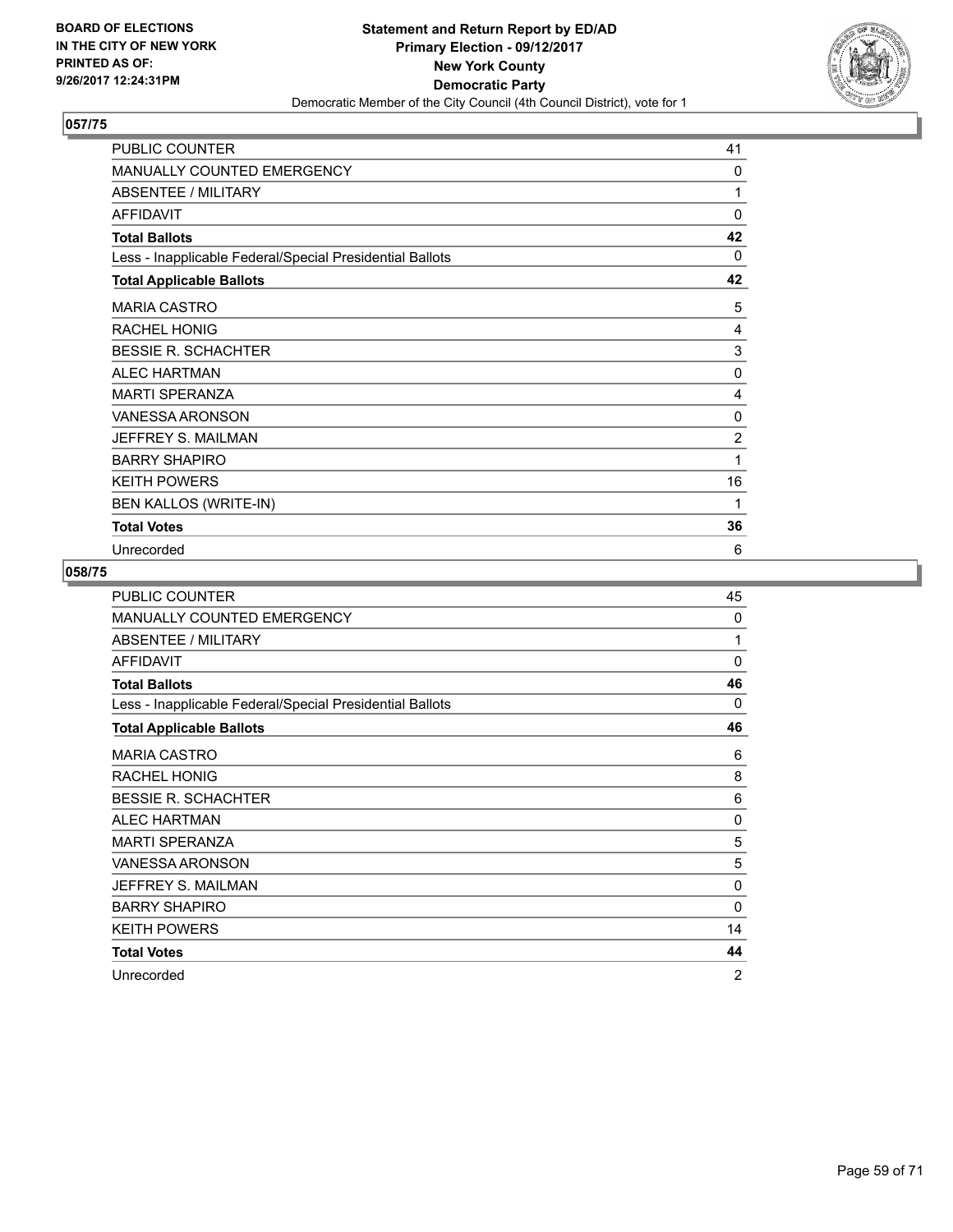

| <b>PUBLIC COUNTER</b>                                    | 0 |
|----------------------------------------------------------|---|
| <b>MANUALLY COUNTED EMERGENCY</b>                        | 0 |
| ABSENTEE / MILITARY                                      | 0 |
| <b>AFFIDAVIT</b>                                         | 0 |
| <b>Total Ballots</b>                                     | 0 |
| Less - Inapplicable Federal/Special Presidential Ballots | 0 |
| <b>Total Applicable Ballots</b>                          | 0 |
| <b>MARIA CASTRO</b>                                      | 0 |
| <b>RACHEL HONIG</b>                                      | 0 |
| <b>BESSIE R. SCHACHTER</b>                               | 0 |
| <b>ALEC HARTMAN</b>                                      | 0 |
| <b>MARTI SPERANZA</b>                                    | 0 |
| <b>VANESSA ARONSON</b>                                   | 0 |
| JEFFREY S. MAILMAN                                       | 0 |
| <b>BARRY SHAPIRO</b>                                     | 0 |
| <b>KEITH POWERS</b>                                      | 0 |
| <b>Total Votes</b>                                       | 0 |

| <b>PUBLIC COUNTER</b>                                    | 61       |
|----------------------------------------------------------|----------|
| <b>MANUALLY COUNTED EMERGENCY</b>                        | $\Omega$ |
| ABSENTEE / MILITARY                                      | 5        |
| <b>AFFIDAVIT</b>                                         | 1        |
| <b>Total Ballots</b>                                     | 67       |
| Less - Inapplicable Federal/Special Presidential Ballots | $\Omega$ |
| <b>Total Applicable Ballots</b>                          | 67       |
| <b>MARIA CASTRO</b>                                      | 23       |
| <b>RACHEL HONIG</b>                                      | 2        |
| <b>BESSIE R. SCHACHTER</b>                               | 3        |
| <b>ALEC HARTMAN</b>                                      | $\Omega$ |
| <b>MARTI SPERANZA</b>                                    | 11       |
| <b>VANESSA ARONSON</b>                                   | 6        |
| JEFFREY S. MAILMAN                                       | 0        |
| <b>BARRY SHAPIRO</b>                                     | 1        |
| <b>KEITH POWERS</b>                                      | 15       |
| <b>Total Votes</b>                                       | 61       |
| Unrecorded                                               | 6        |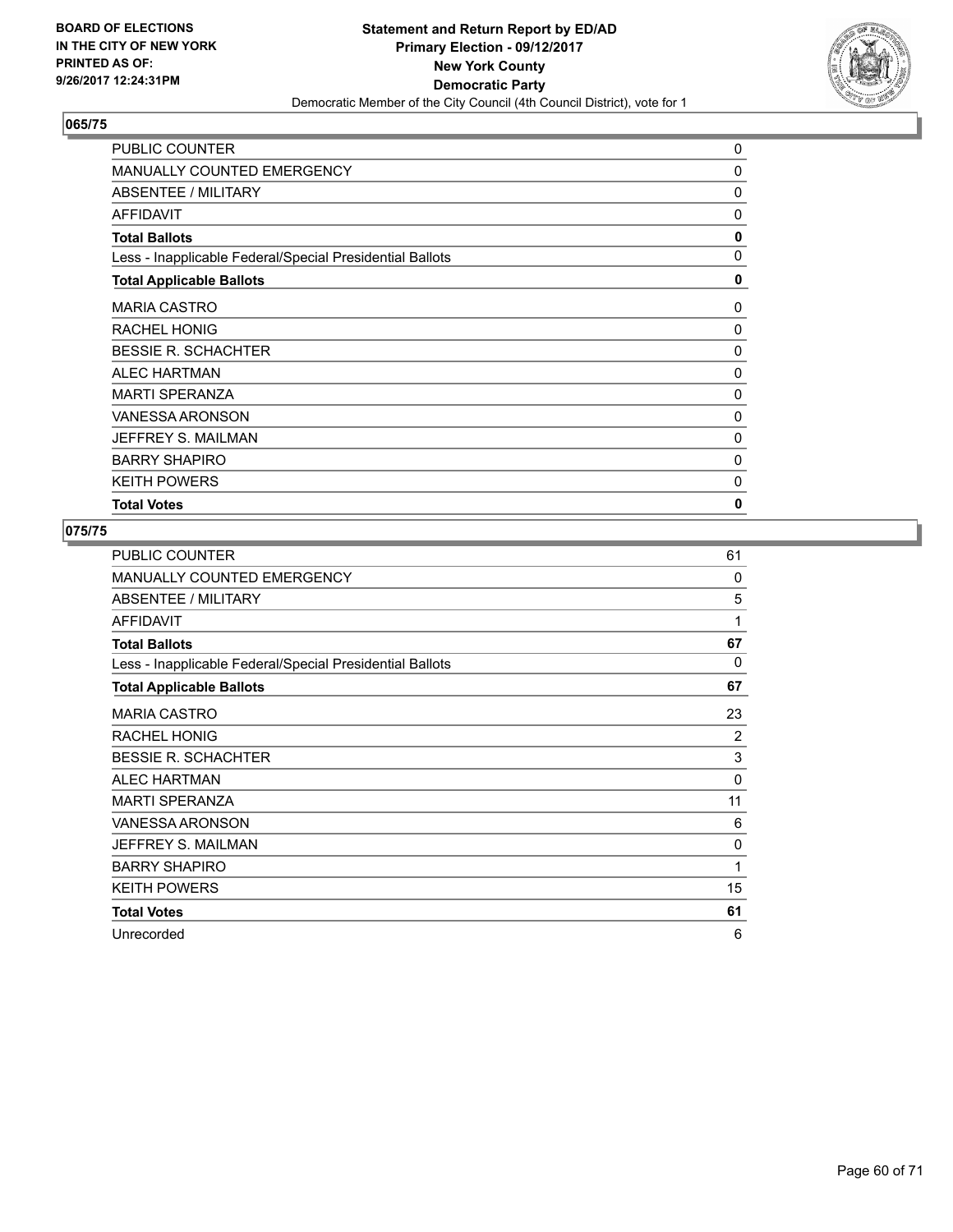

| PUBLIC COUNTER                                           | 91       |
|----------------------------------------------------------|----------|
| <b>MANUALLY COUNTED EMERGENCY</b>                        | 0        |
| ABSENTEE / MILITARY                                      | 3        |
| <b>AFFIDAVIT</b>                                         | $\Omega$ |
| <b>Total Ballots</b>                                     | 94       |
| Less - Inapplicable Federal/Special Presidential Ballots | $\Omega$ |
| <b>Total Applicable Ballots</b>                          | 94       |
| <b>MARIA CASTRO</b>                                      | 12       |
| <b>RACHEL HONIG</b>                                      | 7        |
| <b>BESSIE R. SCHACHTER</b>                               | 4        |
| <b>ALEC HARTMAN</b>                                      | 1        |
| <b>MARTI SPERANZA</b>                                    | 25       |
| <b>VANESSA ARONSON</b>                                   | 10       |
| JEFFREY S. MAILMAN                                       | 2        |
| <b>BARRY SHAPIRO</b>                                     | 2        |
| <b>KEITH POWERS</b>                                      | 26       |
| <b>Total Votes</b>                                       | 89       |
| Unrecorded                                               | 5        |

| PUBLIC COUNTER                                           | 73             |
|----------------------------------------------------------|----------------|
| MANUALLY COUNTED EMERGENCY                               | 0              |
| <b>ABSENTEE / MILITARY</b>                               | 4              |
| <b>AFFIDAVIT</b>                                         | $\overline{2}$ |
| <b>Total Ballots</b>                                     | 79             |
| Less - Inapplicable Federal/Special Presidential Ballots | 0              |
| <b>Total Applicable Ballots</b>                          | 79             |
| <b>MARIA CASTRO</b>                                      | 6              |
| <b>RACHEL HONIG</b>                                      | 4              |
| <b>BESSIE R. SCHACHTER</b>                               | 9              |
| <b>ALEC HARTMAN</b>                                      | 1              |
| <b>MARTI SPERANZA</b>                                    | 17             |
| <b>VANESSA ARONSON</b>                                   | 7              |
| JEFFREY S. MAILMAN                                       | 1              |
| <b>BARRY SHAPIRO</b>                                     | 2              |
| <b>KEITH POWERS</b>                                      | 24             |
| CHARLES THORNE (WRITE-IN)                                | 1              |
| <b>Total Votes</b>                                       | 72             |
| Unrecorded                                               | 7              |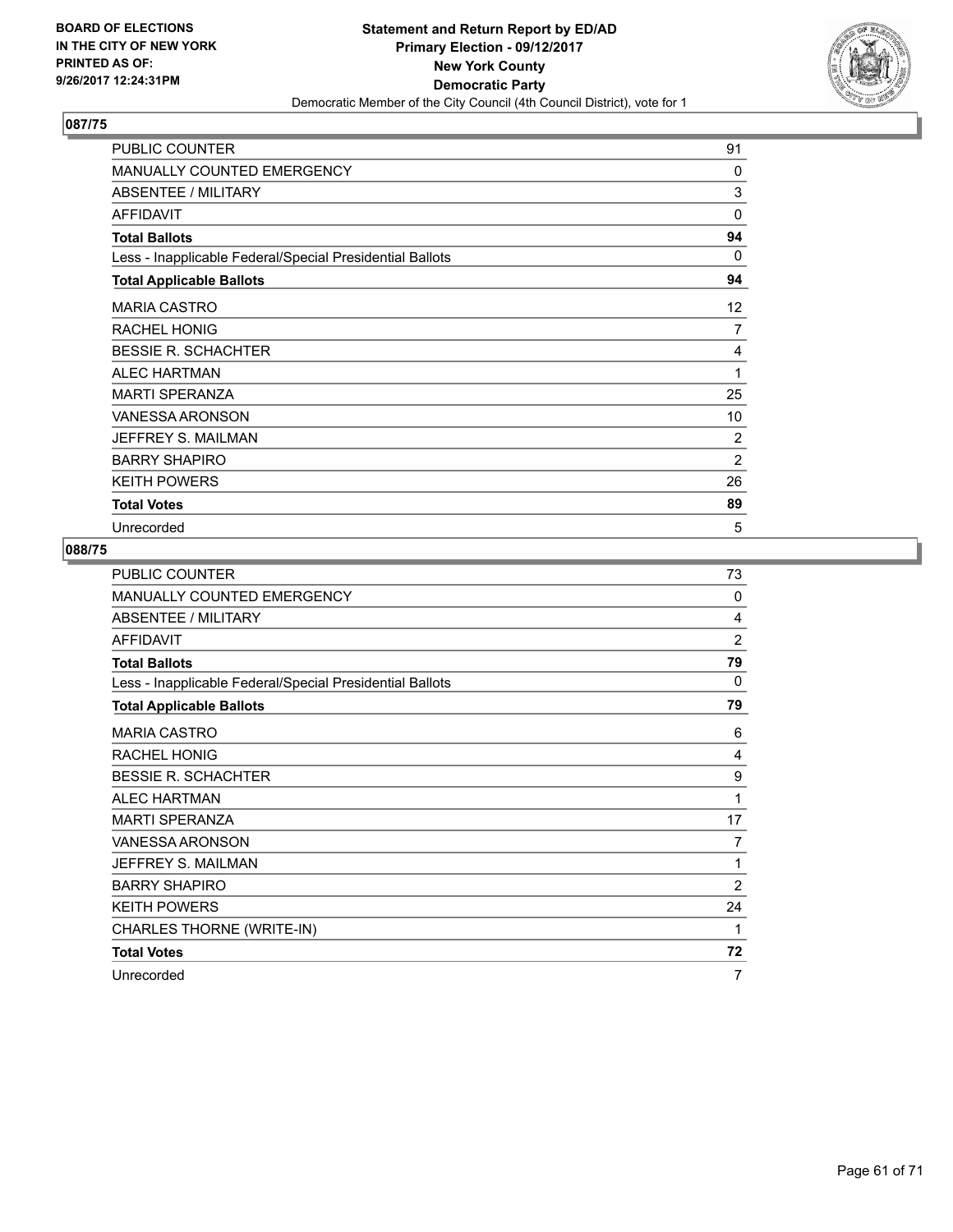

| PUBLIC COUNTER                                           | 34           |
|----------------------------------------------------------|--------------|
| <b>MANUALLY COUNTED EMERGENCY</b>                        | 0            |
| ABSENTEE / MILITARY                                      | 3            |
| <b>AFFIDAVIT</b>                                         | 0            |
| <b>Total Ballots</b>                                     | 37           |
| Less - Inapplicable Federal/Special Presidential Ballots | $\Omega$     |
| <b>Total Applicable Ballots</b>                          | 37           |
| <b>MARIA CASTRO</b>                                      | 1            |
| <b>RACHEL HONIG</b>                                      | 3            |
| <b>BESSIE R. SCHACHTER</b>                               | 3            |
| <b>ALEC HARTMAN</b>                                      | $\mathbf{0}$ |
| <b>MARTI SPERANZA</b>                                    | 11           |
| <b>VANESSA ARONSON</b>                                   | 1            |
| JEFFREY S. MAILMAN                                       | 3            |
| <b>BARRY SHAPIRO</b>                                     | 1            |
| <b>KEITH POWERS</b>                                      | 11           |
| <b>Total Votes</b>                                       | 34           |
| Unrecorded                                               | 3            |

| <b>PUBLIC COUNTER</b>                                    | 51             |
|----------------------------------------------------------|----------------|
| MANUALLY COUNTED EMERGENCY                               | 0              |
| ABSENTEE / MILITARY                                      | 3              |
| <b>AFFIDAVIT</b>                                         | $\Omega$       |
| <b>Total Ballots</b>                                     | 54             |
| Less - Inapplicable Federal/Special Presidential Ballots | $\Omega$       |
| <b>Total Applicable Ballots</b>                          | 54             |
| <b>MARIA CASTRO</b>                                      | 0              |
| RACHEL HONIG                                             | 1              |
| <b>BESSIE R. SCHACHTER</b>                               | 3              |
| <b>ALEC HARTMAN</b>                                      | $\Omega$       |
| <b>MARTI SPERANZA</b>                                    | 19             |
| <b>VANESSA ARONSON</b>                                   | 5              |
| JEFFREY S. MAILMAN                                       | 1              |
| <b>BARRY SHAPIRO</b>                                     | $\overline{2}$ |
| <b>KEITH POWERS</b>                                      | 20             |
| <b>Total Votes</b>                                       | 51             |
| Unrecorded                                               | 3              |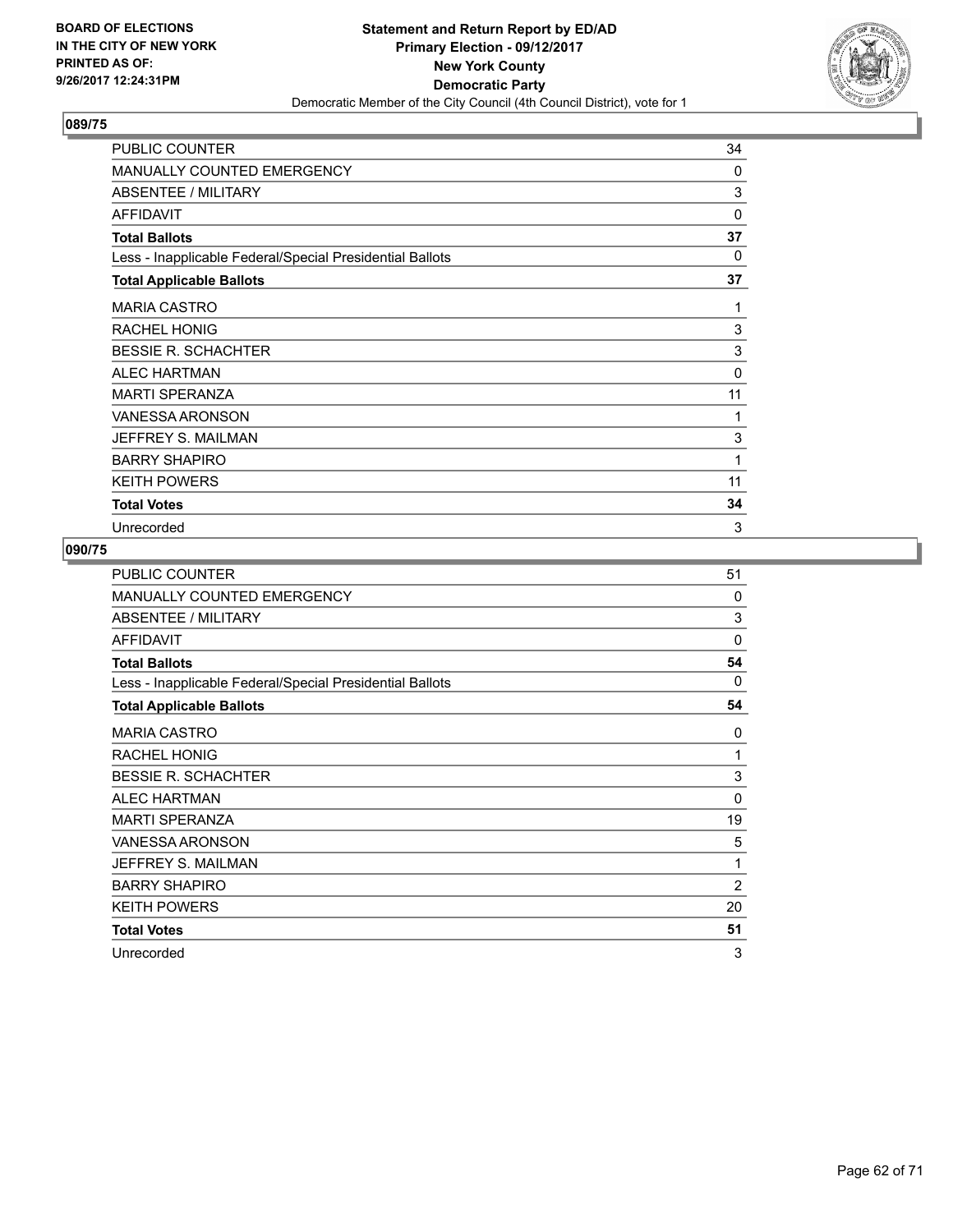

| PUBLIC COUNTER                                           | 47           |
|----------------------------------------------------------|--------------|
| <b>MANUALLY COUNTED EMERGENCY</b>                        | 0            |
| ABSENTEE / MILITARY                                      | 3            |
| <b>AFFIDAVIT</b>                                         | 0            |
| <b>Total Ballots</b>                                     | 50           |
| Less - Inapplicable Federal/Special Presidential Ballots | 0            |
| <b>Total Applicable Ballots</b>                          | 50           |
| <b>MARIA CASTRO</b>                                      | 3            |
| <b>RACHEL HONIG</b>                                      | 5            |
| <b>BESSIE R. SCHACHTER</b>                               | 1            |
| <b>ALEC HARTMAN</b>                                      | $\mathbf{0}$ |
| <b>MARTI SPERANZA</b>                                    | 17           |
| <b>VANESSA ARONSON</b>                                   | 0            |
| JEFFREY S. MAILMAN                                       | 4            |
| <b>BARRY SHAPIRO</b>                                     | 0            |
| <b>KEITH POWERS</b>                                      | 19           |
| <b>Total Votes</b>                                       | 49           |
| Unrecorded                                               | 1            |

| PUBLIC COUNTER                                           | 95             |
|----------------------------------------------------------|----------------|
| MANUALLY COUNTED EMERGENCY                               | $\Omega$       |
| ABSENTEE / MILITARY                                      | $\overline{2}$ |
| <b>AFFIDAVIT</b>                                         | $\Omega$       |
| <b>Total Ballots</b>                                     | 97             |
| Less - Inapplicable Federal/Special Presidential Ballots | 0              |
| <b>Total Applicable Ballots</b>                          | 97             |
| <b>MARIA CASTRO</b>                                      | 8              |
| <b>RACHEL HONIG</b>                                      | 6              |
| <b>BESSIE R. SCHACHTER</b>                               | 4              |
| <b>ALEC HARTMAN</b>                                      | 1              |
| <b>MARTI SPERANZA</b>                                    | 29             |
| VANESSA ARONSON                                          | 8              |
| JEFFREY S. MAILMAN                                       | 5              |
| <b>BARRY SHAPIRO</b>                                     | 5              |
| <b>KEITH POWERS</b>                                      | 26             |
| <b>Total Votes</b>                                       | 92             |
| Unrecorded                                               | 5              |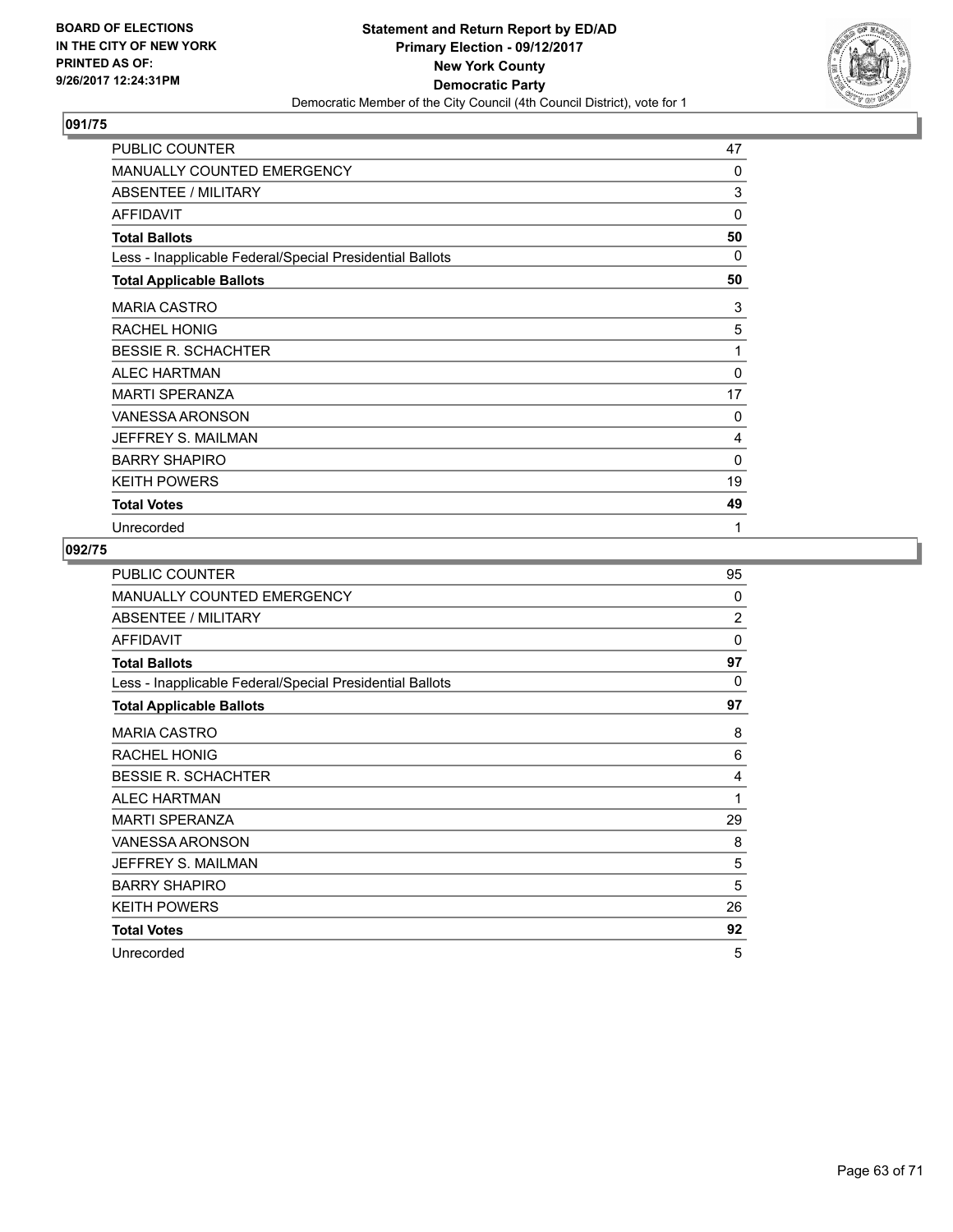

| PUBLIC COUNTER                                           | 56             |
|----------------------------------------------------------|----------------|
| <b>MANUALLY COUNTED EMERGENCY</b>                        | 0              |
| ABSENTEE / MILITARY                                      | 6              |
| <b>AFFIDAVIT</b>                                         | 0              |
| <b>Total Ballots</b>                                     | 62             |
| Less - Inapplicable Federal/Special Presidential Ballots | $\Omega$       |
| <b>Total Applicable Ballots</b>                          | 62             |
| <b>MARIA CASTRO</b>                                      | 2              |
| <b>RACHEL HONIG</b>                                      | 4              |
| <b>BESSIE R. SCHACHTER</b>                               | 4              |
| <b>ALEC HARTMAN</b>                                      | $\mathbf{0}$   |
| <b>MARTI SPERANZA</b>                                    | 18             |
| <b>VANESSA ARONSON</b>                                   | 5              |
| JEFFREY S. MAILMAN                                       | 2              |
| <b>BARRY SHAPIRO</b>                                     | 3              |
| <b>KEITH POWERS</b>                                      | 22             |
| <b>Total Votes</b>                                       | 60             |
| Unrecorded                                               | $\overline{2}$ |

| <b>PUBLIC COUNTER</b>                                    | 48             |
|----------------------------------------------------------|----------------|
| MANUALLY COUNTED EMERGENCY                               | 0              |
| ABSENTEE / MILITARY                                      | 5              |
| <b>AFFIDAVIT</b>                                         | $\Omega$       |
| <b>Total Ballots</b>                                     | 53             |
| Less - Inapplicable Federal/Special Presidential Ballots | 0              |
| <b>Total Applicable Ballots</b>                          | 53             |
| <b>MARIA CASTRO</b>                                      | 1              |
| <b>RACHEL HONIG</b>                                      | 3              |
| <b>BESSIE R. SCHACHTER</b>                               | 8              |
| <b>ALEC HARTMAN</b>                                      | 1              |
| <b>MARTI SPERANZA</b>                                    | 10             |
| <b>VANESSA ARONSON</b>                                   | $\overline{2}$ |
| JEFFREY S. MAILMAN                                       | 1              |
| <b>BARRY SHAPIRO</b>                                     | 3              |
| <b>KEITH POWERS</b>                                      | 20             |
| <b>Total Votes</b>                                       | 49             |
| Unrecorded                                               | 4              |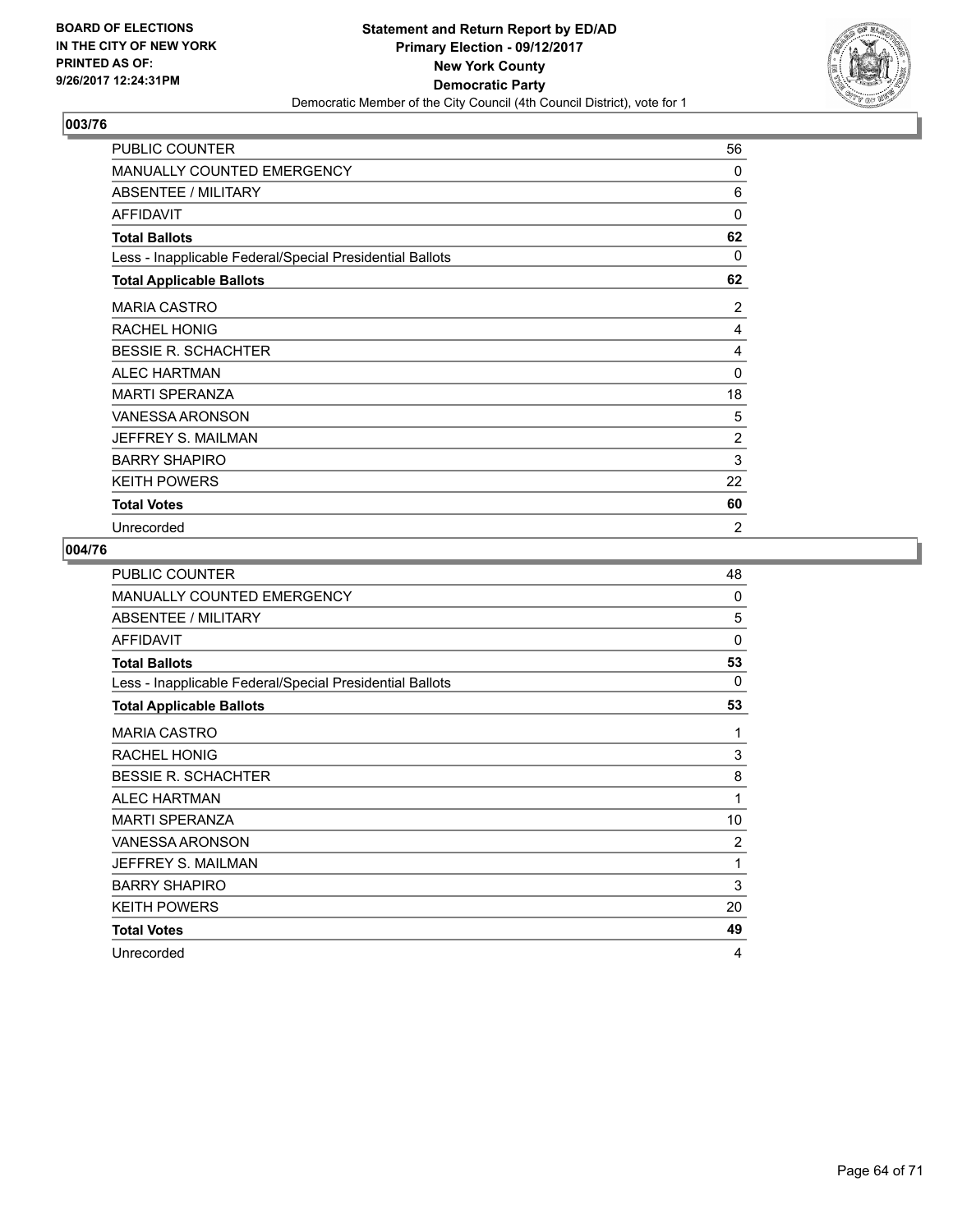

| PUBLIC COUNTER                                           | 47             |
|----------------------------------------------------------|----------------|
| <b>MANUALLY COUNTED EMERGENCY</b>                        | 0              |
| ABSENTEE / MILITARY                                      | 4              |
| <b>AFFIDAVIT</b>                                         | 0              |
| <b>Total Ballots</b>                                     | 51             |
| Less - Inapplicable Federal/Special Presidential Ballots | $\Omega$       |
| <b>Total Applicable Ballots</b>                          | 51             |
| <b>MARIA CASTRO</b>                                      | 4              |
| <b>RACHEL HONIG</b>                                      | 8              |
| <b>BESSIE R. SCHACHTER</b>                               | 4              |
| <b>ALEC HARTMAN</b>                                      | 1              |
| <b>MARTI SPERANZA</b>                                    | 6              |
| <b>VANESSA ARONSON</b>                                   | $\overline{2}$ |
| JEFFREY S. MAILMAN                                       | 3              |
| <b>BARRY SHAPIRO</b>                                     | 2              |
| <b>KEITH POWERS</b>                                      | 20             |
| <b>Total Votes</b>                                       | 50             |
| Unrecorded                                               | 1              |

| PUBLIC COUNTER                                           | 66             |
|----------------------------------------------------------|----------------|
| MANUALLY COUNTED EMERGENCY                               | $\Omega$       |
| ABSENTEE / MILITARY                                      | 4              |
| <b>AFFIDAVIT</b>                                         | $\mathbf{0}$   |
| <b>Total Ballots</b>                                     | 70             |
| Less - Inapplicable Federal/Special Presidential Ballots | 0              |
| <b>Total Applicable Ballots</b>                          | 70             |
| <b>MARIA CASTRO</b>                                      | 3              |
| <b>RACHEL HONIG</b>                                      | 14             |
| <b>BESSIE R. SCHACHTER</b>                               | 5              |
| <b>ALEC HARTMAN</b>                                      | 0              |
| <b>MARTI SPERANZA</b>                                    | 12             |
| VANESSA ARONSON                                          | 8              |
| JEFFREY S. MAILMAN                                       | $\overline{2}$ |
| <b>BARRY SHAPIRO</b>                                     | 3              |
| <b>KEITH POWERS</b>                                      | 20             |
| <b>Total Votes</b>                                       | 67             |
| Unrecorded                                               | 3              |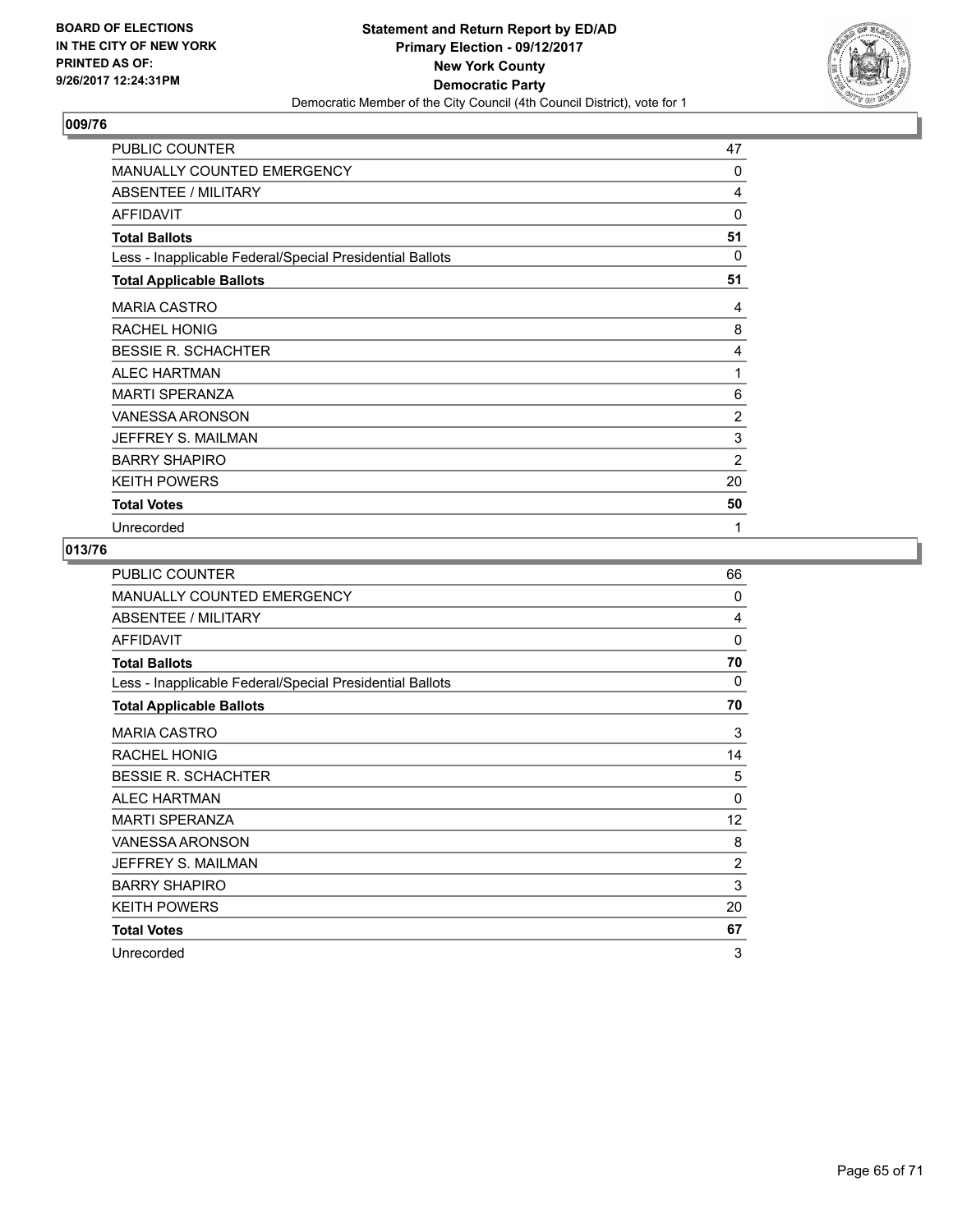

| PUBLIC COUNTER                                           | 66             |
|----------------------------------------------------------|----------------|
| MANUALLY COUNTED EMERGENCY                               | 0              |
| <b>ABSENTEE / MILITARY</b>                               | $\overline{2}$ |
| <b>AFFIDAVIT</b>                                         | 1              |
| <b>Total Ballots</b>                                     | 69             |
| Less - Inapplicable Federal/Special Presidential Ballots | 0              |
| <b>Total Applicable Ballots</b>                          | 69             |
| <b>MARIA CASTRO</b>                                      | 5              |
| <b>RACHEL HONIG</b>                                      | 3              |
| <b>BESSIE R. SCHACHTER</b>                               | $\overline{2}$ |
| <b>ALEC HARTMAN</b>                                      | 1              |
| <b>MARTI SPERANZA</b>                                    | 20             |
| <b>VANESSA ARONSON</b>                                   | 11             |
| JEFFREY S. MAILMAN                                       | 1              |
| <b>BARRY SHAPIRO</b>                                     | 2              |
| <b>KEITH POWERS</b>                                      | 22             |
| SUSAN LENT HIRSCH (WRITE-IN)                             | 1              |
| <b>Total Votes</b>                                       | 68             |
| Unrecorded                                               | 1              |

| <b>PUBLIC COUNTER</b>                                    | 93             |
|----------------------------------------------------------|----------------|
| <b>MANUALLY COUNTED EMERGENCY</b>                        | $\Omega$       |
| ABSENTEE / MILITARY                                      | $\overline{2}$ |
| <b>AFFIDAVIT</b>                                         | 1              |
| <b>Total Ballots</b>                                     | 96             |
| Less - Inapplicable Federal/Special Presidential Ballots | $\Omega$       |
| <b>Total Applicable Ballots</b>                          | 96             |
| <b>MARIA CASTRO</b>                                      | 1              |
| <b>RACHEL HONIG</b>                                      | 5              |
| <b>BESSIE R. SCHACHTER</b>                               | 1              |
| <b>ALEC HARTMAN</b>                                      | 15             |
| <b>MARTI SPERANZA</b>                                    | 19             |
| <b>VANESSA ARONSON</b>                                   | 11             |
| JEFFREY S. MAILMAN                                       | 3              |
| <b>BARRY SHAPIRO</b>                                     | 1              |
| <b>KEITH POWERS</b>                                      | 36             |
| <b>Total Votes</b>                                       | 92             |
| Unrecorded                                               | 4              |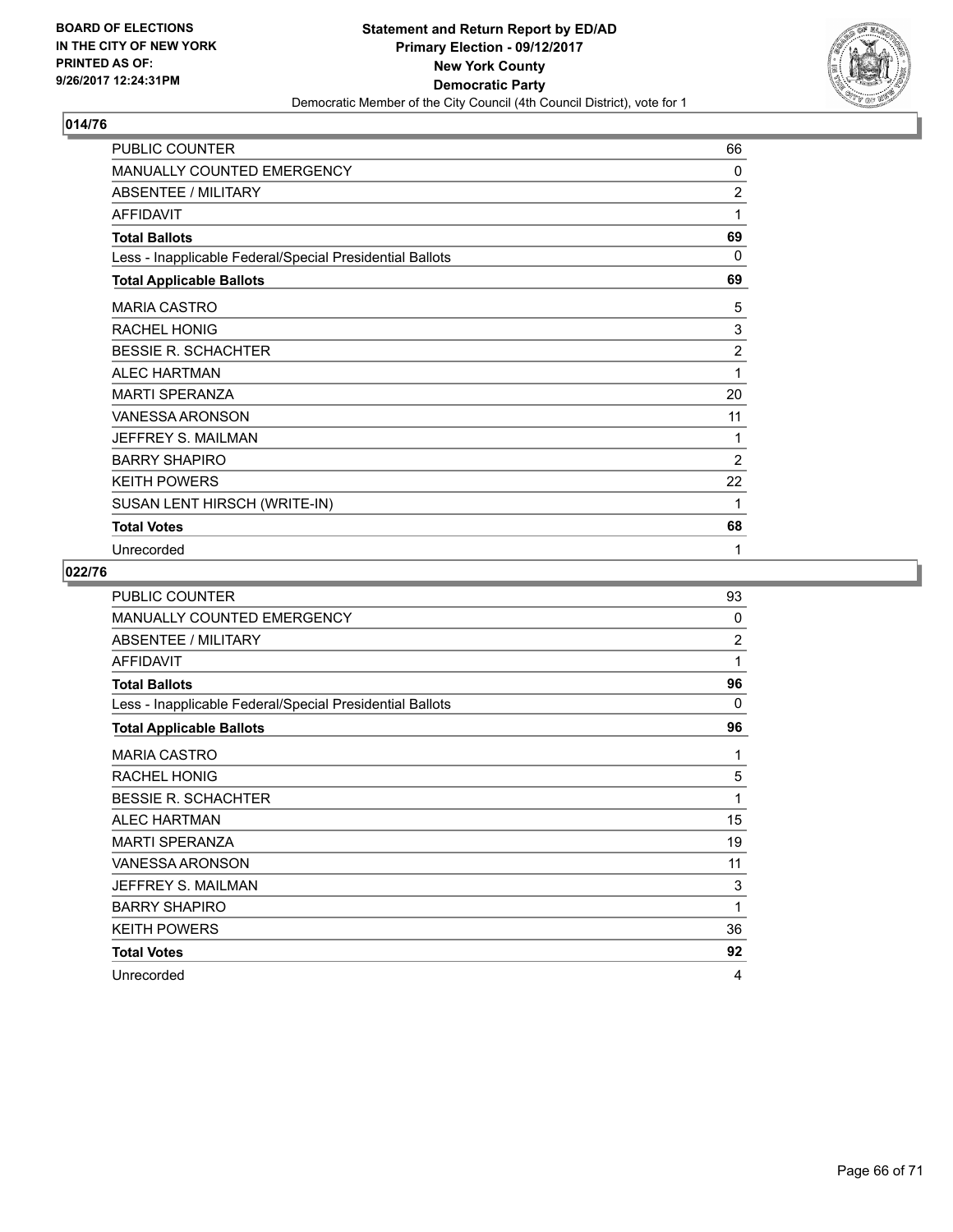

| PUBLIC COUNTER                                           | 53 |
|----------------------------------------------------------|----|
| <b>MANUALLY COUNTED EMERGENCY</b>                        | 0  |
| ABSENTEE / MILITARY                                      | 1  |
| <b>AFFIDAVIT</b>                                         | 0  |
| <b>Total Ballots</b>                                     | 54 |
| Less - Inapplicable Federal/Special Presidential Ballots | 0  |
| <b>Total Applicable Ballots</b>                          | 54 |
| <b>MARIA CASTRO</b>                                      | 1  |
| <b>RACHEL HONIG</b>                                      | 6  |
| <b>BESSIE R. SCHACHTER</b>                               | 2  |
| <b>ALEC HARTMAN</b>                                      | 4  |
| <b>MARTI SPERANZA</b>                                    | 9  |
| <b>VANESSA ARONSON</b>                                   | 5  |
| JEFFREY S. MAILMAN                                       | 1  |
| <b>BARRY SHAPIRO</b>                                     | 2  |
| <b>KEITH POWERS</b>                                      | 17 |
| <b>Total Votes</b>                                       | 47 |
| Unrecorded                                               | 7  |

| <b>PUBLIC COUNTER</b>                                    | 77             |
|----------------------------------------------------------|----------------|
| MANUALLY COUNTED EMERGENCY                               | 0              |
| ABSENTEE / MILITARY                                      | 4              |
| <b>AFFIDAVIT</b>                                         | $\Omega$       |
| <b>Total Ballots</b>                                     | 81             |
| Less - Inapplicable Federal/Special Presidential Ballots | $\Omega$       |
| <b>Total Applicable Ballots</b>                          | 81             |
| <b>MARIA CASTRO</b>                                      | 2              |
| RACHEL HONIG                                             | 10             |
| <b>BESSIE R. SCHACHTER</b>                               | 3              |
| <b>ALEC HARTMAN</b>                                      | 1              |
| <b>MARTI SPERANZA</b>                                    | 12             |
| <b>VANESSA ARONSON</b>                                   | 5              |
| JEFFREY S. MAILMAN                                       | $\overline{7}$ |
| <b>BARRY SHAPIRO</b>                                     | $\overline{2}$ |
| <b>KEITH POWERS</b>                                      | 34             |
| <b>Total Votes</b>                                       | 76             |
| Unrecorded                                               | 5              |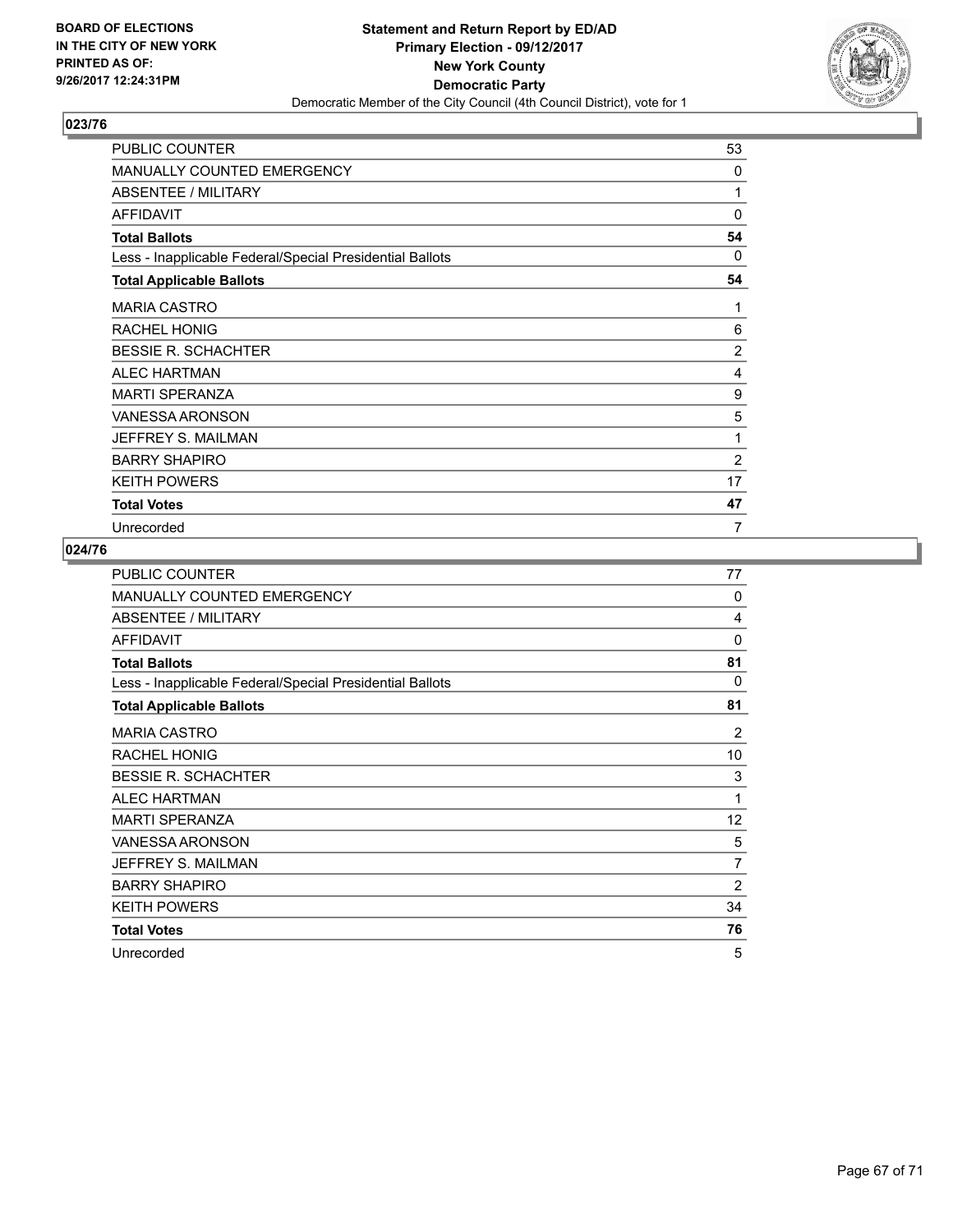

| PUBLIC COUNTER                                           | 62             |
|----------------------------------------------------------|----------------|
| <b>MANUALLY COUNTED EMERGENCY</b>                        | 0              |
| ABSENTEE / MILITARY                                      | 4              |
| <b>AFFIDAVIT</b>                                         | 0              |
| <b>Total Ballots</b>                                     | 66             |
| Less - Inapplicable Federal/Special Presidential Ballots | 0              |
| <b>Total Applicable Ballots</b>                          | 66             |
| <b>MARIA CASTRO</b>                                      | 1              |
| <b>RACHEL HONIG</b>                                      | 5              |
| <b>BESSIE R. SCHACHTER</b>                               | 2              |
| <b>ALEC HARTMAN</b>                                      | 1              |
| <b>MARTI SPERANZA</b>                                    | 18             |
| <b>VANESSA ARONSON</b>                                   | 7              |
| JEFFREY S. MAILMAN                                       | 3              |
| <b>BARRY SHAPIRO</b>                                     | 1              |
| <b>KEITH POWERS</b>                                      | 26             |
| <b>Total Votes</b>                                       | 64             |
| Unrecorded                                               | $\overline{2}$ |

| <b>PUBLIC COUNTER</b>                                    | 58             |
|----------------------------------------------------------|----------------|
| MANUALLY COUNTED EMERGENCY                               | $\Omega$       |
| <b>ABSENTEE / MILITARY</b>                               | 3              |
| <b>AFFIDAVIT</b>                                         | $\Omega$       |
| <b>Total Ballots</b>                                     | 61             |
| Less - Inapplicable Federal/Special Presidential Ballots | $\Omega$       |
| <b>Total Applicable Ballots</b>                          | 61             |
| <b>MARIA CASTRO</b>                                      | 3              |
| <b>RACHEL HONIG</b>                                      | 5              |
| <b>BESSIE R. SCHACHTER</b>                               | 5              |
| <b>ALEC HARTMAN</b>                                      | 0              |
| <b>MARTI SPERANZA</b>                                    | 8              |
| <b>VANESSA ARONSON</b>                                   | 9              |
| JEFFREY S. MAILMAN                                       | $\overline{2}$ |
| <b>BARRY SHAPIRO</b>                                     | 1              |
| <b>KEITH POWERS</b>                                      | 24             |
| <b>Total Votes</b>                                       | 57             |
| Unrecorded                                               | 4              |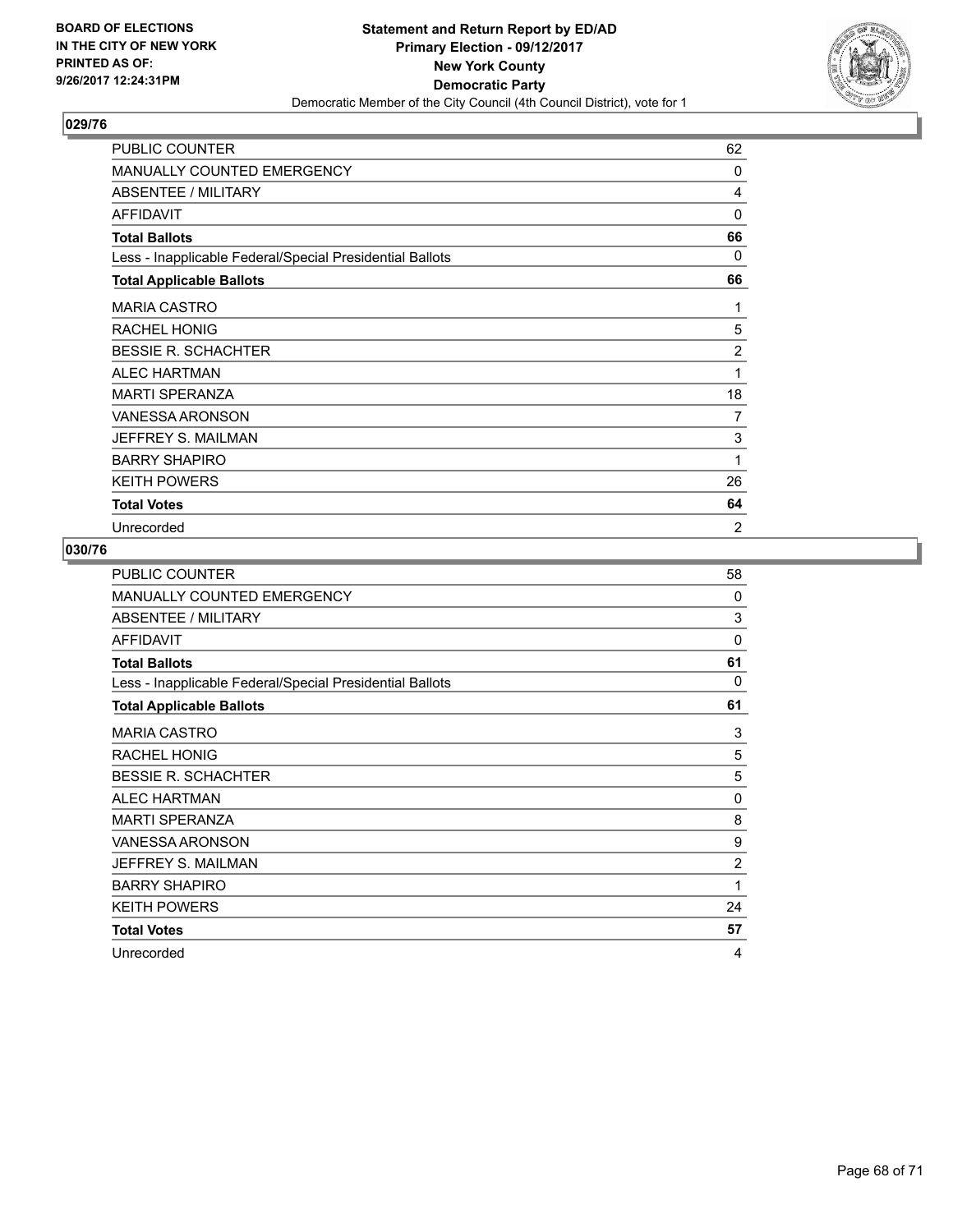

| PUBLIC COUNTER                                           | 83           |
|----------------------------------------------------------|--------------|
| <b>MANUALLY COUNTED EMERGENCY</b>                        | 0            |
| ABSENTEE / MILITARY                                      | 5            |
| <b>AFFIDAVIT</b>                                         | 1            |
| <b>Total Ballots</b>                                     | 89           |
| Less - Inapplicable Federal/Special Presidential Ballots | 0            |
| <b>Total Applicable Ballots</b>                          | 89           |
| <b>MARIA CASTRO</b>                                      | 5            |
| <b>RACHEL HONIG</b>                                      | 6            |
| <b>BESSIE R. SCHACHTER</b>                               | 4            |
| <b>ALEC HARTMAN</b>                                      | $\mathbf{0}$ |
| <b>MARTI SPERANZA</b>                                    | 12           |
| <b>VANESSA ARONSON</b>                                   | 9            |
| JEFFREY S. MAILMAN                                       | 6            |
| <b>BARRY SHAPIRO</b>                                     | 2            |
| <b>KEITH POWERS</b>                                      | 33           |
| <b>Total Votes</b>                                       | 77           |
| Unrecorded                                               | 12           |

#### **088/76**

| PUBLIC COUNTER                                           | 95             |
|----------------------------------------------------------|----------------|
| <b>MANUALLY COUNTED EMERGENCY</b>                        | $\Omega$       |
| ABSENTEE / MILITARY                                      | $\overline{2}$ |
| <b>AFFIDAVIT</b>                                         | 1              |
| <b>Total Ballots</b>                                     | 98             |
| Less - Inapplicable Federal/Special Presidential Ballots | $\Omega$       |
| <b>Total Applicable Ballots</b>                          | 98             |
| <b>MARIA CASTRO</b>                                      | 9              |
| <b>RACHEL HONIG</b>                                      | 9              |
| <b>BESSIE R. SCHACHTER</b>                               | 11             |
| <b>ALEC HARTMAN</b>                                      | 1              |
| <b>MARTI SPERANZA</b>                                    | 20             |
| <b>VANESSA ARONSON</b>                                   | 9              |
| JEFFREY S. MAILMAN                                       | 4              |
| <b>BARRY SHAPIRO</b>                                     | 3              |
| <b>KEITH POWERS</b>                                      | 29             |
| <b>Total Votes</b>                                       | 95             |
| Unrecorded                                               | 3              |
| 091/76 COMBINED into: 045/73                             |                |
|                                                          |                |

**092/76 COMBINED into: 045/73**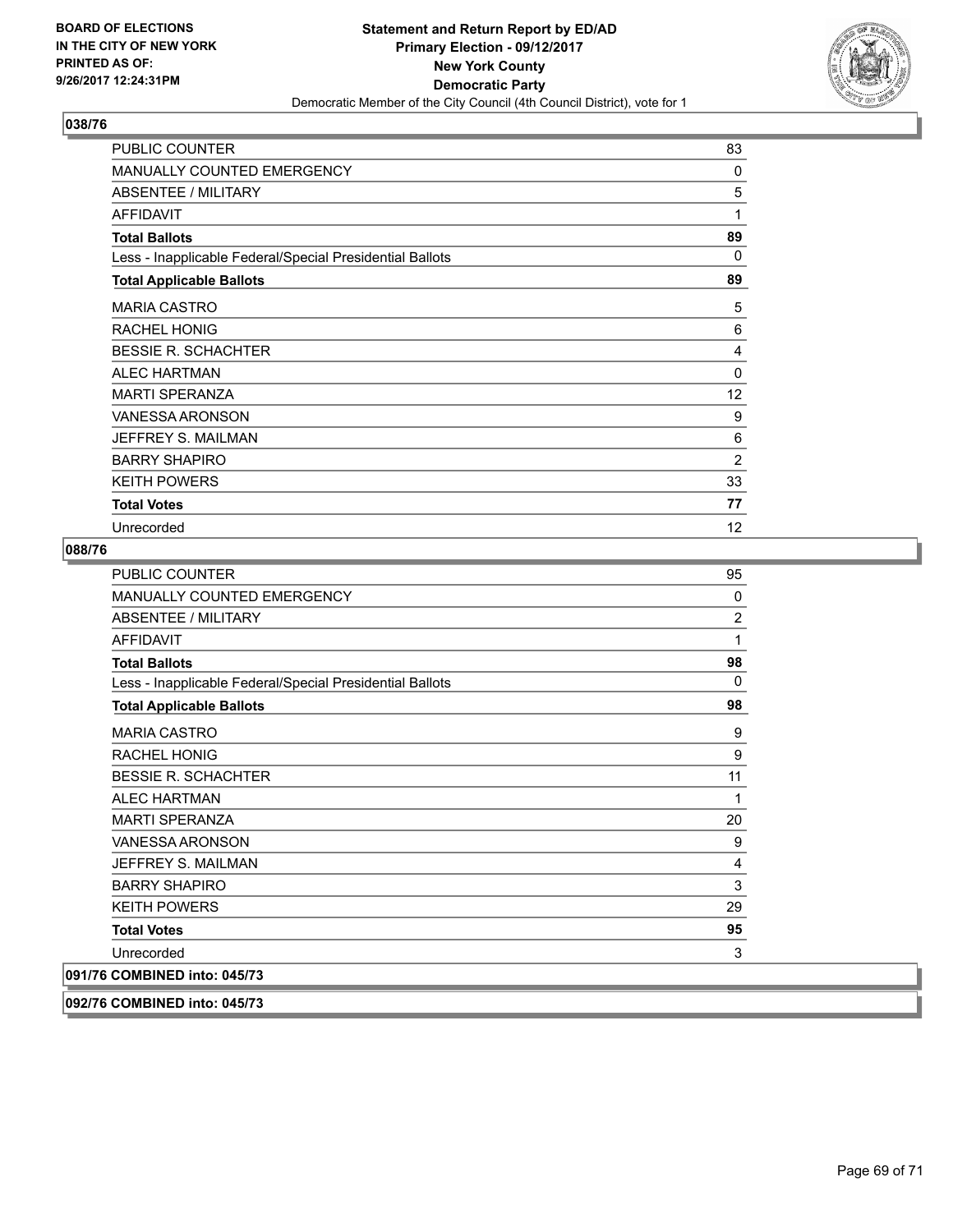

| PUBLIC COUNTER                                           | 61       |
|----------------------------------------------------------|----------|
| <b>MANUALLY COUNTED EMERGENCY</b>                        | 0        |
| ABSENTEE / MILITARY                                      | 2        |
| <b>AFFIDAVIT</b>                                         | 1        |
| <b>Total Ballots</b>                                     | 64       |
| Less - Inapplicable Federal/Special Presidential Ballots | 0        |
| <b>Total Applicable Ballots</b>                          | 64       |
| <b>MARIA CASTRO</b>                                      | 2        |
| RACHEL HONIG                                             | 16       |
| <b>BESSIE R. SCHACHTER</b>                               | 7        |
| <b>ALEC HARTMAN</b>                                      | $\Omega$ |
| <b>MARTI SPERANZA</b>                                    | 14       |
| <b>VANESSA ARONSON</b>                                   | 4        |
| JEFFREY S. MAILMAN                                       | 3        |
| <b>BARRY SHAPIRO</b>                                     | 1        |
| <b>KEITH POWERS</b>                                      | 17       |
| <b>Total Votes</b>                                       | 64       |